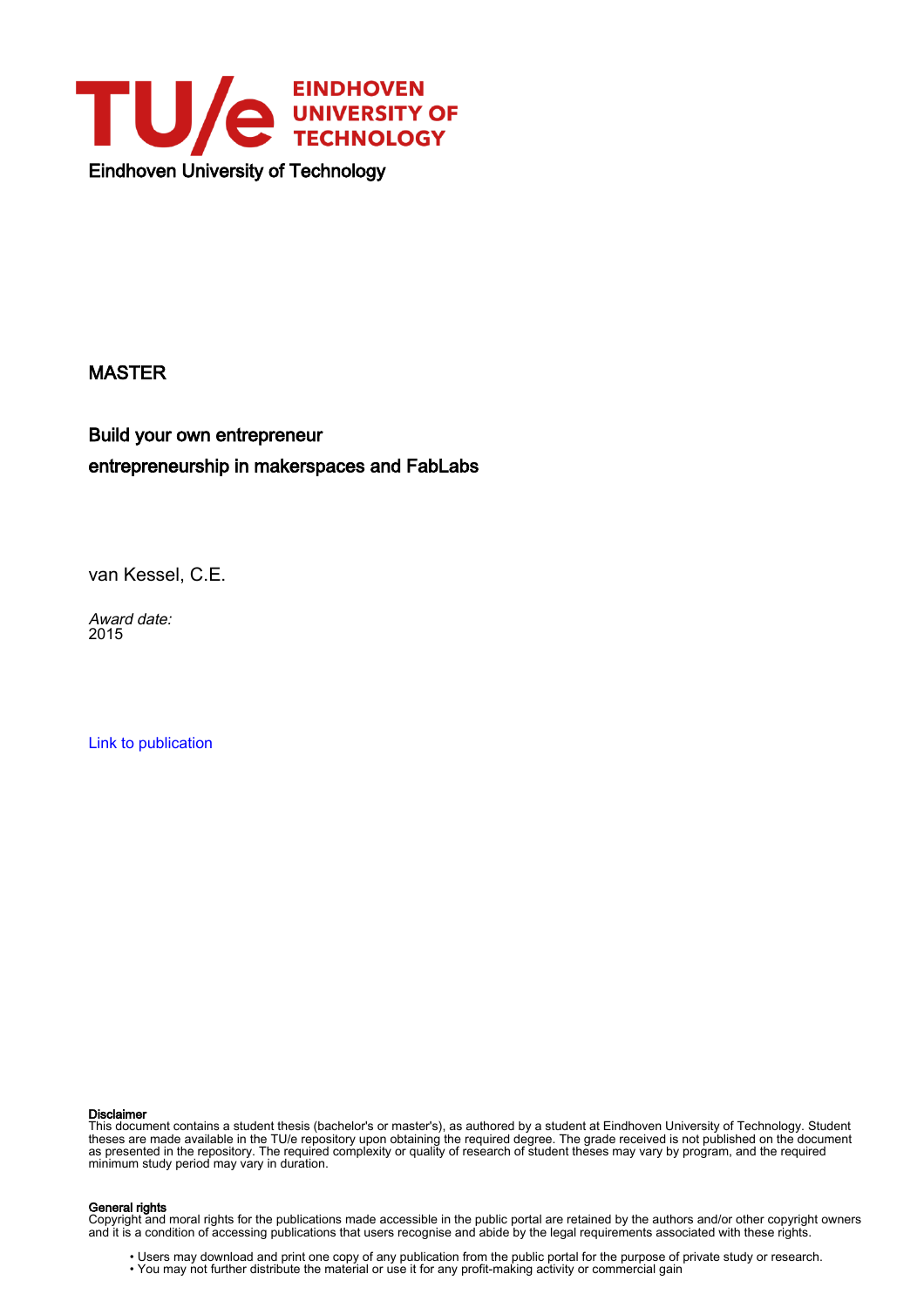# TU/E

# BUILD YOUR OWN ENTREPRENEUR

*ENTREPRENEURSHIP IN MAKERSPACES AND FABLABS*

*CORNE VAN KESSEL*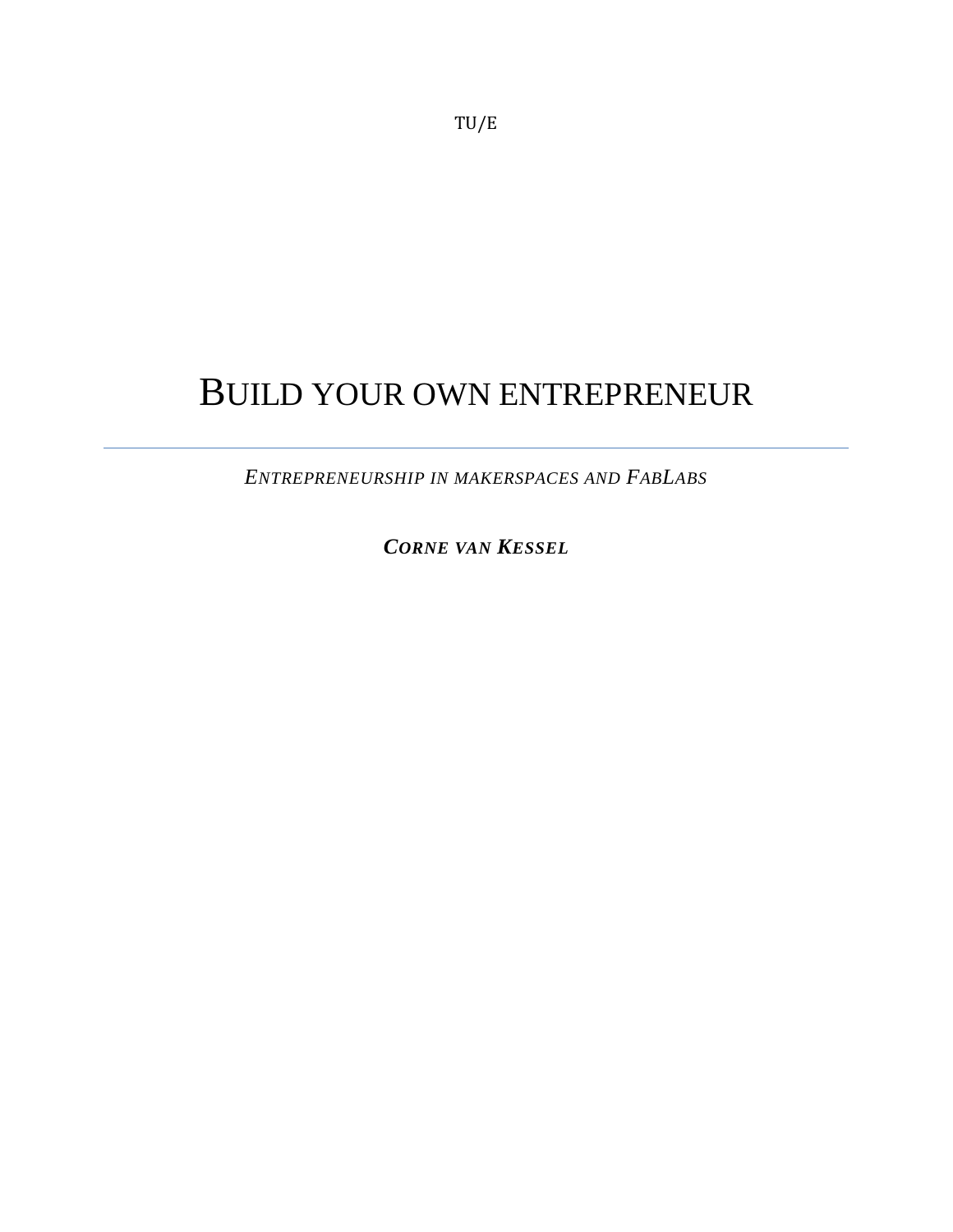# ACKNOWLEDGEMENTS

I would like to express my gratitude to the following people who have helped to make this thesis possible. My supervisor Theresa Treffers, for the insightful remarks, excellent support and a seemingly never ending supply of relevant articles on how to do research and write about it. Ian Cole from the Maker effect foundation who found the time to a complete stranger with proofreading and finding additional participants. My brother for shooting the logical faults in my reasoning, and last but not least, all the participants who invested their precious time in making this research possible.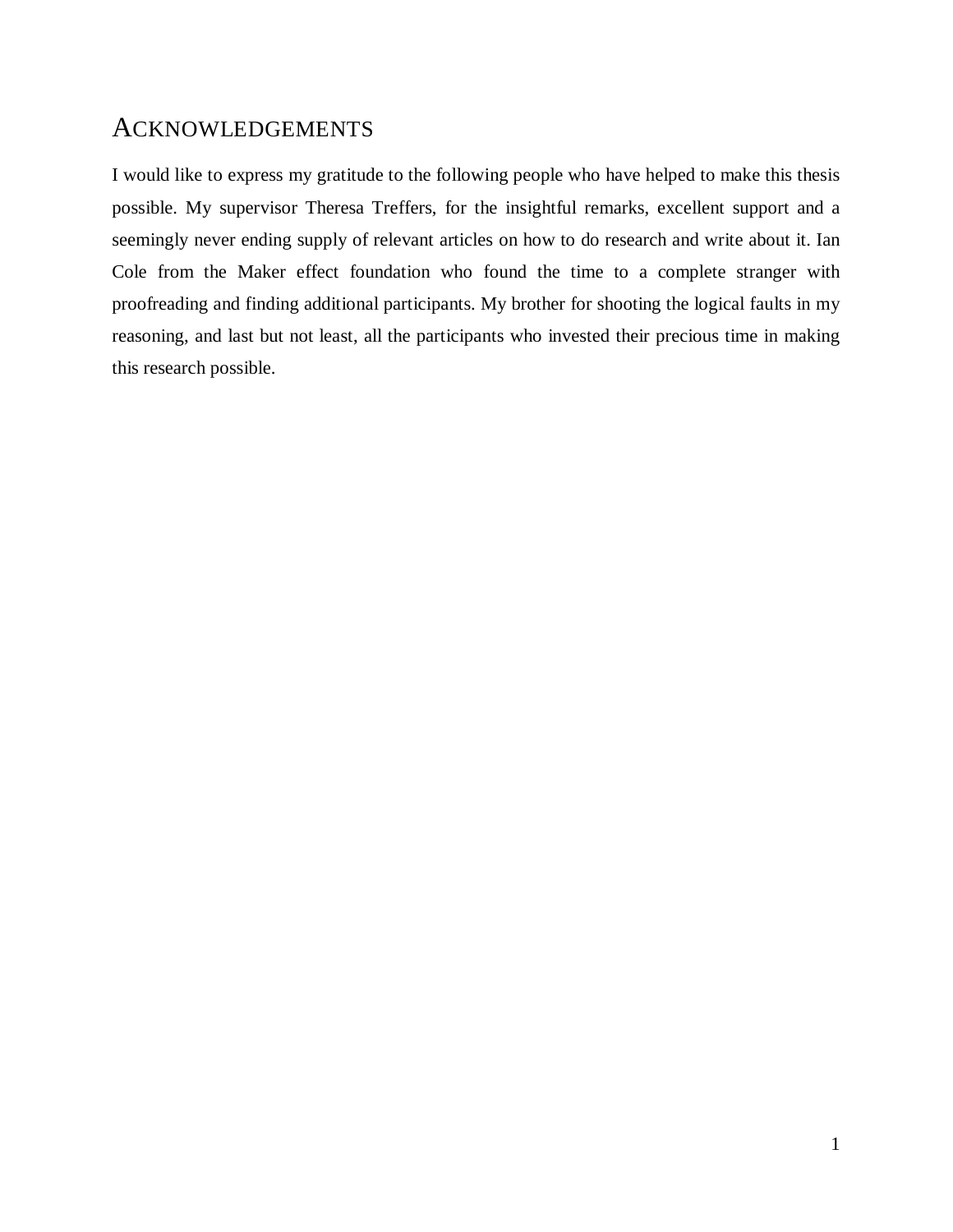# 1 Contents

| $\overline{2}$ |  |
|----------------|--|
| 3              |  |
| 3.1            |  |
| 3.2            |  |
| 3.3            |  |
| 3.3.1          |  |
| 3.4            |  |
| 3.4.1          |  |
| 3.4.2          |  |
| 3.4.3          |  |
| 3.4.4          |  |
| 3.5            |  |
| 3.5.1          |  |
| 3.5.2          |  |
| 3.5.3          |  |
| 3.5.4          |  |
| 3.5.5          |  |
|                |  |
| 3.7            |  |
| 3.7.1          |  |
| 3.7.2          |  |
| 3.8            |  |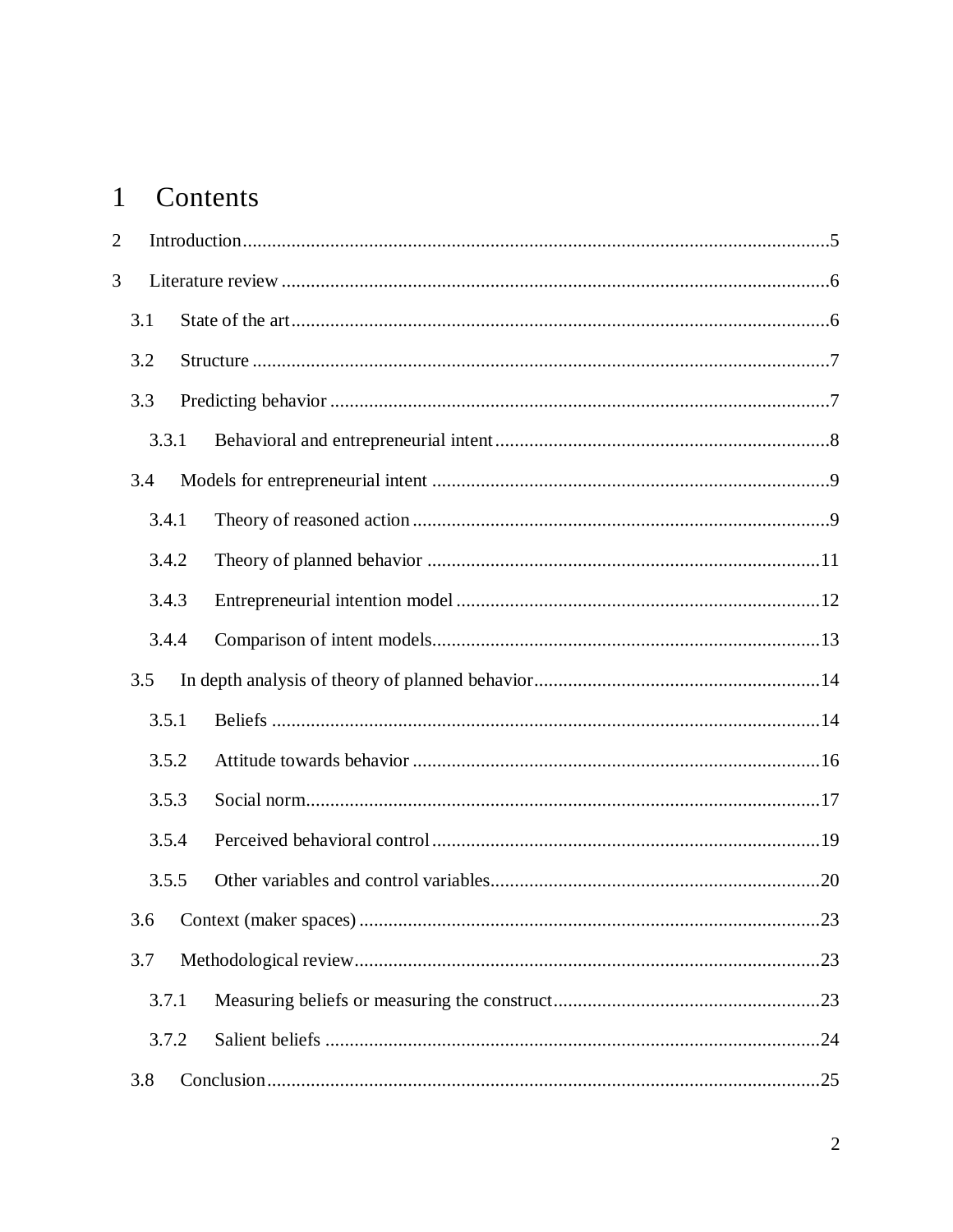|                | 3.8.1 |                              |     |
|----------------|-------|------------------------------|-----|
|                | 3.8.2 |                              |     |
|                | 3.8.3 |                              |     |
| $\overline{4}$ |       |                              |     |
|                | 4.1   |                              |     |
|                | 4.1.1 |                              |     |
|                | 4.2   |                              |     |
|                | 4.3   |                              |     |
|                | 4.3.1 |                              |     |
|                | 4.3.2 |                              |     |
|                | 4.3.3 |                              |     |
|                | 4.3.4 |                              |     |
|                | 4.3.5 |                              |     |
|                | 4.3.6 |                              |     |
|                | 4.4   |                              |     |
|                | 4.4.1 |                              |     |
|                | 4.4.2 |                              |     |
|                | 4.4.3 | Perceived behavioral control | .40 |
|                | 4.4.4 |                              |     |
|                | 4.4.5 |                              |     |
| $\mathfrak{S}$ |       |                              |     |
|                | 5.1   |                              |     |
|                | 5.1.1 |                              |     |
|                | 5.1.2 |                              |     |
|                | 5.1.3 |                              |     |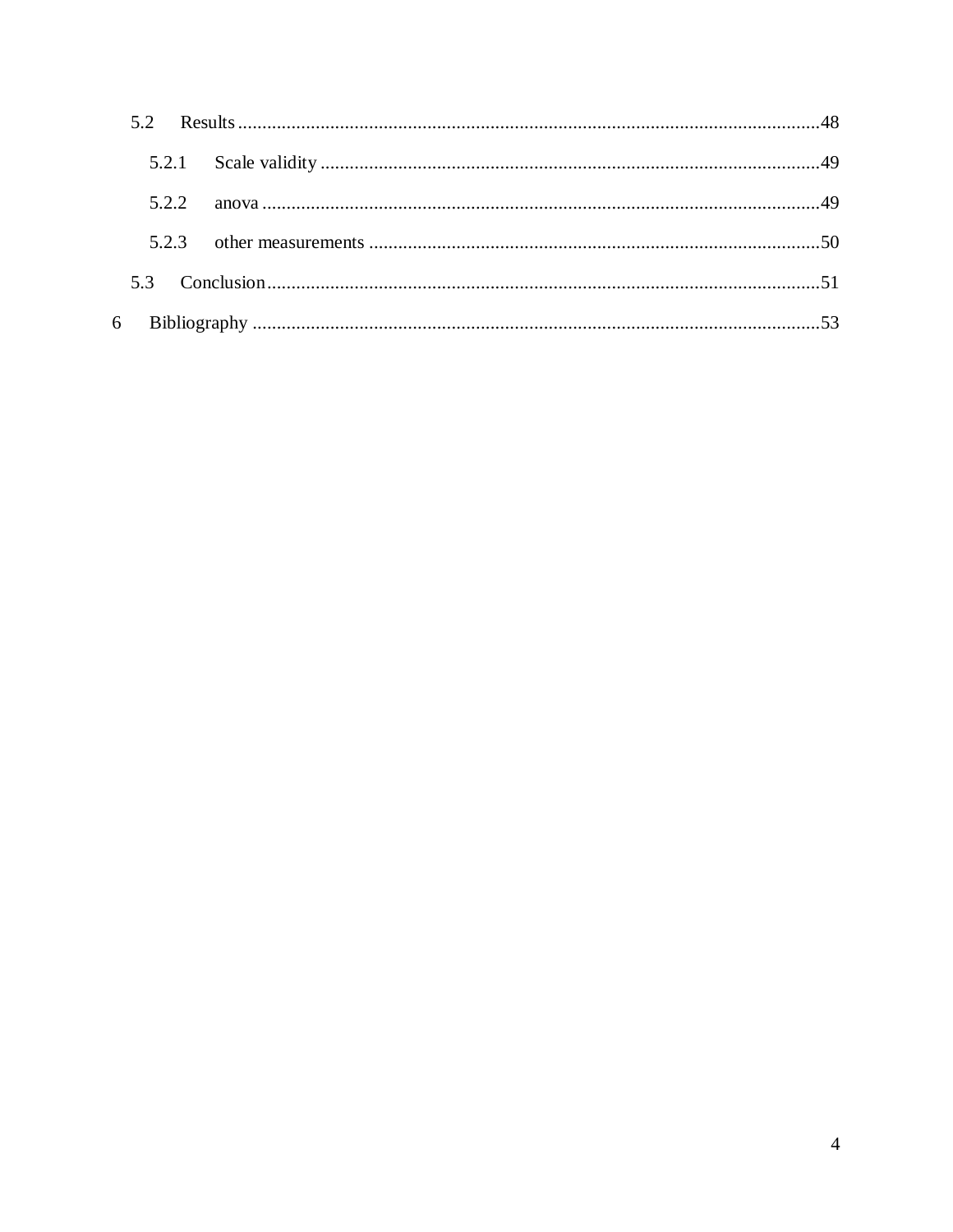# <span id="page-6-0"></span>2 INTRODUCTION

Entrepreneurship has often been recognized as a major driver for economic growth. Due to advances in technology, the bulk of economic growth in recent years has come from successful small and medium enterprises which tend to be more flexible than the traditional larger corporations (Wennekers & Thurik, 1999). Intensification of competition, increase of uncertainty and flexible automation are all noted as drivers for this shift towards favoring entrepreneurship and the formation of new enterprises. This has resulted in a shift of political viewpoints as well, with many European governments and universities trying to foster and boost entrepreneurship in an attempt to stimulate economic growth. (Hart, 2003)

In order to create effective policy and design successful interventions which promote and encourage entrepreneurship it must be understood what drives people to become entrepreneurs in the first place. And perhaps equally important is the opposite perspective; what drives people away from entrepreneurship. In academic research a large number of such antecedents of entrepreneurial behavior have been investigated, including but not limited to; creativity (Zampetakis, 2008), familial background (Carr & Sequira, 2006), education (Peterman & Kennedy, 2003), propensity to risk taking and cognitive style (Barbosa, Gerhardt, & Kickul, 2007). The choice to become an entrepreneur can literally be a life-changing moment so it should come as no surprise that antecedents for entrepreneurship are found in such diverse areas.

A highly suitable environment for investigating such alternative influences on entrepreneurial intent can be found in so-called Makerspaces, locations where people can use various rapid prototyping machines and which often have a strong and highly creative community where experimentation and self-improvement is greatly encouraged (Forest, et al., 2014). Such an environment could provide an excellent starting point for both technical and artistic entrepreneurs alike, offering a social network, inspiration and access to (prototype) production facilities. For example, makerspaces have already been an important driving element in the formation of several successful companies in, amongst others, the consumer 3d-printer machine market.

Universities have been the traditional domain for entrepreneurship promoting interventions where the interventions often focus solely on teaching its participants entrepreneurship-specific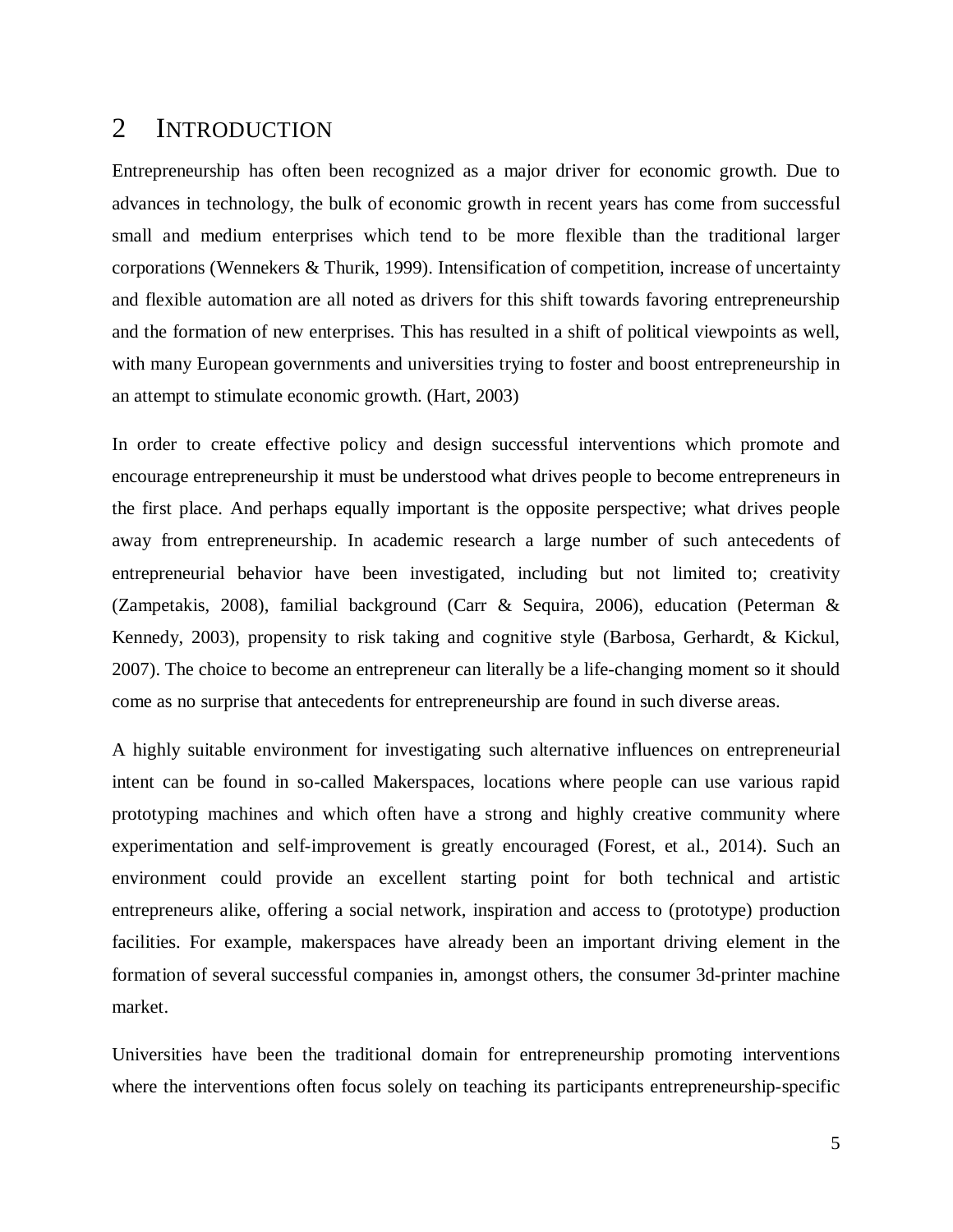skills (Luthje & Franke, 2003) (Fayolle & Gailly, 2004). By shifting the perspective away from (business) students it may become possible to design interventions taking place outside of universities. Alternative approaches to promoting entrepreneurship can perhaps be found in the effects of communities, by fostering an innovative and creative mindset or by removing perceived obstacles on the path to entrepreneurship.

By combining these observations an interesting field of enquiry becomes apparent. There is a large societal interest for promoting entrepreneurship and an environment that potentially does so is identified. Furthermore, existing research and theoretical frameworks can only partially resolve the question if makerspaces are in fact breeding pools for entrepreneurs and if so, by which means this effect is achieved. This thesis seeks to answer that question by first investigating existing literature, followed by a qualitative study to indentify the relevant constructs and their dependencies, to be concluded by a quantitative study that seeks to measure the strength of the found relationships.

# <span id="page-7-0"></span>3 LITERATURE REVIEW

#### <span id="page-7-1"></span>3.1 STATE OF THE ART

For all the varied influences found on entrepreneurship, the most important predictor for entrepreneurial behavior is entrepreneurial intent (Kim & Hunter, 1993). Simply put, if a person intends to become an entrepreneur the likelihood that entrepreneurial behavior is actually displayed is high. While this may seem like a somewhat obvious insight, its theoretical implications are far reaching. For instance, this opens the door for intent based models such as the Theory of Planned Behavior (TPB) which has been widely used for predicting various types of behavior, including entrepreneurial behavior (Ajzen I. , 2002) (Krueger, Reilly, & Carsud, 2000).Within these models antecedents are grouped in larger categories, such as attitudes, social influences or feasibility of the behavior.

Although the Theory of Planned behavior has been shown to be a viable and robust framework for predicting entrepreneurship (Aldrich, 1992), there are several unresolved theoretical and methodological issues. The focus of scholarly research into entrepreneurial behavior has been to validate such models in the entrepreneurship context. The result of which is that a lot of support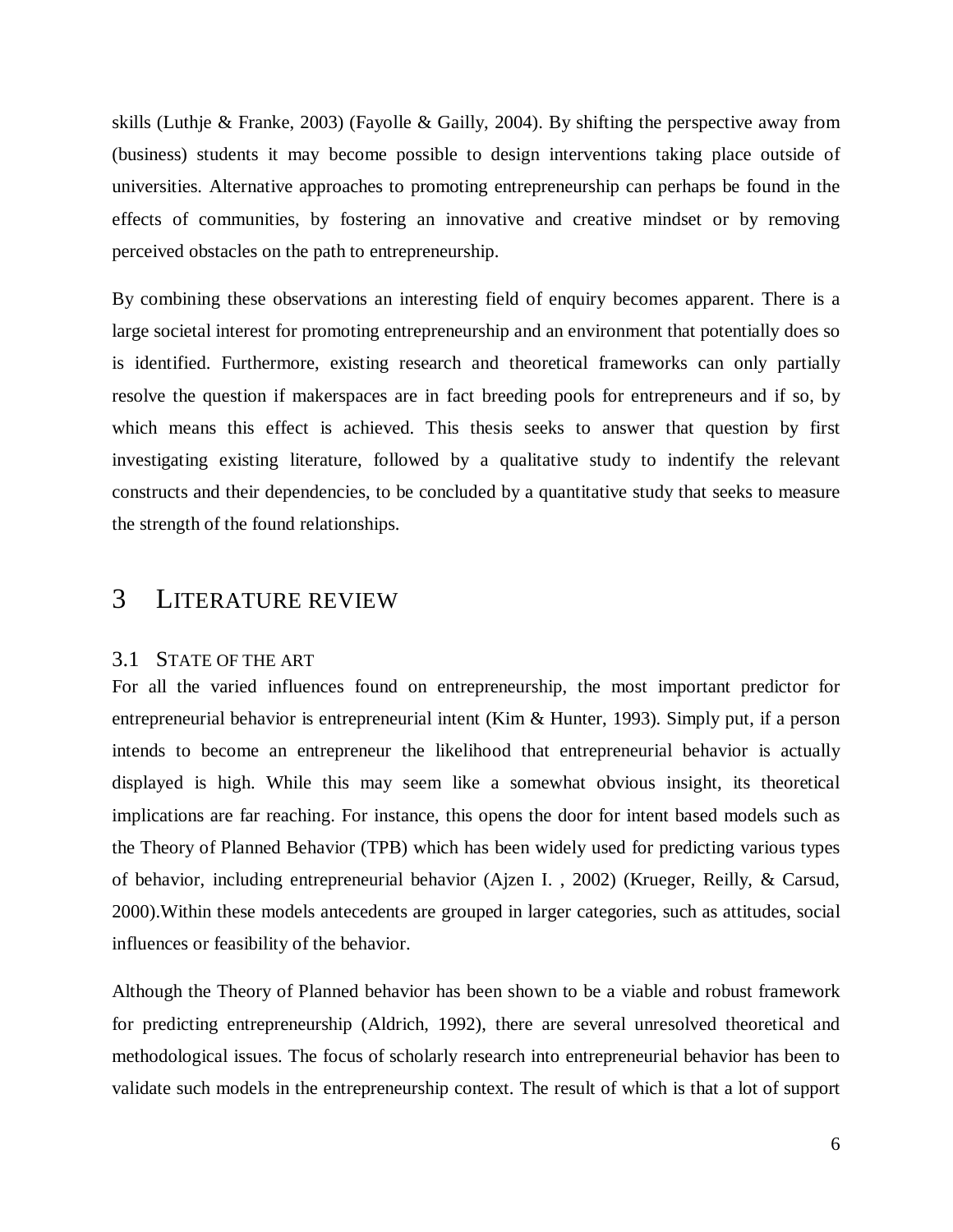has been found for the general model itself, but that only limited entrepreneurship specific improvements or additions to the model have been made. While the theory of planned behavior offers an excellent basis for predicting entrepreneurial behavior, increasing our conceptual understanding of the highly complex phenomena of entrepreneurial behavior can lead to improvements of the model. Furthermore the more abstract concepts of the TPB have sometimes not been fully understood. This has led to some confusion about their actual meaning and implication, something which has been pointed out by one of the creators of the theory of planned behavior (Ajzen I. , 2002)

#### <span id="page-8-0"></span>3.2 STRUCTURE

Firstly, different theories and frameworks employed in investigating entrepreneurship are examined and compared in order to select the most appropriate framework to be used in the following research. Several different theoretical viewpoints might exist, so it is sensible to carefully compare the different alternatives. When an appropriate framework has been selected, a more extensive viewpoint is employed to expand upon the understanding of this specific theory. Preceding research using the selected framework or a modified version of the framework is compared and the different aspects of the model are elaborated upon. From this closer examination a research gap should become apparent. Based upon this research gap suggestions for further investigation can be made and relevant literature can be selected and summarized.

#### <span id="page-8-1"></span>3.3 PREDICTING BEHAVIOR

Human behavior is difficult to predict. Not only is the behavior often (seemingly) erratic and illogical but it can also be influenced by a multitude of different environmental factors, personality traits or even the current mood an individual. Research into this matter is further frustrated by sense-making and storytelling tendencies displayed by people when asked for their reasons and motivations for performing certain actions, leading to a retrospective bias. Numerous different approaches have been utilized in an attempt to explain human behavior, ranging from sociological, personality traits and cognitive approaches (Ajzen & Fishbein, 1977). Yet, low empirical relations have been found between individual personality traits and specific behavior, where general attitudes have been demonstrated to also have comparable poor predictive capabilities for specific behavior (Ajzen & Fishbein, 1977).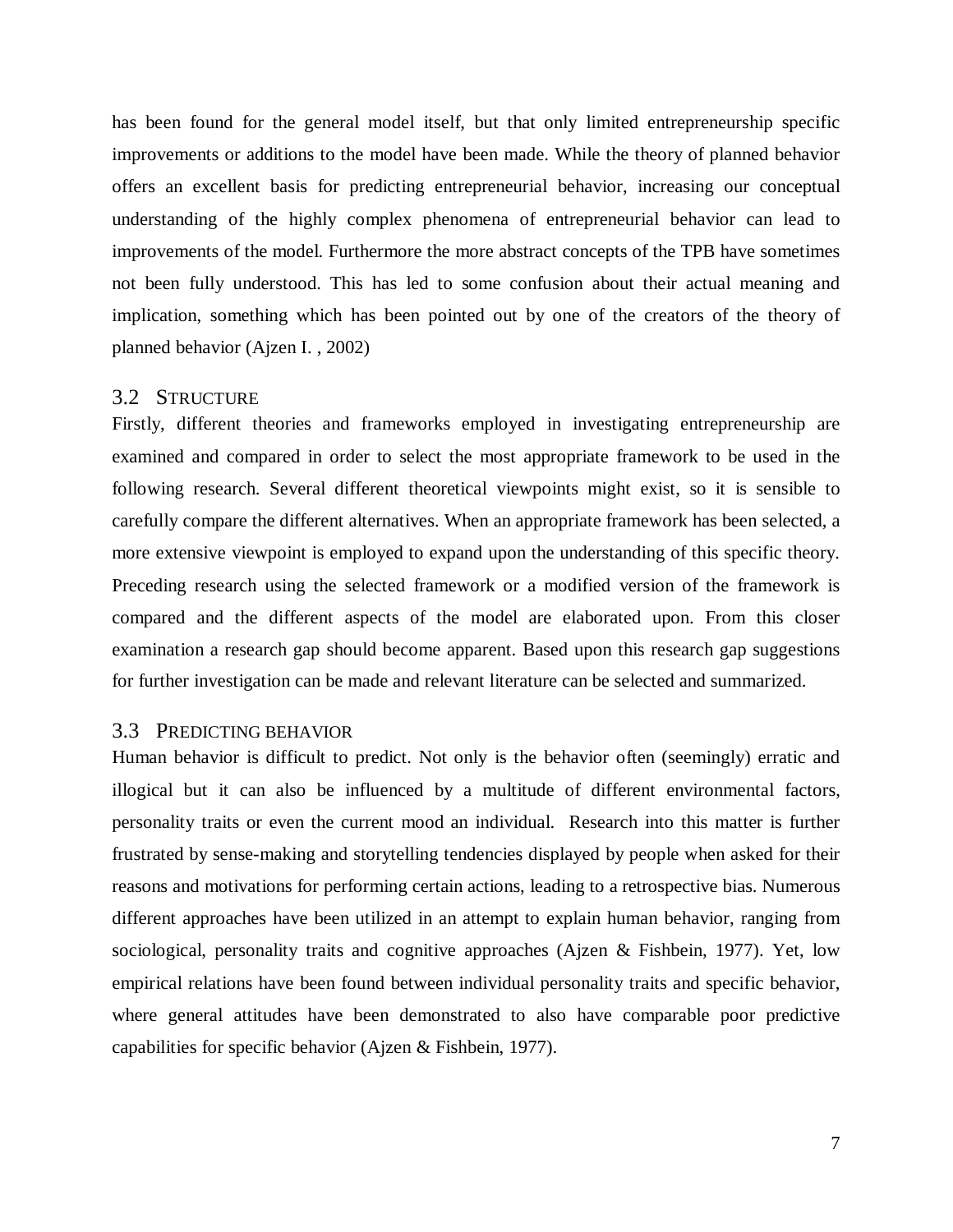The poor predictive capabilities of both traits and attitudes can be explained by the existence of unique circumstances and conditions that influence the decision making process that may vary based upon the specific situation or the type of behavior being displayed. This notion is supported by the fact that aggregated, more general behavior can more accurately be predicted by traits and attitudes as the different unique conditions tend to cancel each other out (Ajzen I., 1991). Aggregation can in fact increase reliability and external validity, which both are significant issues in behavioral research; however specific errors are introduced and it inevitably broadens the scope of the research (Epstein, 1980).

#### <span id="page-9-0"></span>*3.3.1BEHAVIORAL AND ENTREPRENEURIAL INTENT*

A possible solution can be found when motivation and inclination are seen as preceding action. Before a person undertakes action it can be reasoned that specific reasons or *intent* exists to do so. Two assumptions underlay this reasoning; the *volition assumption* which states that individuals have volitional control over the behavior (e.g. There are no factors preventing the actual performance of the behavior) and secondly *individuals are to a certain degree reasonable* by which is meant that reasons exist for performing certain behavior and some consideration has been put into performing the behavior (also called the sufficiency assumption). Strong support for intent being an antecedent for behavior has been found, summarized in the meta-analysis by Kim and Hunter (1993) who found a strong relationship between intent and actual behavior.

It is possible, however, to think of behavior in which intent has little influence indeed; impulsive decisions that received little to no consideration beforehand and which are made on a whim arguably have little to do with intent. But as others have already pointed out, in such cases volitional control over the action is questionable and the reasonability assumption required for intent based models is violated (Bagozzi, Baumgartner, & Yi, 1989). So, when predicting entrepreneurship it becomes important to determine if this type of behavior can be considered (mostly) rational and planned or can rather be seen as impulsive and behavior.

One does not become an entrepreneur on a whim. While it can be argued that the actual decision of becoming an entrepreneur might be a heat of the moment choice and perhaps not completely planned, the complete entrepreneurial process can hardly be considered without preparation and planning. Entrepreneurs face numerous obstacles and difficulties which can all cause a new enterprise to fail before it has had a chance to take off. Entrepreneurship consists of a chain of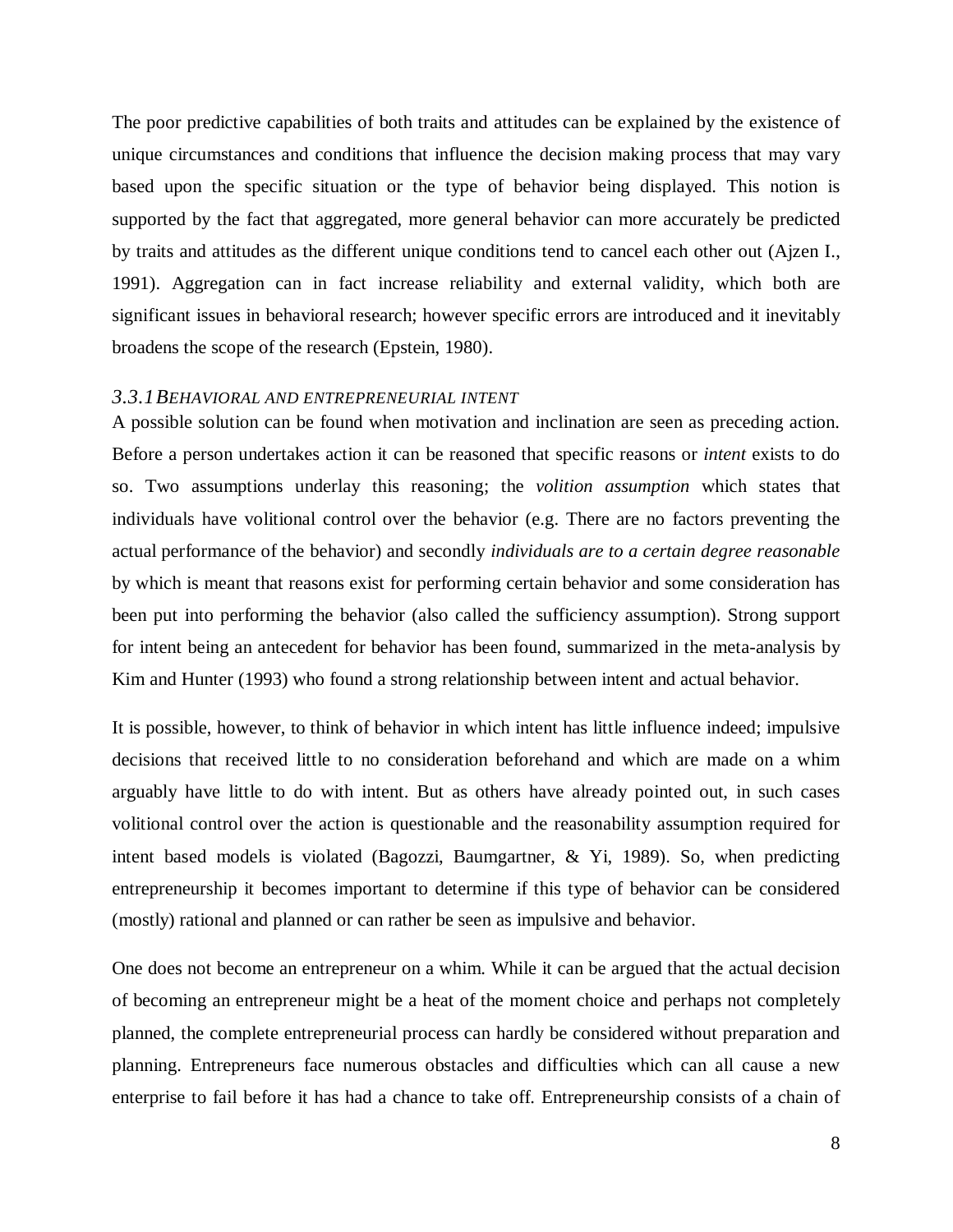sequential and parallel actions which are regarded as a whole in the context of entrepreneurial intent. During this so called entrepreneurial journey, entrepreneurial intent functions as a driving motivational force (Cha & Bae, 2010). It can therefore be concluded that using intent is particularly useful for predicting entrepreneurial behavior.

### <span id="page-10-0"></span>3.4 MODELS FOR ENTREPRENEURIAL INTENT

Several theoretical frameworks for predicting entrepreneurial intent exist. Most notable is the *theory of reasoned action* (TRA) developed by Ajzen and Fishbein in 1975 which was later expanded upon by Ajzen to form the *theory of planned behavior* (TPB). Both theories are general frameworks that are applicable to a host of situations and behaviors, not exclusively to the domain of entrepreneurship. Also relying on the theory of planned behavior is the entrepreneurship specific *Entrepreneurial event (SEE)* developed by Shapero (1982). Al three theories are first elaborated upon and their relative strengths and weaknesses are discussed, based on which a choice is made for which theoretical framework to employ.

#### <span id="page-10-1"></span>*3.4.1THEORY OF REASONED ACTION*

The theory of reasoned action states that reasoned behavior can be predicted by intent. Intent is defined as the motivational forces associated with performing a certain action. It places intent as an antecedent between attitude and behavior, hereby linking the two. This approach was proposed by Ajzen and Fisbhein in 1975, as attitude and behavior often displayed limited predictive capabilities except for very general types of behavior. Another interesting aspect of the theory of reasoned action is the inclusion of both beliefs and the evaluations of those beliefs. Simply put, not only a belief itself is regarded but also how important that specific belief is in the individual's decision making process. For example, there might be societal pressure to not perform certain actions but the actual effect this has on an individual will differ as not everyone is equally sensitive to such external pressure. The relative importance is measured for each of the beliefs and opinions individually, which allows for a very broad application of this theory across various cultural settings.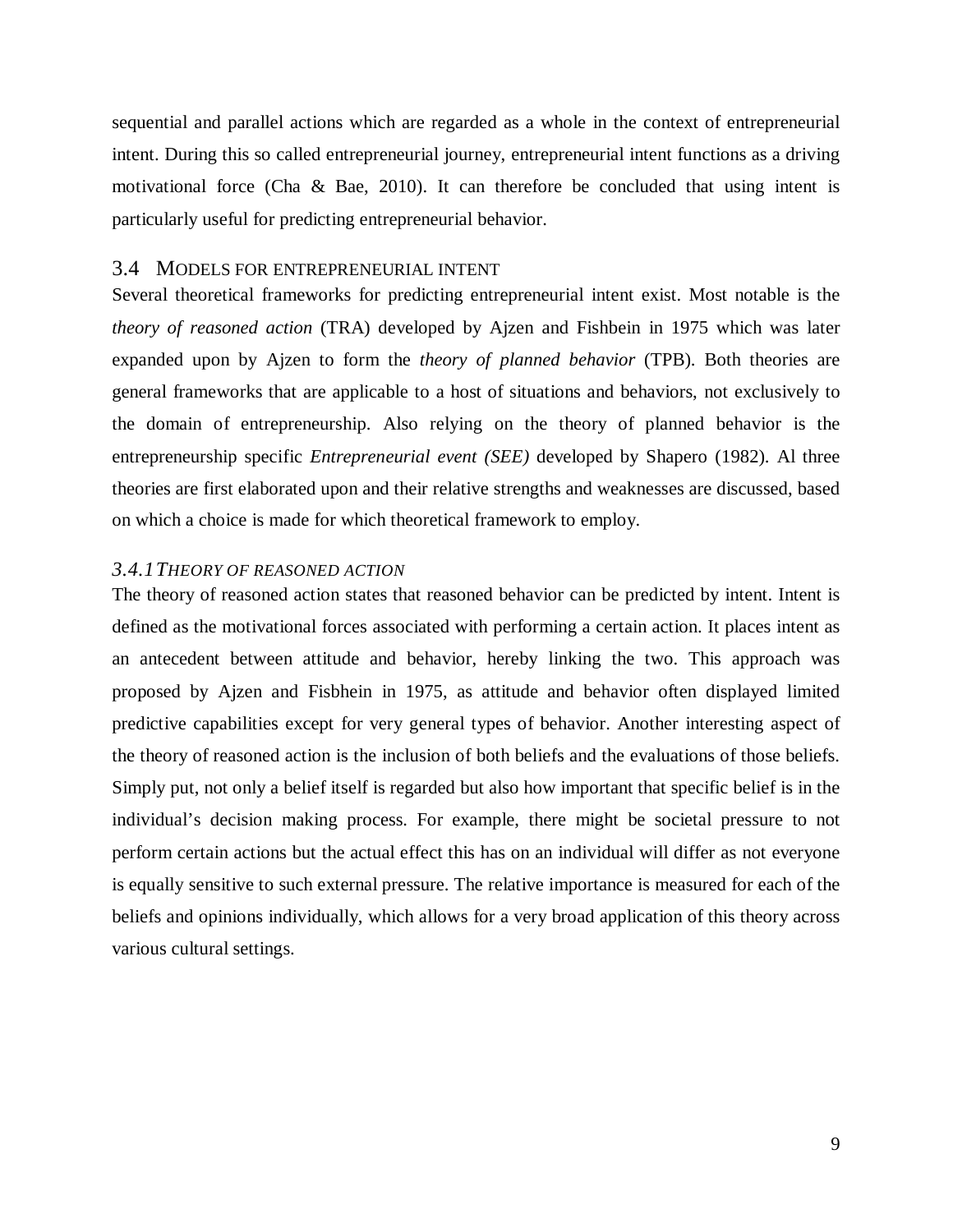

**Figure 1: Theory of reasoned action**

Beliefs are subdivided into two groups, attitude towards behavior, which regards beliefs held by an individual related to the behavior, and social norms which regards beliefs held about the opinion of others regarding the behavior. Another way to view this distinction is to regard the distinction as personal versus interpersonal. Attitude towards behavior involves the personal beliefs associated with the specific behavior and social norms involve the interpersonal and social beliefs. Behavioral intent is influenced by two distinct internalized questions; (1) Do I want to perform this behavior and (2) does my environment want me to perform this behavior. The relative importance of these respective questions can vary based upon the behavior in question and/or the sample under investigation. For instance, in highly individualistic societies, attitude towards behavior tends to be more important than social norms in forming behavioral intent.

In formula the TRA can be expressed as following;

$$
BI \propto A + SN
$$

Where BI is behavioral intent, A is attitude towards behavior and SN is the social norms. Social norms and attitude towards behavior are expressed by the following functions;

$$
A \propto \sum_{i} b_{i} * e_{i}
$$

$$
SN \propto \sum_{i} o_{i} * m_{i}
$$

In which B are beliefs, E is the evaluation of beliefs, O the perceived opinion of others and M the motivation to comply. Ajzen and Fishbein (1977) suggested this formula, using beliefs and their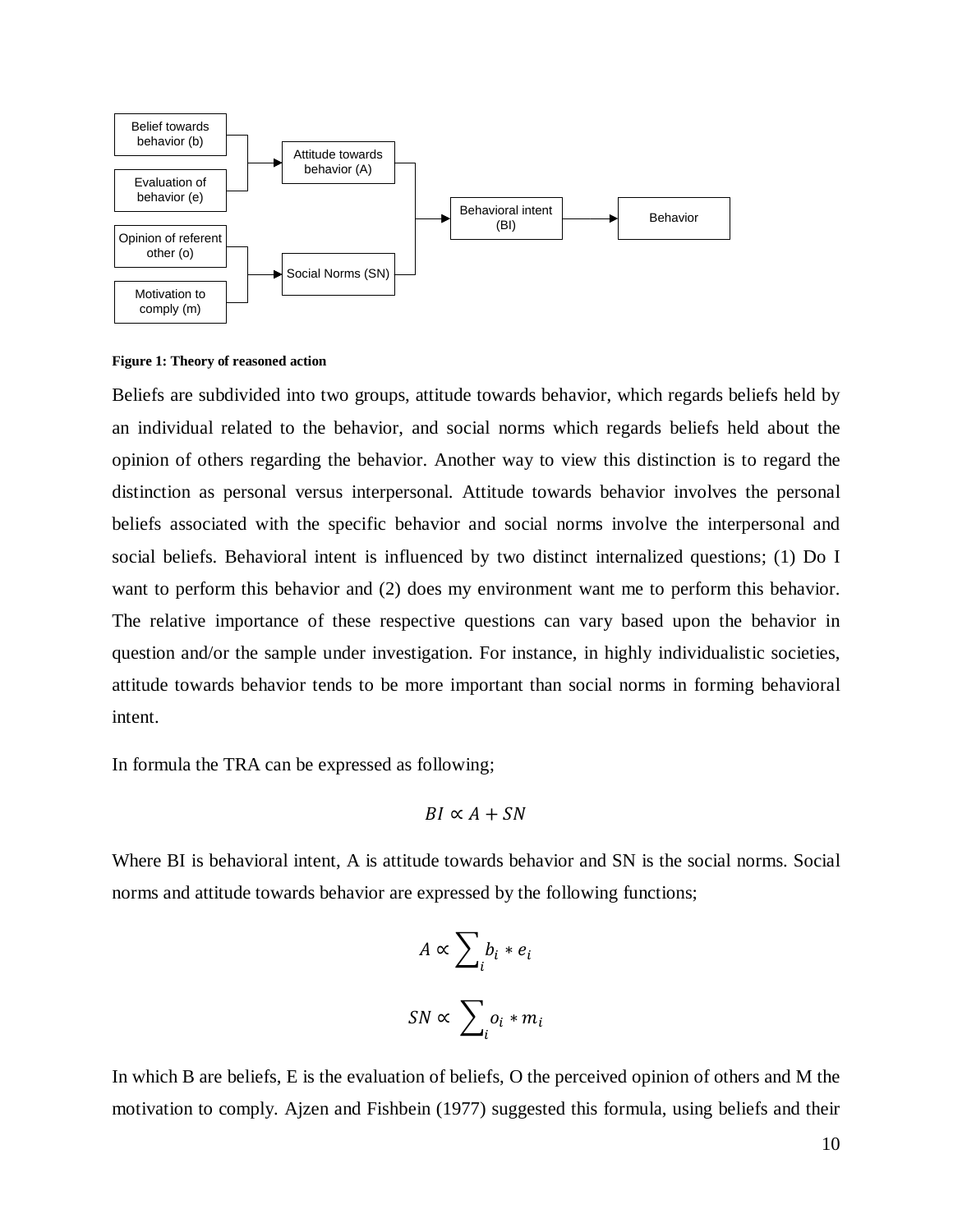associated, unique, weights. Alternatively, an additive structure could be used, but this would not be in correspondence with the theory of planned behavior as this would remove the relative weights of each belief. It can easily be argued that not every belief is equally important for everyone and should therefore not be treated as such.

# <span id="page-12-0"></span>*3.4.2THEORY OF PLANNED BEHAVIOR*

The theory of planned behavior is a highly influential and frequently employed theory that has received considerable support in predicting behavior in highly versatile situations. What separates it from its predecessor, the theory of reasoned action, is the inclusion of the construct *Perceived Behavioral Control (PBC)* (Ajzen I., 1991). The theory of reasoned action assumed complete volitional control, an assumption made in order to ensure that the link between intent and behavior was strong. The theory of planned behavior discards this assumption and includes the constructs perceived behavioral control and actual behavioral control. Perceived behavioral control is a non-motivational influence on intent, as opposed to attitude towards behavior and social norms.





Perceived behavioral control has a dual function in the theory, having both a direct influence on intent and a moderating influence on the relation between intent and behavior. It should be noted that, as with the theory of reasoned action, only voluntary behavior can be predicted in this manner. The inclusion of perceived behavioral control adds a construct that accounts for the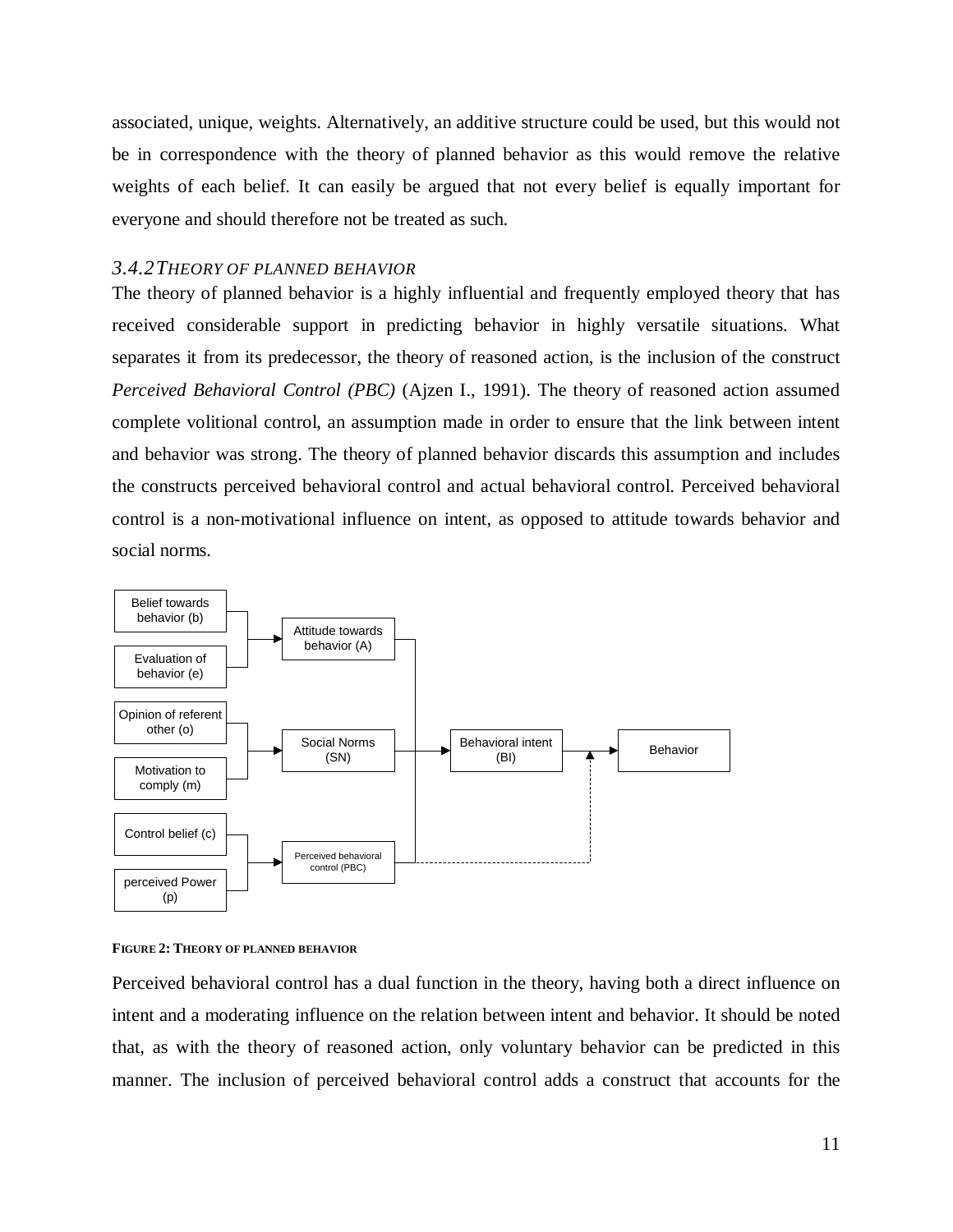perceived difficulty of successfully performing the action. The argument for including perceived behavioral control is that people are less likely to perform a certain action if they believe that they don't have control over the behavior. Perceived behavioral control moderates the relation between behavioral intent and behavior based on the reasoning that obstacles and difficulties can prevent people from actually performing the behavior. For example, in the case of entrepreneurship, insufficient financial assets can prevent even highly motivated entrepreneurs from starting a new business.

Behavioral intent in the TPB is based upon the internalized questions; (1) Do I want to perform this behavior,(2) does my environment want me to perform this behavior and (3) do I have control over the outcome of this behavior? As with the TRA, the relative importance of these considerations can vary and their relative weight is measured alongside the considerations themselves.

In the TPB behavioral intent (BI) can be expressed as follows;

$$
BI \propto A + SN + PBC
$$

Where both attitude and social norms are similar to the theory of reasoned action and perceived behavioral control (PBC) is expressed as follows;

$$
PBC \propto \sum_i c_i * p_i
$$

Where C is control beliefs and P their relative power.

#### <span id="page-13-0"></span>*3.4.3ENTREPRENEURIAL INTENTION MODEL*

The entrepreneurial intention model was developed by Krueger (1993) and it combines the cognitive approach of the theory of planned behavior with the entrepreneurial event theory devised by Shapero (1975). An important distinction between this theory and the TPB is that a *displacement* is assumed to occur before a person decides to become an entrepreneur. This displacement is a change in the current situation, either positively or negatively, that either creates a necessity or an opportunity to become an entrepreneur. For example, loosing ones job can be considered a negative displacement while identifying a latent need of a market can be considered a positive displacement.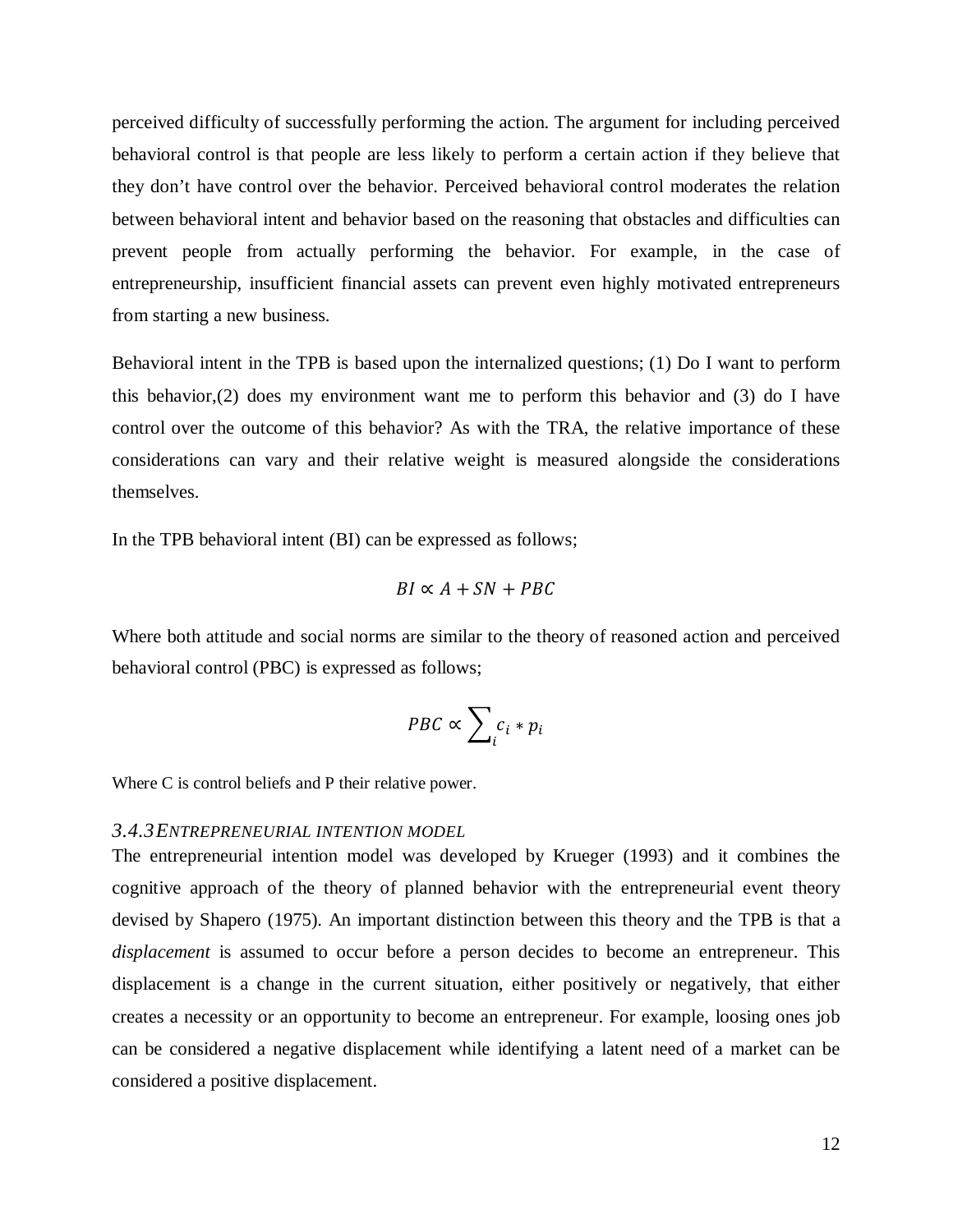This displacement is the possible start of a career as entrepreneur, however not all such displacements result in new ventures. The entrepreneurial intent model states that, aside from a displacement, two other factors are required; *feasibility* and *desirability.*



**FIGURE 3: ENTREPRENEURIAL INTENTION MODEL**

Perceived feasibility is based upon perceptions of required resources and skills, including but not limited to; financial means, human resources, intellectual property or even time. Links have been drawn between the TPB's perceived behavioral control and perceived feasibility (Krueger, Reilly,  $\&$  Carsud, 2000). The two constructs are rather similar and perhaps even mutually exchangeable although the moderating effect of perceived feasibility on the intent–behavior relationship is not considered in the entrepreneurial intent model.

Perceived desirability regards the overall desirability of becoming an entrepreneur. Once more, the link between the theory of planned behavior and the entrepreneurial intent model can be drawn; attitude towards behavior and social norms can be argued to describe the same motivational factors that perceived desirability describes. It is concluded that apart from the displacement preceding entrepreneurial behavior, the theory of entrepreneurial intent offers little additional insight in the decision making process.

# <span id="page-14-0"></span>*3.4.4COMPARISON OF INTENT MODELS*

As already briefly touched upon before, the theory of planned behavior and the entrepreneurial intent theory share many similarities. Krueger et al. (2000) reached a comparable conclusion based upon the large similarities between the constructs being described. This line of reasoning can be taken one step further even, as the displacement required for the behavioral change can also be explained within the theory of planed behavior. When a positive displacement occurs, it can be argued that perceived behavioral control increases significantly and hereby increases entrepreneurial intent. Furthermore, a positive displacement might also influence attitude towards behavior.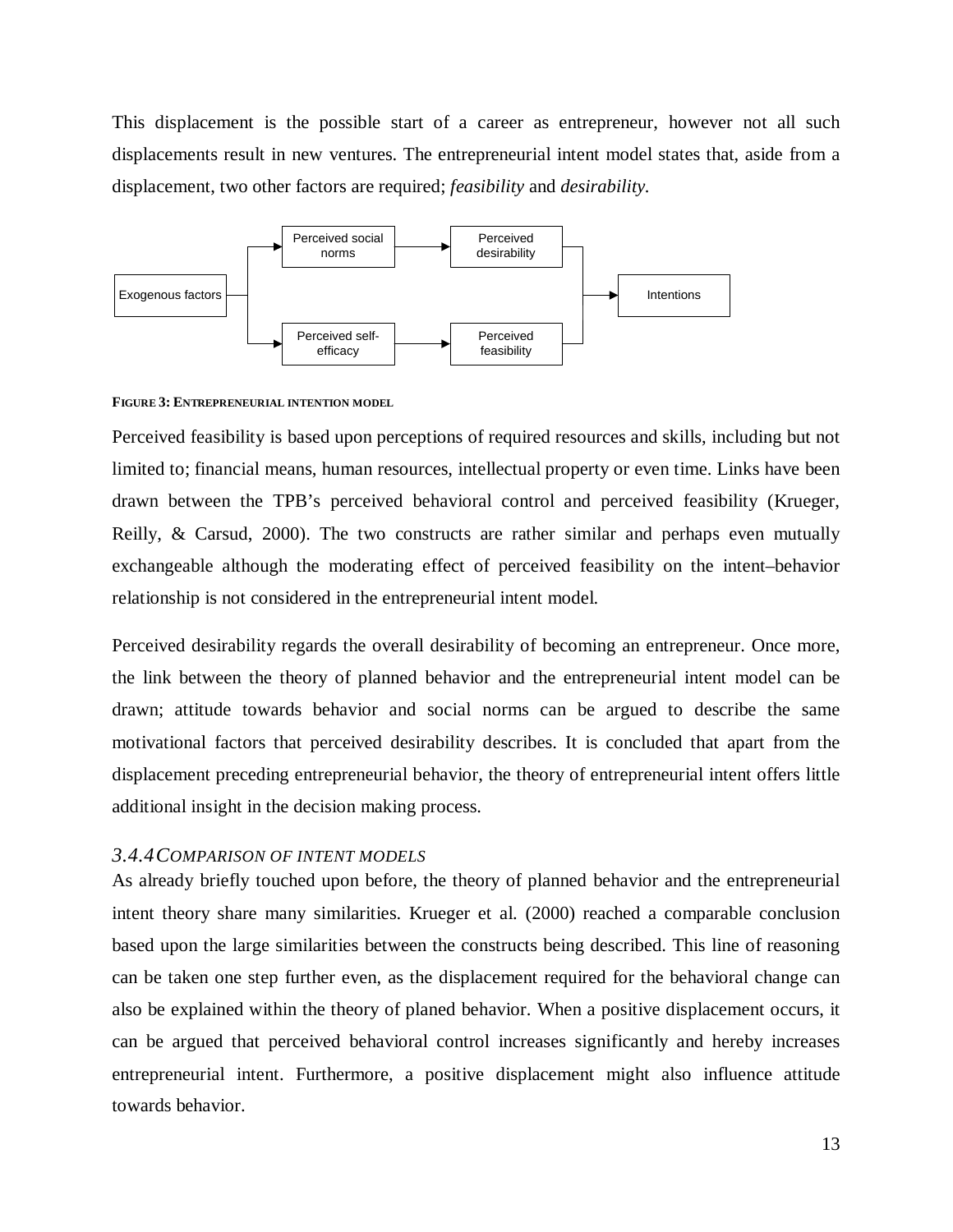Based upon the theoretical similarities of the two theories, it is opted to use the theory of planned behavior because of two reasons. First, it has received much greater support in literature and has simply been put to the test more often. Using the theory of planned behavior as framework allows for much easier integration of this research into the existing body of knowledge. Secondly, the TPB separates the motivational part of behavior into social norms and attitude towards belief, allowing for better generalizability across cultures.

#### <span id="page-15-0"></span>3.5 IN DEPTH ANALYSIS OF THEORY OF PLANNED BEHAVIOR

Since the theory of planned behavior is used as the core framework for this research, a more extensive analysis and some elaboration on previous findings is in order. In this chapter the various elements of the model such as beliefs are examined in detail. Furthermore, past research using (modified) versions of the theory of planned behavior are also discussed per construct.

#### <span id="page-15-1"></span>*3.5.1BELIEFS*

While it is not directly required to know how beliefs are formed in order to accurately predict behavior, it can be useful to understand belief formation if the actions of a group or of an individual is to be directed. Belief formation is not relevant for measuring beliefs but for influencing (future) action. If the formation of beliefs can be influenced, according to the TPB, the associated attitudes can be influenced which eventually results in a change on behavioral intent and actual behavior. (Ajzen I. , 2002) As mentioned before, the scope of this research lies not only with predicting entrepreneurship, but also increasing understanding in how entrepreneurship can be promoted. Entrepreneurial intent research tends to focus on verifying the theory of planned behavior and operate on a much more practical level, although it can be argued that a more rigorous perspective that also includes behavior formation or their structure can provide valuable insights into designing effective interventions. Measuring beliefs can provide a starting point for designing an intervention, but it can be reasoned that without understanding how beliefs are formed or changed, the designed solution will target the right belief but will not employ the right method for bringing about the desired change.

#### *3.5.1.1Types of beliefs*

Fishbein and Ajzen (1975) distinguished three different types of beliefs; (1) descriptive beliefs which are formed by direct observation, (2) inferential beliefs which are formed by association or combination of existing beliefs and (3) informational beliefs which are formed based on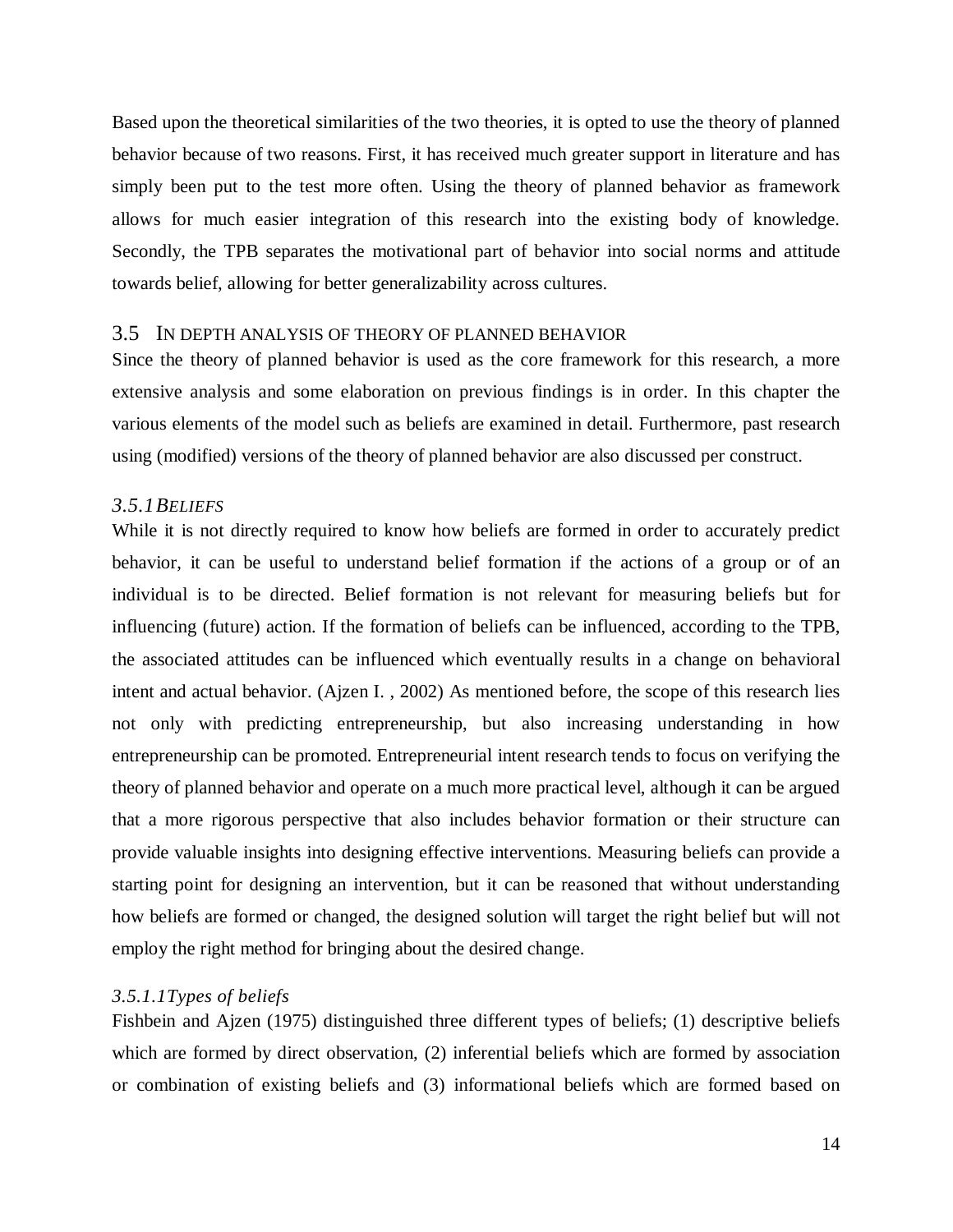information that is provided by others. It is suggested that descriptive beliefs tend to be the strongest, as they are based upon direct observations and people tend to rely on their own senses. Direct observations tend to strongly influence the formation of beliefs. Inferential beliefs are more susceptible to change as challenging or adding a belief upon which the inferential belief is built can change the reasoning upon which it is built. Informational beliefs are formed based upon the reliability of the source that provided the information. The higher the perceived reliability, the more likely formation of a belief becomes.

From this categorization of beliefs two additional characteristics become apparent. First, beliefs can differ in their relative strength; some might be stronger held than others and can thus have a stronger influence on their respective attitudes. Secondly, some beliefs are based upon other beliefs. The first characteristic, relative strength has already been accounted for in the theory of planned behavior, but the second one might prove troublesome when influencing behavior. For instance, a person might hold the belief that starting his own business is hard work and the belief that hard work is rewarded in the long run. A possible inferential belief resulting from these two beliefs is that entrepreneurship itself is rewarding. Challenging the belief that hard work is rewarded can influence the attitude towards entrepreneurship, although the observation that led to this shift in belief might have nothing to do with entrepreneurship.

#### *3.5.1.2Salient beliefs*

Another problem with beliefs is that informational beliefs can be formed by investigating beliefs. For example, if a test subject is asked if there is a relation between, say, financial gain and entrepreneurship, a belief can be formed linking those two together. This in turn can change the attitude towards the behavior. This characteristic of beliefs explains why researchers seeking to use the TPB should attempt to only measure salient beliefs in order to avoid influencing the attitude and intent of the test sample under investigation, which is in correspondence with the suggestions of Ajzen (2006).

The mutual interdependence and correlations of beliefs also offers a theoretical explanation why the three constructs in the TPB, attitude towards behavior, social norms and perceived behavioral control have some degree of interdependency. Since the beliefs which they are based upon are related, it can be argued that the resulting constructs also have some relation between each other. For example, a family member telling a person that entrepreneurs have to work hard is likely to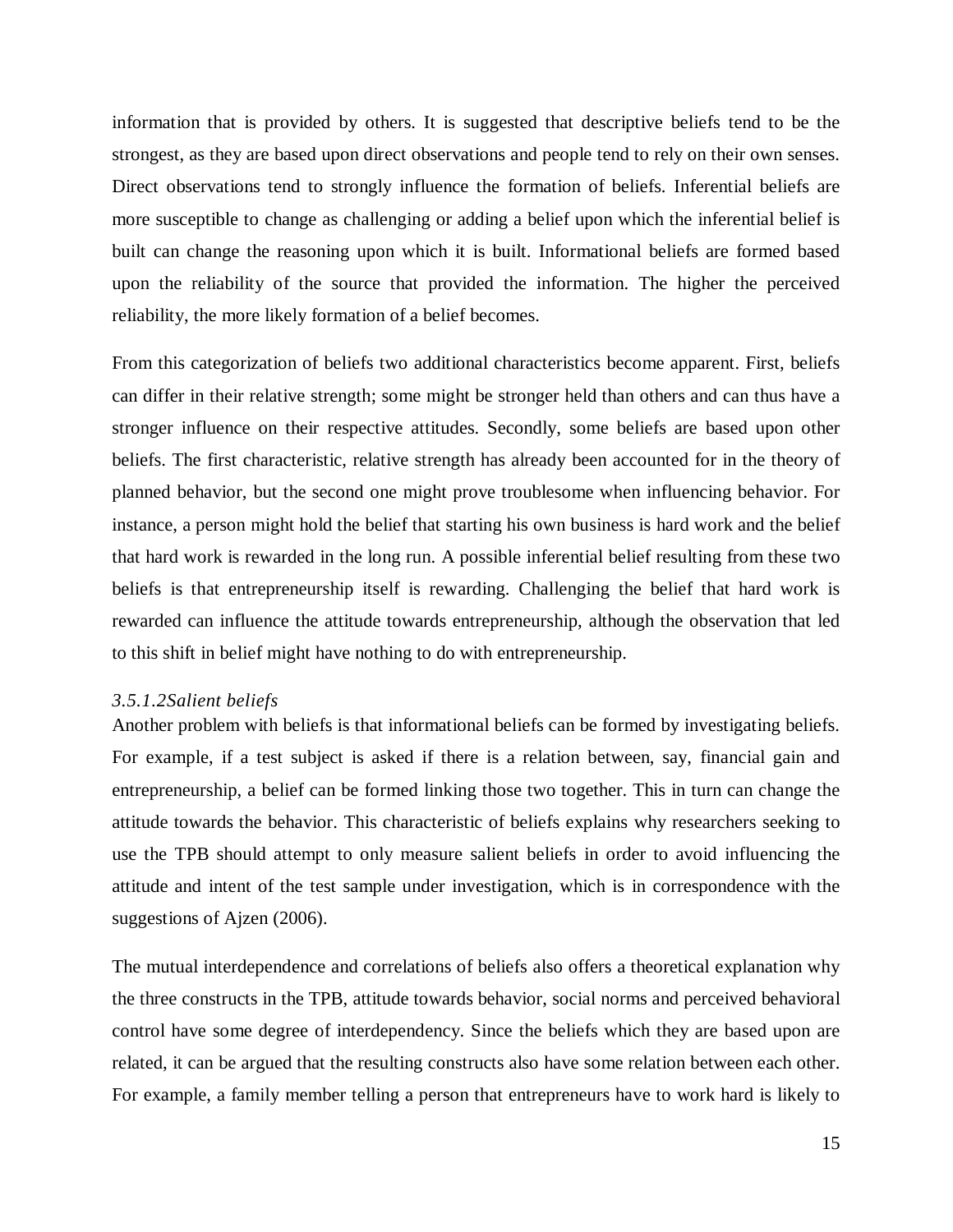influence both social norms and attitude towards behavior and perhaps even to some degree perceived behavioral control. It should be noted however that this specific event did not influence each of the three TPB constructs directly, this event influenced the formation or strengthening of various beliefs that each in turn influenced the TPB constructs.

# <span id="page-17-0"></span>*3.5.2ATTITUDE TOWARDS BEHAVIOR*

Attitude towards behavior is the construct that describes how performing the behavior is valued, either positively or negatively, by an individual. It is based upon the salient beliefs that concern possible outcomes of the behavior and beliefs directly linking the behavior with certain attributes. As mentioned before, it is important to identify the relevant behavioral beliefs that together form attitude towards behavior. A good starting point for identifying beliefs is to look at previous research. However, care should be taken to also include information about the sample being investigated, as salient beliefs can change from one group to another (Ajzen I. , 2006). As such, some care should be taken to verify if the beliefs are in fact salient beliefs for the sample being studied.

| <b>Study</b>                              | Sample type                   | <b>Location</b>  | <b>Method</b><br>of            | <b>Beliefs</b>                 |
|-------------------------------------------|-------------------------------|------------------|--------------------------------|--------------------------------|
|                                           |                               |                  | determining salient<br>beliefs |                                |
|                                           |                               |                  |                                |                                |
| (Carr & Sequira, 2006)                    | Business networking           | Northwest US     | Method<br>described            | No specific beliefs, directly  |
|                                           | organization                  |                  | by Ajzen                       | attitude<br>trough<br>measures |
|                                           | members                       |                  |                                | bipolar adjectives             |
| Wdowiak,<br>(Schwarz,                     | <b>Students</b><br>(business, | Austria          | Unknown                        | Financial gain, also directly  |
| Almer-Jarz,<br>&                          | humanities<br>and             |                  |                                | attitude<br>towards<br>measure |
| Breitenecker, 2009)                       | science/technology)           |                  |                                | behavior                       |
| $\boldsymbol{\&}$<br>(Shook<br>Bratianu,  | <b>Students</b>               | Ukraine          | Previous<br>literature         | -Autonomy                      |
| 2010)                                     |                               |                  | (Krueger, Reilly, $&$          | -Tenseness                     |
|                                           |                               |                  | Carsud, 2000)                  | -Financial gain                |
|                                           |                               |                  |                                | -Personal satisfaction         |
|                                           |                               |                  |                                | -Quality of life               |
| (Engle, et al., 2010)                     | <b>Business students</b>      | 12 countries     | Previous literature            | -Autonomy                      |
|                                           |                               |                  |                                | -Financial gain                |
|                                           |                               |                  |                                | -Achievement motivation        |
| Reilly,<br>$\boldsymbol{\&}$<br>(Krueger, | <b>Students</b>               | unknown          | Unknown                        | -Fianancial gain               |
| Competing<br>Carsud.                      |                               |                  |                                | -Stressful                     |
| models<br>of                              |                               |                  |                                | -Autonomy                      |
| entrepreneurial                           |                               |                  |                                | -Personal satisfaction         |
| intentions, 2000)                         |                               |                  |                                | -Personal quality of life      |
| (Souitaris, Zerbinati, &                  | students                      | France & England | Previous literature            | -Financial gain                |

#### **TABLE 1: ATTITUDINAL BELIEFS IN LITERATURE**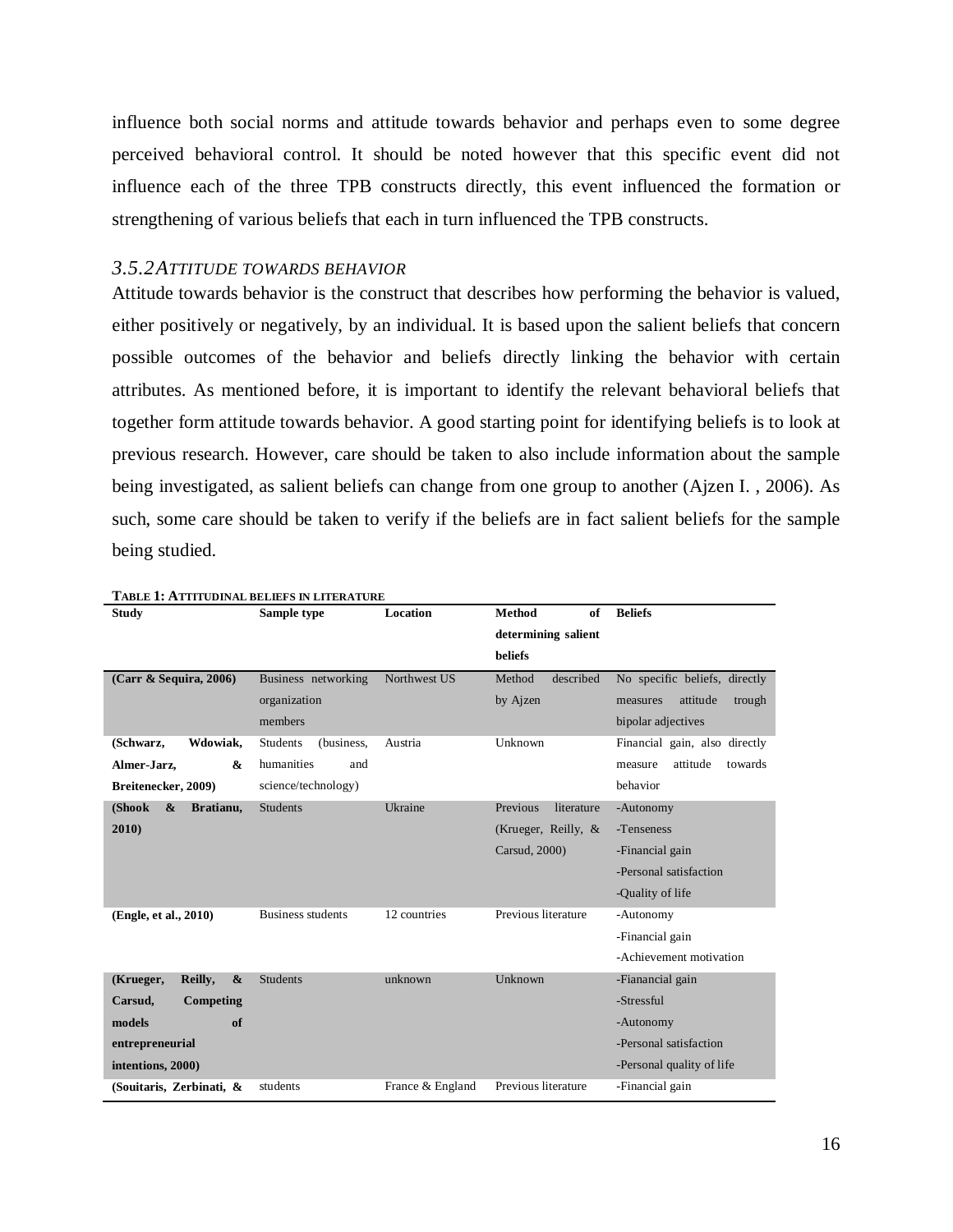| <b>Al-Laham, 2007)</b> | -Challenge                    |
|------------------------|-------------------------------|
|                        | -Autonomy                     |
|                        | -Authority                    |
|                        | -Self realization             |
|                        | -Participation<br>whole<br>in |
|                        | process                       |

To summarize, the following behavioral beliefs where used in previous literature;

- Financial gain
- Achievement motivation
- Challenge / self-realization
- Autonomy
- Personal satisfaction
- Personal quality of life
- Stressful

When determining which beliefs where used in previous literature, it became apparent that not all authors measured beliefs; some opted to measured perceived behavioral control directly. A more in depth discussion of this method can be found in the methodological review section, together with the method used to determine which beliefs to include in the research.

# <span id="page-18-0"></span>*3.5.3SOCIAL NORM*

Social norms is the construct that concerns the perceived opinion of the social environment with regard to the behavior. There seems to be some controversy regarding whether or not social norms are relevant, as in some researchers have reported insignificant influence of social norms on entrepreneurial intent, but as Engle et al. (2010) mentioned, the relative influence of the constructs of the TPB are expected to differ across cultures. In their research they showed that in some cultures social norms where not important, but in others social norms where the only significant antecedent for entrepreneurial behavior.

| <b>TABLE 2: SOCIAL BELIEFS</b> |                 |              |               |    |                |
|--------------------------------|-----------------|--------------|---------------|----|----------------|
| <b>Study</b>                   | Sample type     | Location     | Method        | of | <b>Beliefs</b> |
|                                |                 |              | determining   |    |                |
|                                |                 |              | beliefs       |    |                |
| $(Carr \& Sequira, 2006)$      | <b>Business</b> | Northwest US | Not described |    | -parents       |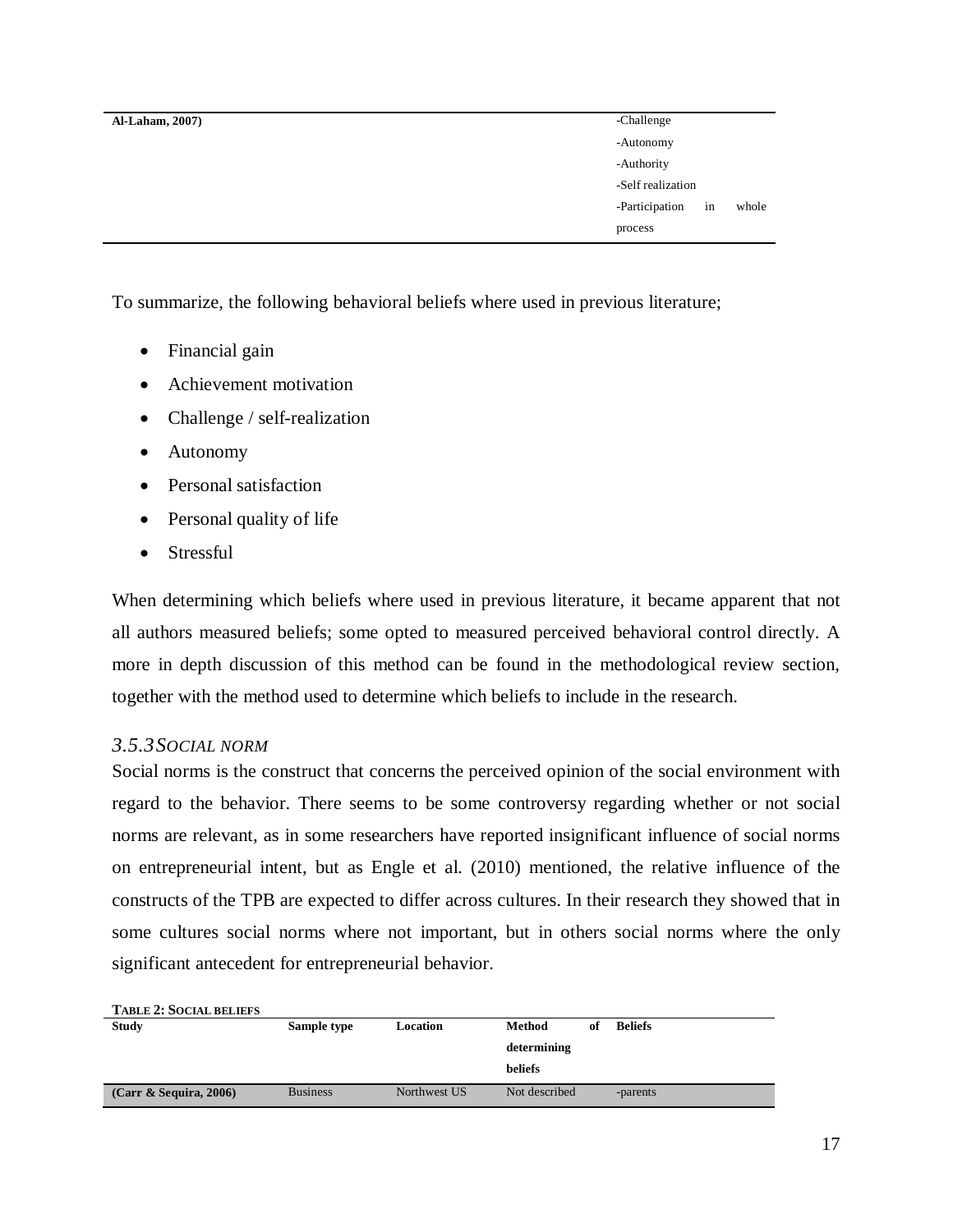|                                | networking      |                  |                     | -Partner                |
|--------------------------------|-----------------|------------------|---------------------|-------------------------|
|                                | organization    |                  |                     | -Co-workers             |
|                                | members         |                  |                     | -Siblings               |
|                                |                 |                  |                     |                         |
|                                |                 |                  |                     | -Relatives              |
|                                |                 |                  |                     | -Neighbors              |
|                                |                 |                  |                     | Acquaintances           |
|                                |                 |                  |                     | -Close friends          |
| (Schwarz, Wdowiak, Almer-      | <b>Students</b> | Austria          |                     | University support      |
| Jarz, & Breitenecker, 2009)    |                 |                  |                     |                         |
| (Shook & Bratianu, 2010)       | <b>Students</b> | Ukraine          | Previous literature | -Parents                |
|                                |                 |                  | (Krueger, Reilly,   | -Friends                |
|                                |                 |                  | & Carsud, 2000)     | -Partner                |
|                                |                 |                  |                     | -Other important people |
| (Engle, et al., 2010)          | students        | 12 countries     | Previous literature | -Family                 |
|                                |                 |                  |                     | -Role model             |
|                                |                 |                  |                     | -Partner/best friend    |
| (Krueger, Reilly, & Carsud,    | students        | Unknown          |                     | -Family                 |
| Competing<br>models<br>of      |                 |                  |                     | -Role model             |
| entrepreneurial<br>intentions, |                 |                  |                     | -Friends                |
| 2000)                          |                 |                  |                     | -Partner                |
| (Souitaris, Zerbinati, & Al-   | <b>Students</b> | England & France |                     | -Closest family         |
| Laham, 2007)                   |                 |                  |                     | -Closest friends        |
|                                |                 |                  |                     | -Other important people |

The opinion of the following referent others are suggested in previous literature;

- Family, where in some cases the distinction is made between close and general family. In some cases the distinction is made even more precise by distinguishing parents and siblings from each other
- Significant other / partner
- Friends, where in some cases the distinction is made between close friends and acquaintances
- Role model or mentor, mostly referring to an experienced entrepreneur.
- Other important people

From this list the opinion of *"other important people"* has been excluded in further research on the basis that it is too vague. Not only can the interpretation of other important people vary from one person to another, the variable itself is of questionable theoretical use. It should be clear who is meant, and it is difficult to argue how other important people differ from the existing groups whose opinion is included.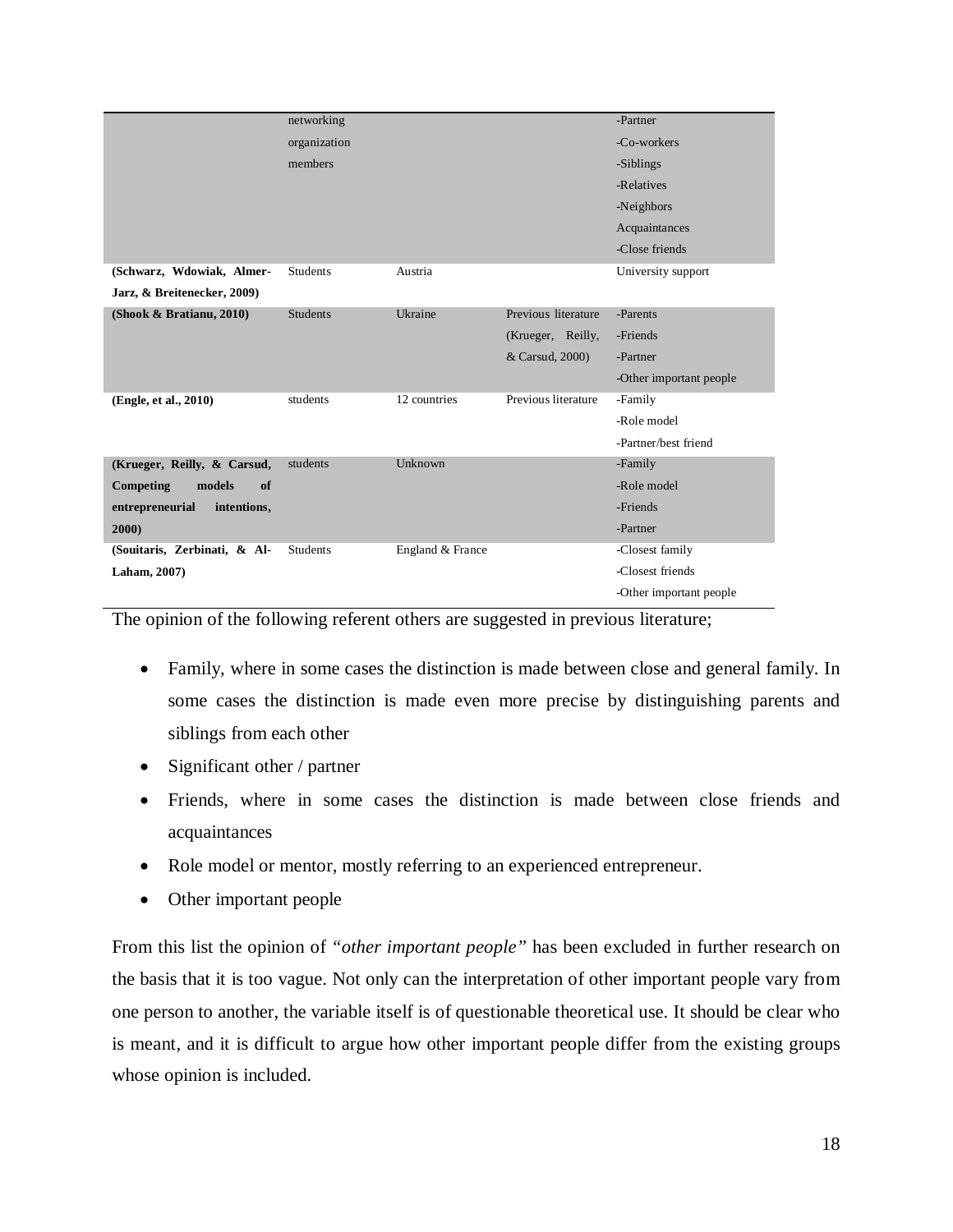#### <span id="page-20-0"></span>*3.5.4PERCEIVED BEHAVIORAL CONTROL*

The predominantly used approach to determine perceived behavioral control is by measuring entrepreneurial self-efficacy. The differences and commonalities of entrepreneurial self-efficacy and perceived behavioral control have been the topic of quite some scholarly debate. The two constructs have been used interchangeably in many instances and there seems to be some confusion about the exact distinction between the two. This was resolved by Ajzen (2002) who stated that while the two are very comparable empirically, there is a conceptual difference. Perceived behavioral control concerns outcome expectancies and perceived self-efficacy regards the perceived ability to perform a behavior.

| <b>TABLE 3: BEHAVIORAL BELIEFS</b> |                     |                  |                     |                          |
|------------------------------------|---------------------|------------------|---------------------|--------------------------|
| <b>Study</b>                       | Sample type         | <b>Location</b>  | <b>Method</b><br>of | <b>Beliefs</b>           |
|                                    |                     |                  | determining         |                          |
|                                    |                     |                  | salient beliefs     |                          |
| (Carr & Sequira, 2006)             | Business networking | Northwest US     | Pilot study<br>and  | Entrepreneurial<br>self- |
|                                    | organization        |                  | factor analysis     | efficacy                 |
|                                    | members             |                  |                     |                          |
| (Schwarz, Wdowiak, Almer-          | <b>Students</b>     | Austria          |                     | Environmental            |
| Jarz, & Breitenecker, 2009)        |                     |                  |                     | financial<br>obstacles.  |
|                                    |                     |                  |                     | support                  |
| (Shook & Bratianu, 2010)           | <b>Students</b>     | Ukraine          | Previous literature | self<br>Entrepreneurial  |
|                                    |                     |                  |                     | efficacy                 |
| (Engle, et al., 2010)              | <b>Students</b>     | 12 countries     | Previous literature | self<br>Entrepreneurial  |
|                                    |                     |                  |                     | efficacy                 |
| (Krueger, Reilly, & Carsud,        | <b>Students</b>     | Unknown          | Previous literature | self<br>Entrepreneurial  |
| 2000)                              |                     |                  |                     | efficacy                 |
| (Souitaris, Zerbinati, & Al-       | <b>Students</b>     | England & France |                     | Entrepreneurial<br>self- |
| Laham, 2007)                       |                     |                  |                     | efficacy                 |

The result of this confusion and the fact that the construct is only directly measured is that limited information is available about which beliefs to consider including. It can be argued that entrepreneurial self efficacy is, in fact, a belief that impacts perceived behavioral control. Not only would this explain why in some cases the both constructs are empirically similar, but this also offers an interesting avenue for further study. Situations where the two are expected to share high similarities is when most of the outcome of the behavior lies with the person performing the behavior; being able to perform the behavior is then quite similar to getting certain outcomes. If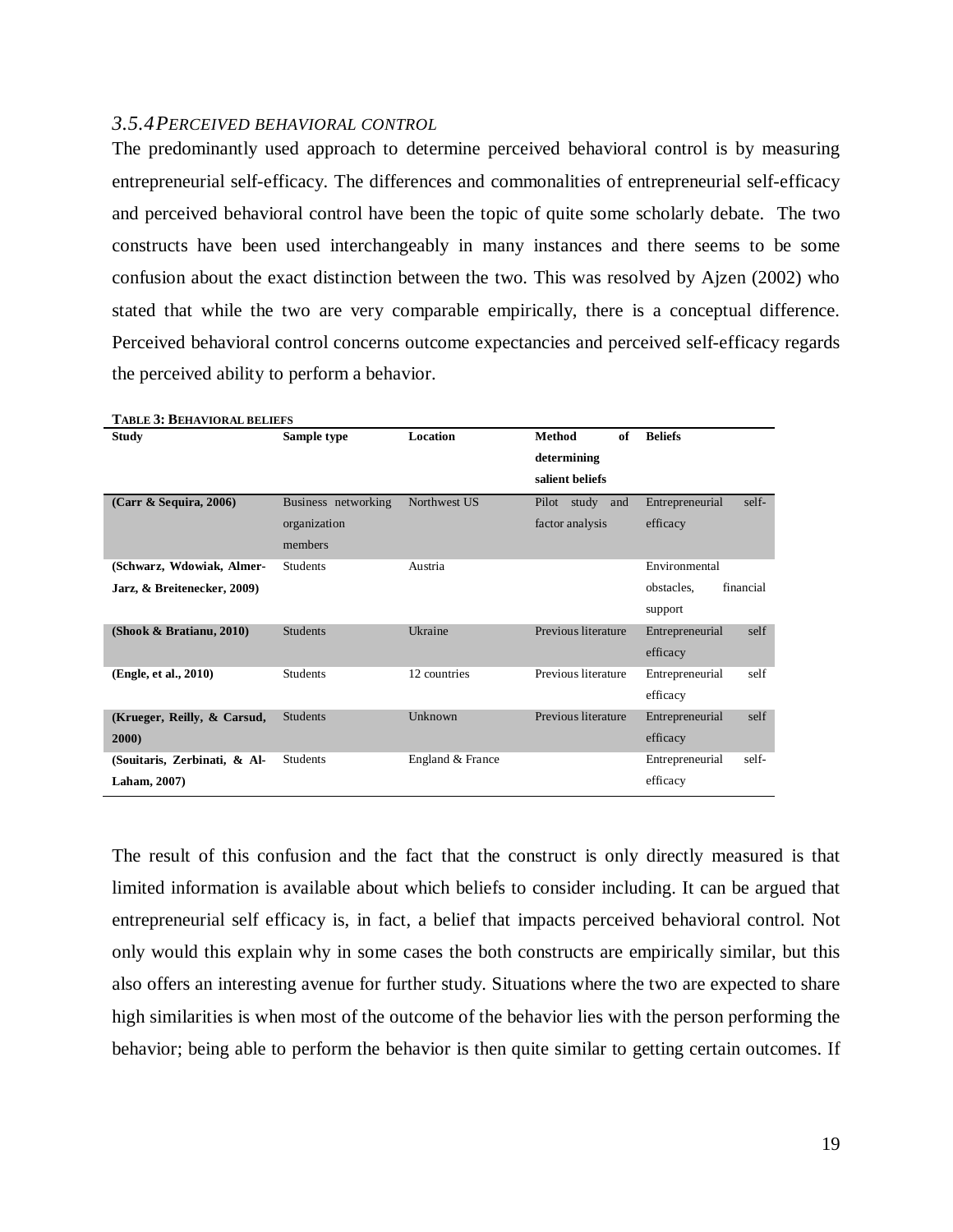it is possible to discern situations where certain obstacles impact the successful performance of the behavior, these could very well improve the model.

#### <span id="page-21-0"></span>*3.5.5OTHER VARIABLES AND CONTROL VARIABLES*

#### *3.5.5.1Technology*

Attitude towards technology positively impacts entrepreneurial intent via self-efficacy (Martin-Cruz & Rodriguez-Escudero, 2013), with the reasoning that people with a high attitude towards technology feel more able to overcome technical obstacles. In the case of technological entrepreneurship, it can be expected that the role that technology plays on perceptions of entrepreneurship and the feasibility of starting a new venture is greater. This seems like a promising avenue of approach for technological entrepreneurship and is a good candidate for inclusion in further research. Its relative importance or position in the model should also be investigated, but it seems most sensible to include it as a belief in perceived behavioral control.

#### *3.5.5.2Past behavior*

A relative straightforward and successful method of predicting behavior is looking at past behavior. This approach has been used for predicting entrepreneurship (Carr & Sequira, 2006), but merely looking at past behavior does not offer insight in first time entrepreneurs and how or why they first start an enterprise. But it stands to reason that previous entrepreneurial experience is a factor that should at least be included as a control variable. Krueger (1993) showed that is true, although there is no particular reason to specifically include them in the TPB, apart as a control variable, as the influence of experience and background impact attitudes and beliefs and are already incorporated into the model.

#### *3.5.5.3Creativity*

One of the most simple and straightforward definitions of creativity is provided by Sternberg et al (2004) *"The process of producing something that is both original and worthwhile"*. Even at this basic level the link between entrepreneurship and creativity can already be observed; creating value (something worthwhile) is one of the core activities of entrepreneurship. Successful entrepreneurs are able to identify needs on the market, address those needs with a new service or product and successfully get this product to the customer. Within this simple description of entrepreneurship both the newness and value component of creativity are encountered. It should not come as a surprise that creativity has been linked to entrepreneurship both theoretically and empirically.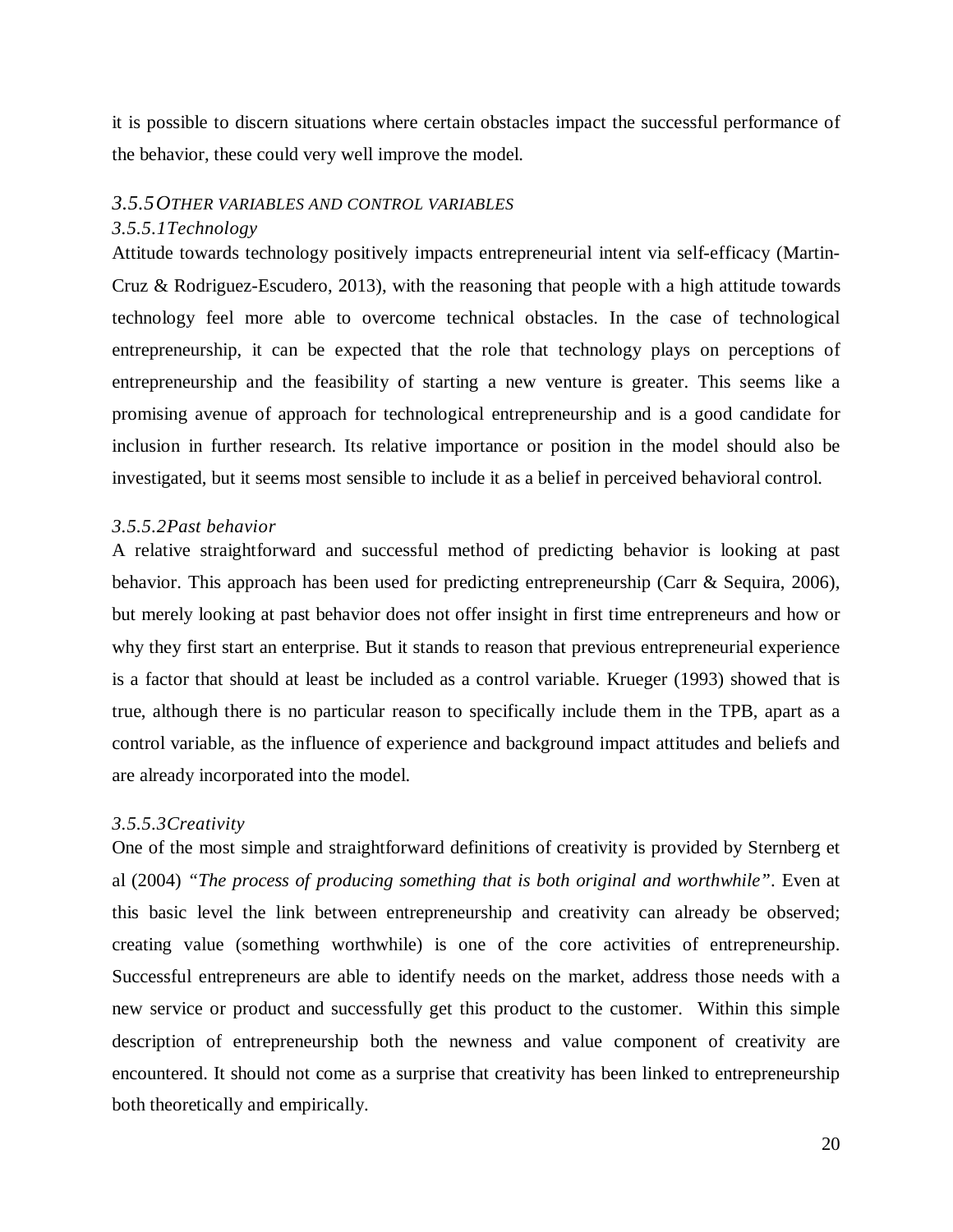Creativity can be considered an important characteristic of entrepreneurs, for creating useful products and services, identifying new opportunities and even creating methods and approaches to convince others of the value of their ideas and projects (Ward, 2004). This notion already touches upon the relative diverse functions that creativity can have for entrepreneurs. It can be argued that the creativity required for creating new products and services is different from the creativity that enables entrepreneurs to think of new ways to convince people to support their endeavors. Although, even when looking at creativity as a single construct, a relationship between entrepreneurial intent and creativity has been found (Hamidi, Wennberg, & Berglund, 2008).

A more cognitive approach on entrepreneurial creativity has been employed by Ward (2004) in an attempt to explain the underlying cognitive principles in entrepreneurial creativity. For instance, a great deal of creative new product ideas are clever and creative recombination's of existing concepts and or products, whom are combined in such a way that their value is more than the sum of its parts. The insight into different approaches of combination, analogies and abstraction in the creative process is valuable, but does not answer the question if there perhaps are multiple distinct types of creativity that are relevant to entrepreneurship.

That creativity is not an uniform coherent construct is also suggested from a somewhat different angle. Creative people themselves do not agree upon what exactly creativity is and is not (Glück, Ernst, & Unger, 2002). At first glance this might not seem like a strong argument in favor of dividing creativity, it should not come as a surprise that a relative complex and difficult to understand concept elects different responses from different people. What makes this insight relevant to this research is that the salient beliefs about creativity seem to differ. When utilizing a model such as the TPB which heavily relies on salient beliefs, this can have serious repercussions. A more robust method should be found, as opposed to simply measuring selfreported creativity.

A possible division is suggested by (Hart, 2003), who subdivides creativity in the following categories;

- Technological creativity (innovation)
- Financial creativity (entrepreneurship)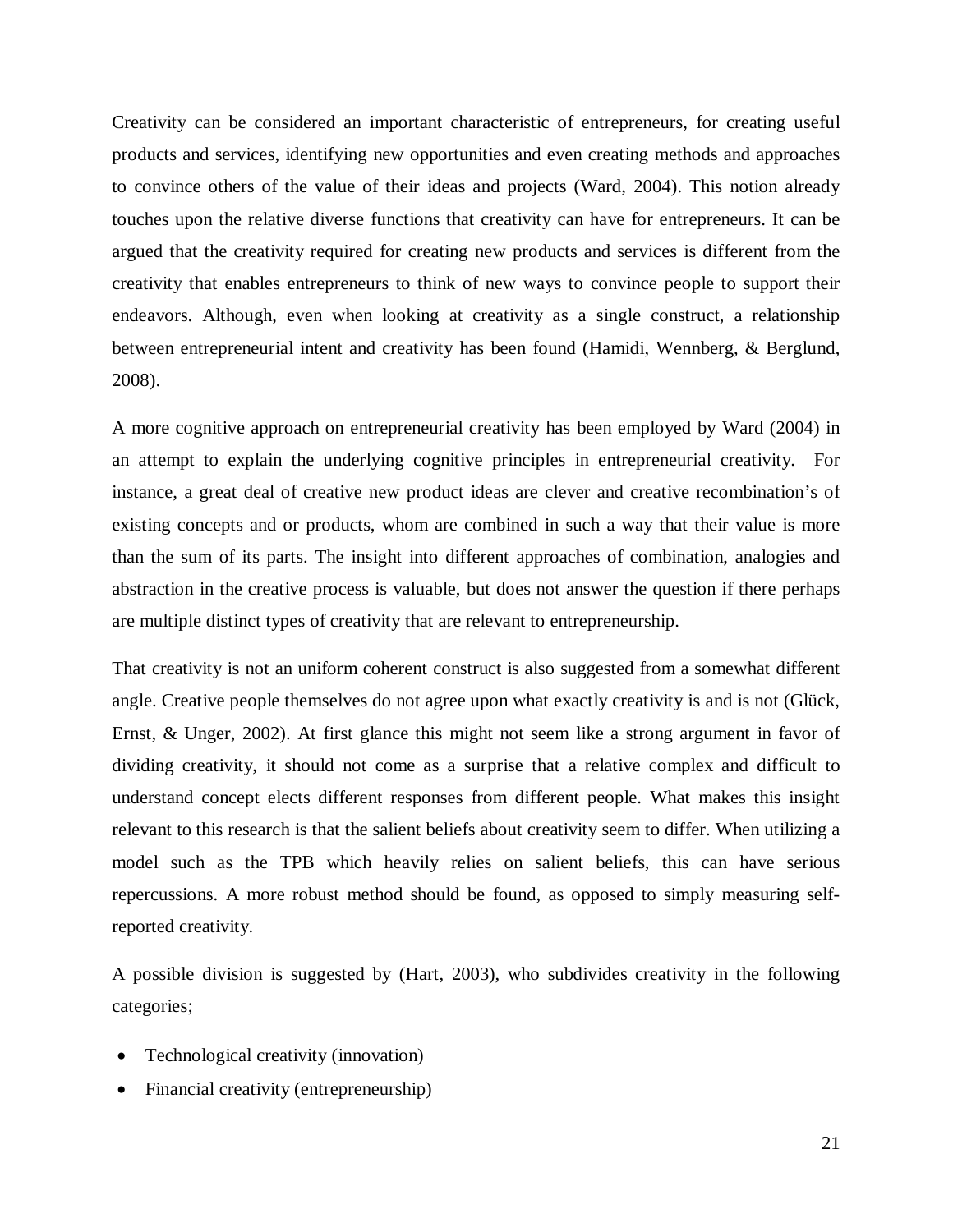#### • Artistic or cultural creativity

This division is sensible when taking a sociological perspective on creativity or perhaps from a broad macro-economic viewpoint, its use for research in entrepreneurial intent is perhaps somewhat limited. An alternative is provided by (James & Asmus, 2005) whom divide creativity in the following groups;

- Problem solving
- Artistic creativity
- Social creativity

Their research shows that these different types of creativity are somewhat independent of each other. Their categorization is interesting for use in research into entrepreneurship because each of the types of creativity is related to activities that are important to entrepreneurs. Problem solving for overcoming obstacles encountered, artistic creativity in order to create something of value or beauty and social creativity for effectively communicating their ideas to buyers and/or investors.

A strong case for researching creativity not solely as a product of certain cognitive processes or personality traits is presented by Amabile (1983). Creativity should be seen within a certain social context, in which certain cognitive abilities and personality traits result in creativity, a view that resulted in the *componential framework*. The componential framework describes three different types of requirements of creative behavior; (1) *Domain relevant skills* such as technical skills and domain relevant knowledge, (2) *creativity relevant skills* such as the right cognitive style and idea generating skills, and (3) *task motivation* which depends on attitudes towards the task and social constraints. It is interesting to note that this view on creativity shares similarities with the theory of planned behavior. Attitude towards the behavior and social norms can be observed in the task motivation construct and some elements of perceived behavioral control in the required skill sets.

The aforementioned divisions of creativity can be placed in the componential framework as different categories of domain relevant skills. For the follow up research of entrepreneurial intent, in particular due to its context of highly creative social environment especially the social aspects of creativity are interesting.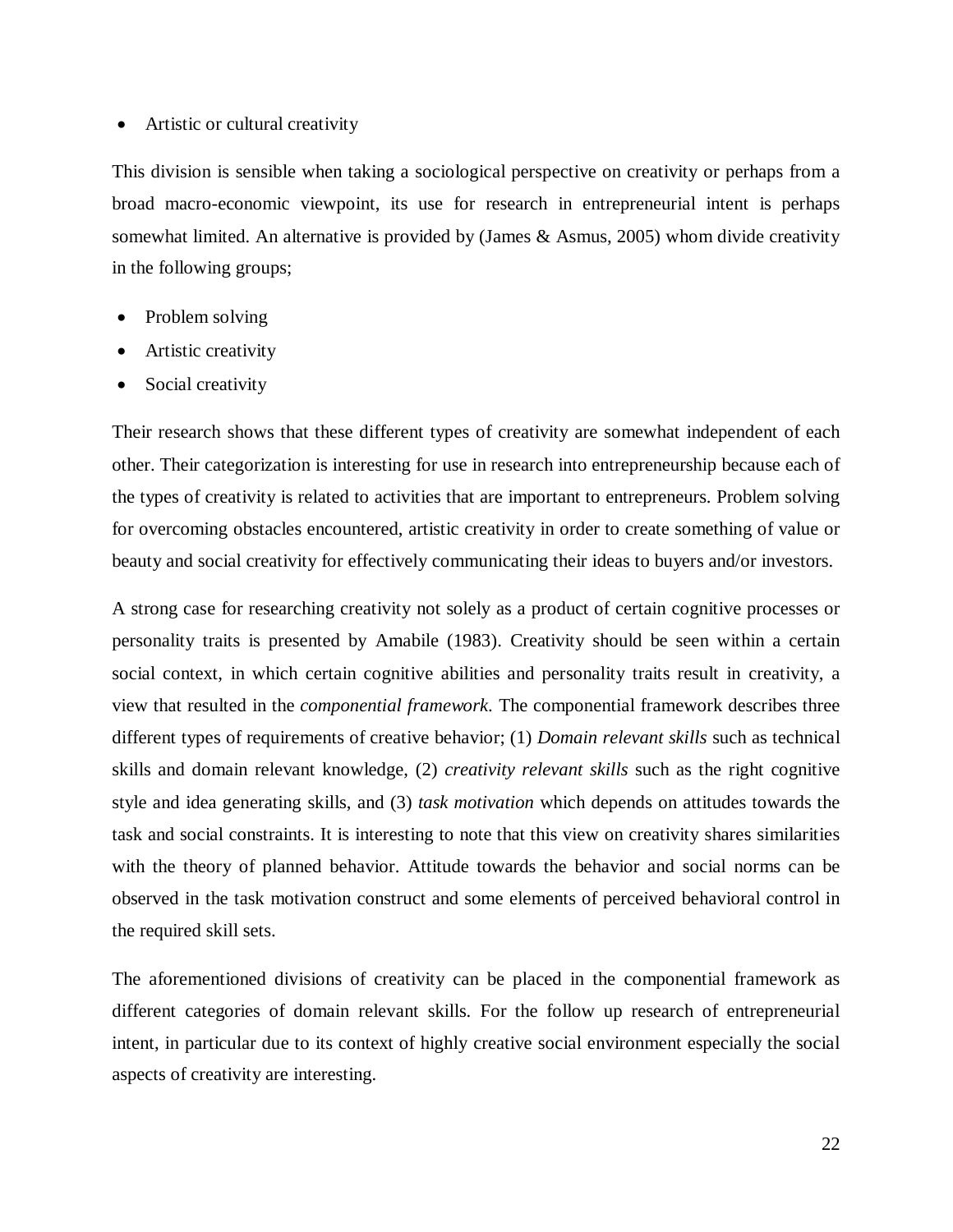# <span id="page-24-0"></span>3.6 CONTEXT (MAKER SPACES)

An interesting context for researching entrepreneurial intent can be found in so called maker spaces. Maker spaces are locations that offer access to various production and prototyping machinery such as laser cutters, CNC machinery and 3d printers. These makerspaces differ in what kind of machines and services they offer and in their business model, but what they have in common is that they have the potential of enabling entrepreneurial activity as the threshold of creating and producing a product is lowered. Unfortunately, since Makerspaces are a relatively new phenomena, only very limited scholarly research has been conducted on their nature and their potential influence on entrepreneurship. As a result, this section of the literature review will rely mostly on non-academic sources.

Makerspaces can be seen as the product of the so called *maker subculture*. The maker culture places a heavy emphasis on experimentation, obtaining practical skills required to make something and the acceptance of risks (Mike, et al., 2013). A mindset that is arguably also useful for entrepreneurs. This could be an explanation why policy makers have already begun to support and nurture the development of makerspaces or provide grants for FabLabs (Benton, Lori, Shelley, & Dempsey, 2013). Some authors even go so far as labeling FabLabs as a driver of regional economic and entrepreneurial growth (Troxler & Schweikert, 2012). Others muse about the impact of makerspaces on artists and how they can become more entrepreneurial (Barniskis, 2014). It should be noted however that only anecdotal evidence exists to back these claims, for instance in the research of Willemaerts et al. (2011) who observed an increase in practical quality and usability of designs made by engineering students when they had access to a FabLab. It would seem that most sources, both scholarly and non-scholarly, seem to believe that makerspaces can influence behavior and teach valuable skills, but more thorough research is required in order to substantiate these claims.

#### <span id="page-24-1"></span>3.7 METHODOLOGICAL REVIEW

In the process of reviewing the existing literature regarding entrepreneurial intent both theoretical and methodological gaps have become apparent. Three major methodological issues are indentified and discussed in detail in the subsequent parts.

#### <span id="page-24-2"></span>*3.7.1 MEASURING BELIEFS OR MEASURING THE CONSTRUCT*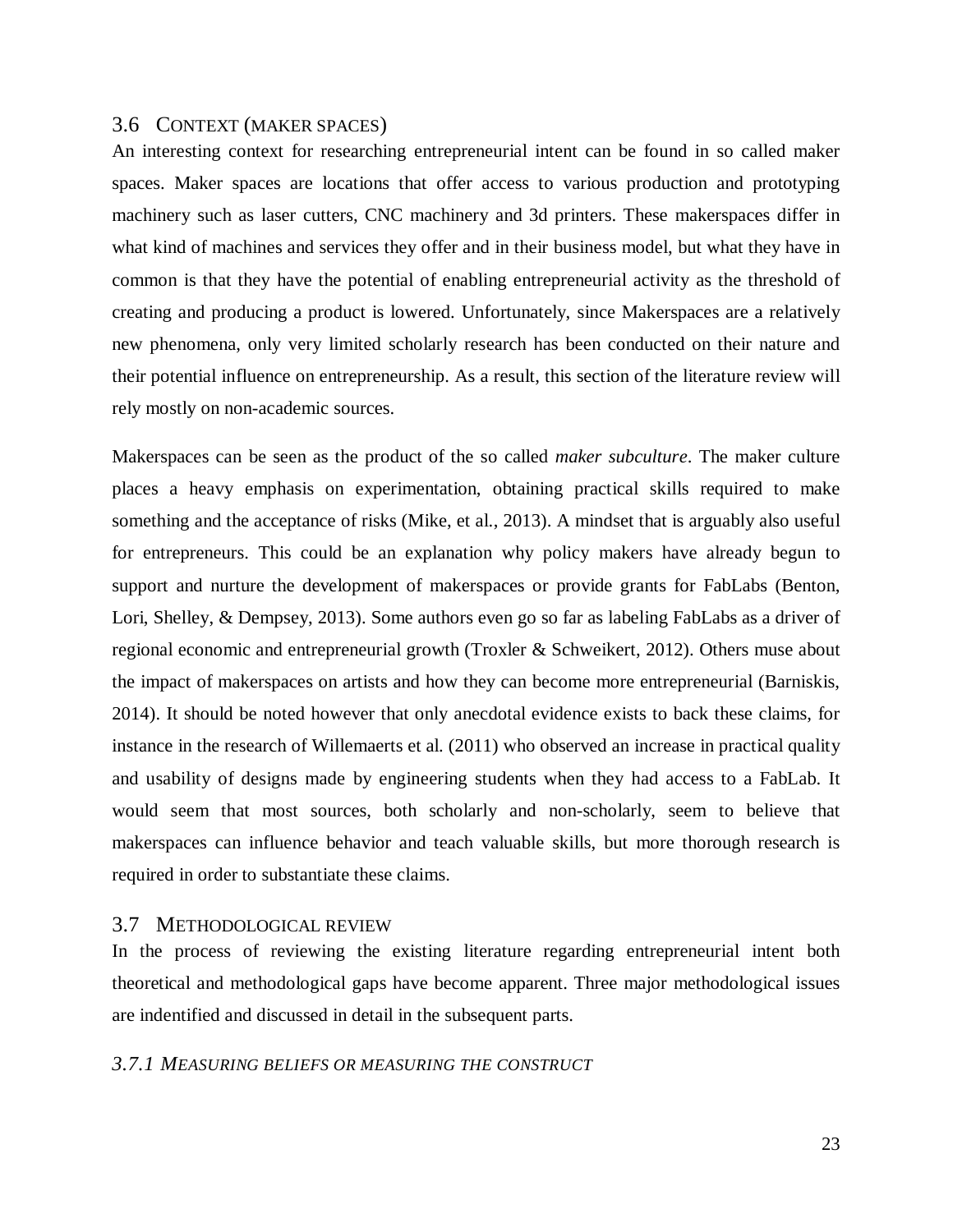After the decision is made to use the TPB or a modified form thereof, the decision has to be made at what level certain variables or constructs will be measured. Simply put, two alternatives exist; either beliefs and their respective importance can be measured from which attitude towards behavior, social norms and perceived behavioral control can be calculated or these three constructs can be measured directly.

Some researchers use only direct measures (Martin-Cruz & Rodriguez-Escudero, 2013) but most employ a mixed approach. Social norms is almost always measured by asking the opinion of referent others and motivation to comply, where perceived behavioral control lies at the other end of the spectrum and is almost always measured directly (frequently substituted with self efficacy measures) (Engle, et al., 2010). The middle ground is taken with attitude towards behavior, although some authors have opted to omit the relative importance of each belief, and simply average over a set of beliefs in order to obtain the construct (Souitaris, Zerbinati, & Al-Laham, 2007). While this does decrease the overall length of a survey, information about differences in importance of beliefs is lost.

Ajzen (2002) also commented on this issue, and indicated that while measuring the construct directly was a reasonable approach, quite a bit of information was lost about the cognitive processes that lead up to behavior. Not only does this reduce the value of the information gained, this also greatly impedes the ability to design a possible intervention to influence the behavior. For instance, if it is known that people see entrepreneurship as very difficult (low perceived behavioral control) it is possible to offer entrepreneurial classes, but it's difficult to determine what the content of the actual classes should be.

# <span id="page-25-0"></span>*3.7.2SALIENT BELIEFS*

Salient beliefs are difficult and time consuming to measure, especially for heterogeneous groups. Pilot studies are sometimes conducted (Engle, et al., 2010) in order to test the measurement instruments, but the decision to include certain beliefs is mainly directed by previous research (Luthje & Franke, 2003) or in logic deduction (Engle, et al., 2010). However, reminding a test person that, for instance, financial gain is a possible characteristic of entrepreneurship, might bring this belief to the attention of a person, temporarily increasing salience. The result of the measurement might be that financial gain does in fact impact entrepreneurial intent, while it is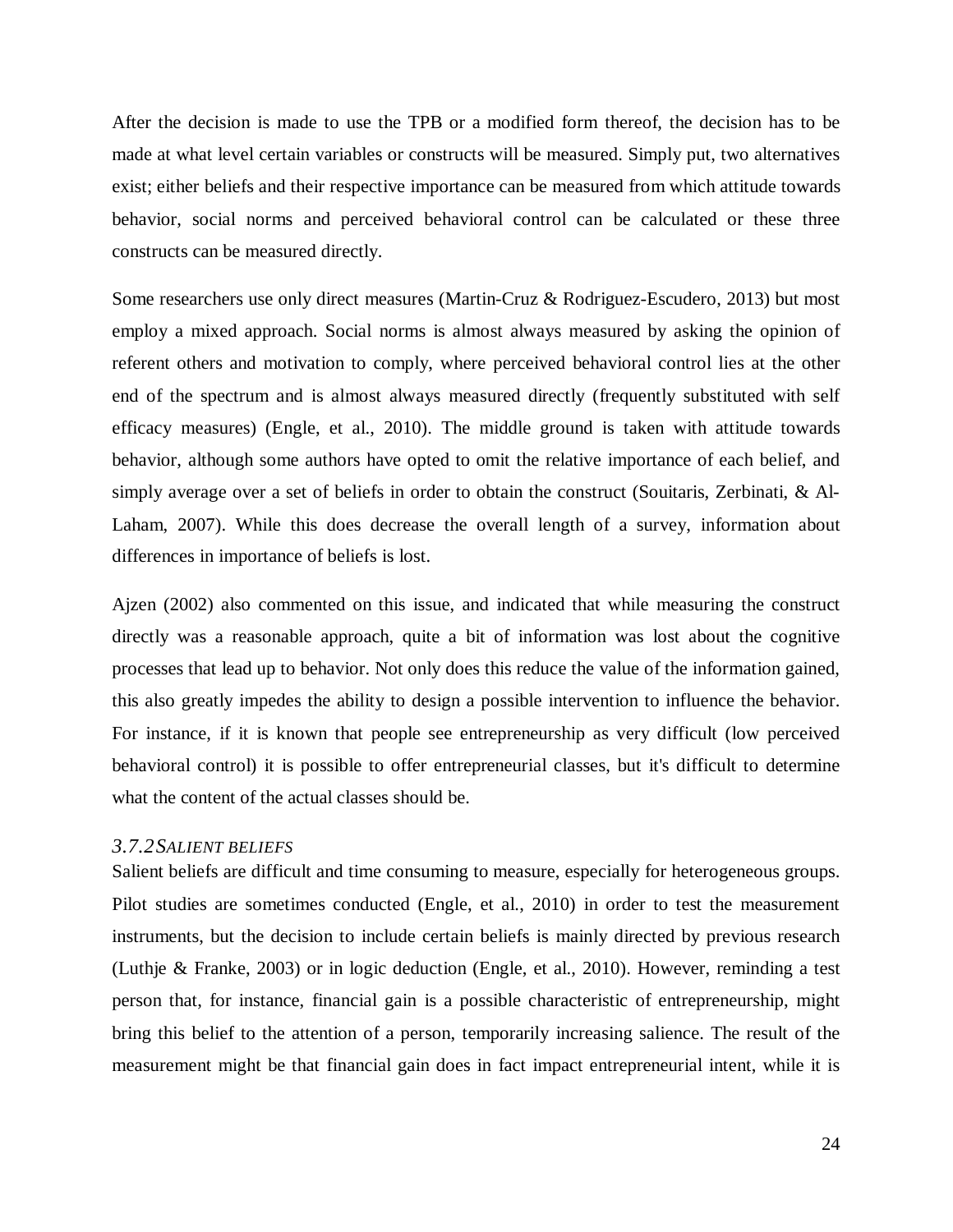possible that this only holds for true the duration of the survey. If resources allow it, salient beliefs should be indentified beforehand.

Ajzen (2006) suggested a method for constructing a questionnaire for the TPB which consisted of two distinct parts; first salient beliefs should be elicited by an open question format after which a survey could be constructed. Luthje & Franke (2003) for example, did conduct interviews to determine belief structures but the goal of this research was to create a theoretical model. It seems as if qualitative methods are not frequently employed in entrepreneurial research outside of theory building.

It should be noted, that only including salient beliefs is nearly impossible when investigating a group of people as the salient beliefs tend to differ from person to person. However, care should be taken to include as many modal salient beliefs as possible where highly specific personal salient beliefs can be omitted from the research.

# <span id="page-26-0"></span>3.8 CONCLUSION

It has become clear that, even though there is an extensive body of literature on the subject, several research gaps still exist. There is still room for improvement in three major areas being (1) theoretical contributions, (2) methodological contributions and (3) practical contributions. The research that uses this literature review as its basis strives to make contributions in all three of these areas. The literature research itself can also be seen to contribute to academic literature as it identifies some shortcomings in existing literature.

# <span id="page-26-1"></span>*3.8.1THEORETICAL CONTRIBUTIONS*

The confusion regarding the distinction between entrepreneurial self efficacy and perceived behavioral control has hampered the development of the TPB. Indentifying and validating the hypothesis that, besides entrepreneurial self efficacy, other behavioral control factors impact entrepreneurial intent can increase our understanding of entrepreneurial behavior. For example, factors such as creativity can perhaps be placed within the confines of the TPB itself.

Additionally, the influence that one's social environment has on the decision making process is only regarded in the context of opinions. It can be argued that a social environment also impacts intent by offering would be entrepreneurs access to certain knowledge and human resource which are required for starting a successful enterprise.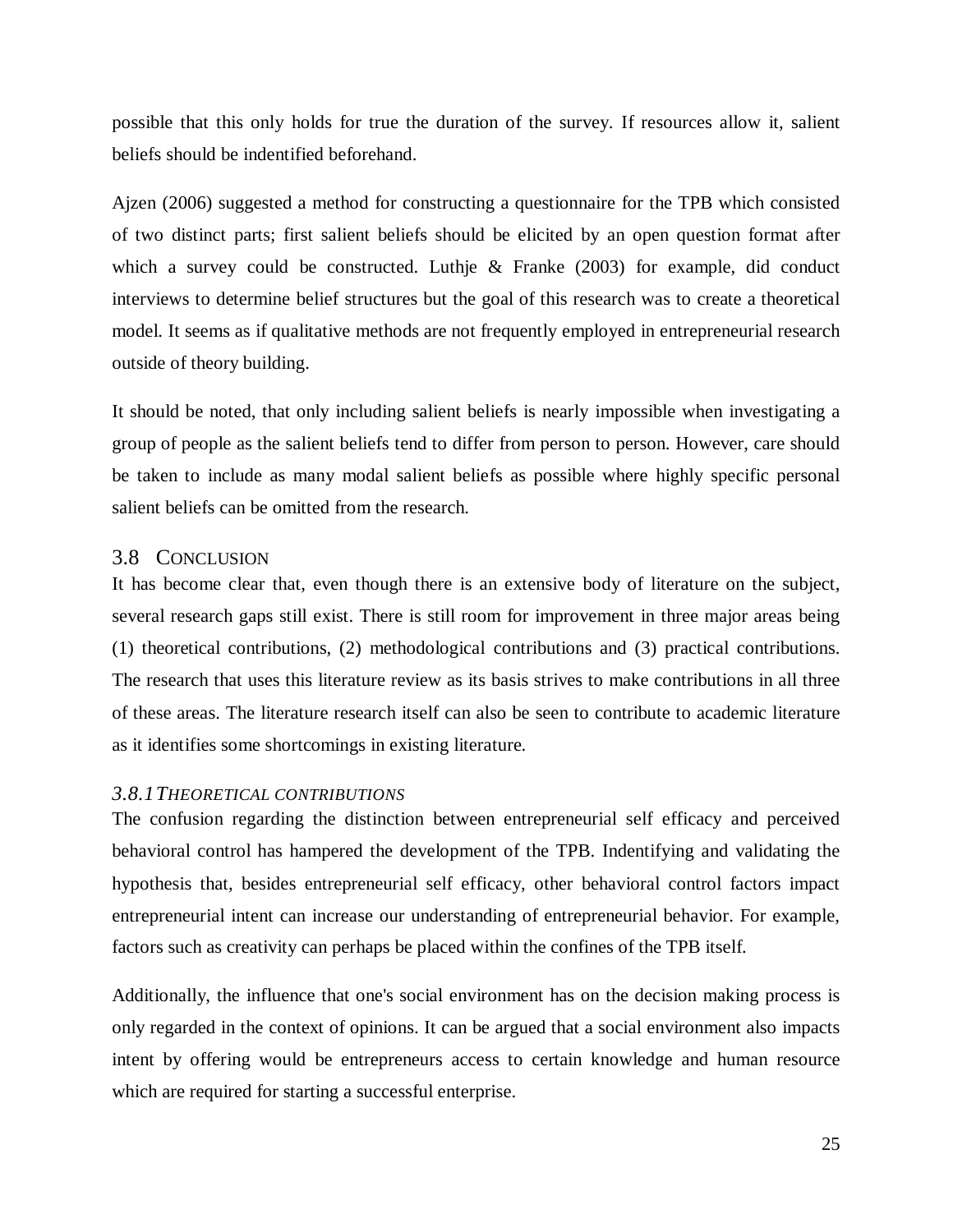#### <span id="page-27-0"></span>*3.8.2METHODOLOGICAL CONTRIBUTIONS*

The follow up research on this literature review will strive to design a new methodological approach that includes not only the currently favored quantitative methods but also includes qualitative methods in order to increase internal validity and allow for a more explorative way of working in line with the suggestions of Aldrich (1992).

A second methodological gap can be found in the population studied. The large majority of research employed student sample sets, but in order to increase external validity other sample sets should also be considered. Therefore a shift in sample set is proposed and the follow up research will research maker space members instead of students. Aside from the relatively straightforward benefit of increasing external validity the change in sample set might also reveal certain beliefs that were simply not present in students.

# <span id="page-27-1"></span>*3.8.3PRACTICAL CONTRIBUTIONS*

Although not directly based on a distinct research gap, the follow up research will attempt to make a practical contribution alongside the aforementioned methodological and theoretical additions to the existing body of knowledge. Both the suggestions for methodological and theoretical contributions serve to create the possibility of designing successful interventions that seek to improve entrepreneurial intent. Since the follow up research will take place in the context of maker spaces it will also increase our understanding of this phenomenon and provide future researchers suggestions for further research.

Other stakeholders might also benefit from the results of the follow up research. The makerspaces themselves will be able to adjust their value proposition in order to more effectively cater to the needs of (starting) entrepreneurs. Policymakers seeking to foster entrepreneurship will be able to make better substantiated decisions about effective interventions, information that is now sorely lacking. And finally there is also a sociological benefit; there has been little research into the culture and way of working of the emerging maker culture. Seeing as how the open source culture has significantly boosted innovation in the software industry, it is interesting to understand if such innovative climates can exist for physical product development.

# <span id="page-27-2"></span>4 FIRST STUDY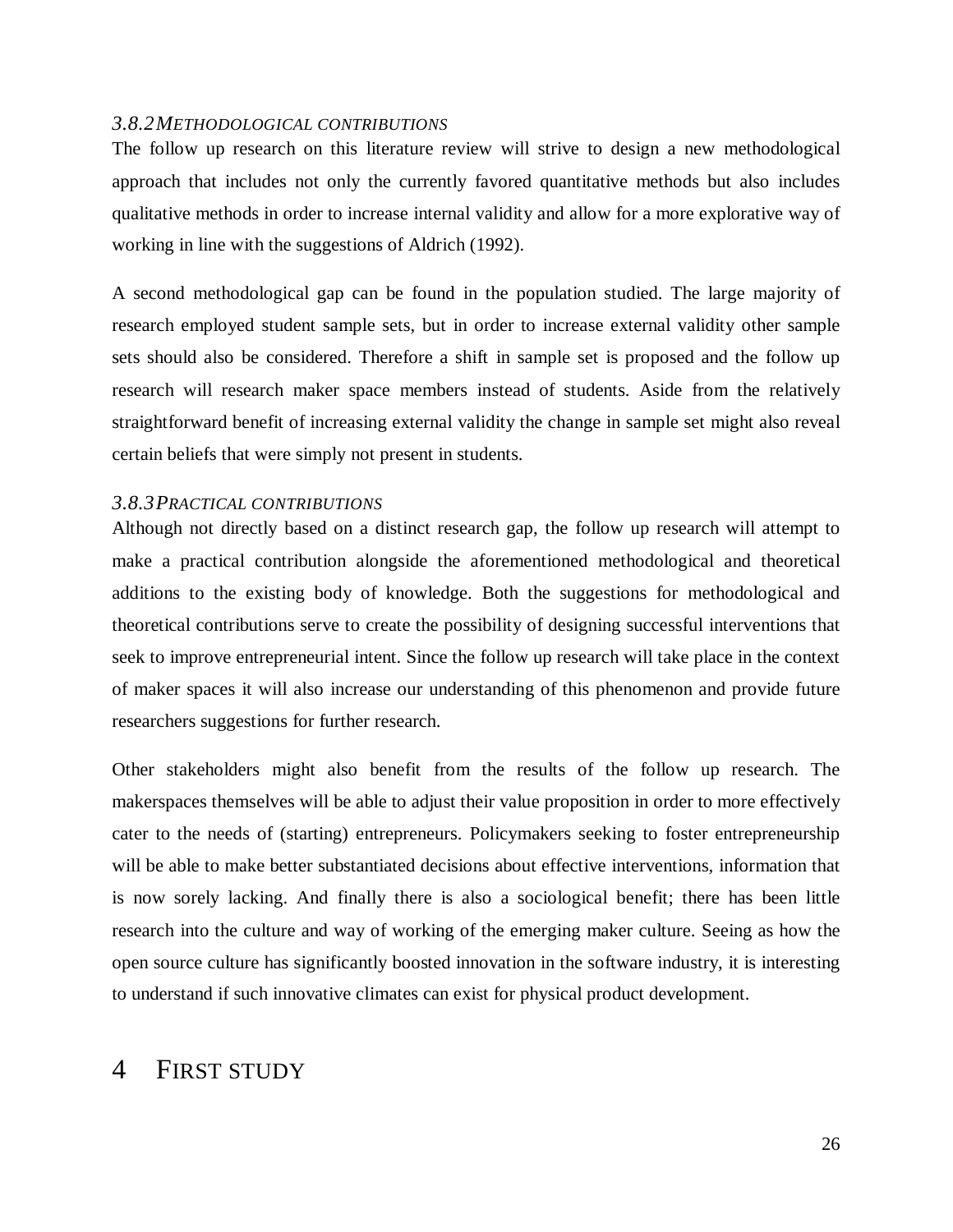The goal of the qualitative study is twofold. Its first goal is to establish which beliefs associated with entrepreneurship are in fact salient beliefs within the investigated population. According to Ajzen (2006) this distinction is meaningful as beliefs that are readily accessible in a person's mind have the most influence on the decision making process. Administering a survey which exclusively tests beliefs obtained from literature increases the chance of including beliefs that have little predictive power. The qualitative study is therefore utilized to test the beliefs employed by previous research.

The second goal is to increase overall understanding of what role makerspaces play in the formation and facilitation of new enterprises. Not only should new beliefs be identified, their mutual dependencies should also be considered. If possible, it should be determined how these beliefs are formed and how they might be influenced. What is effectively being investigated is how visitors of makerspaces regard entrepreneurship.

To summarize, the following questions have served as guidelines for this study;

- Which beliefs are salient beliefs?
- Which other beliefs are overlooked by previous research?
- Are there any control beliefs that should be accounted for?
- How useful is the theory of planned behavior for the population under investigation?
- What role do makerspaces play for starting entrepreneurs?
- How can maker spaces promote or support entrepreneurship?

The qualitative study strives to provide a sound theoretical basis upon which the quantitative study can be built. Although its results and methodology should be regarded in conjecture with the qualitative follow up study, the qualitative study can regarded independently as a stand-alone study. The qualitative study will serve as an empirical grounding for the quantitative study. The qualitative part will take a critical look at the findings of previous researchers as presented in the literature review and seeks to add to the same. Finally, it provides a detailed basis for which constructs should be included in the survey of the quantitative study and provide promising new lines of inquiry.

# <span id="page-28-0"></span>4.1 LITERATURE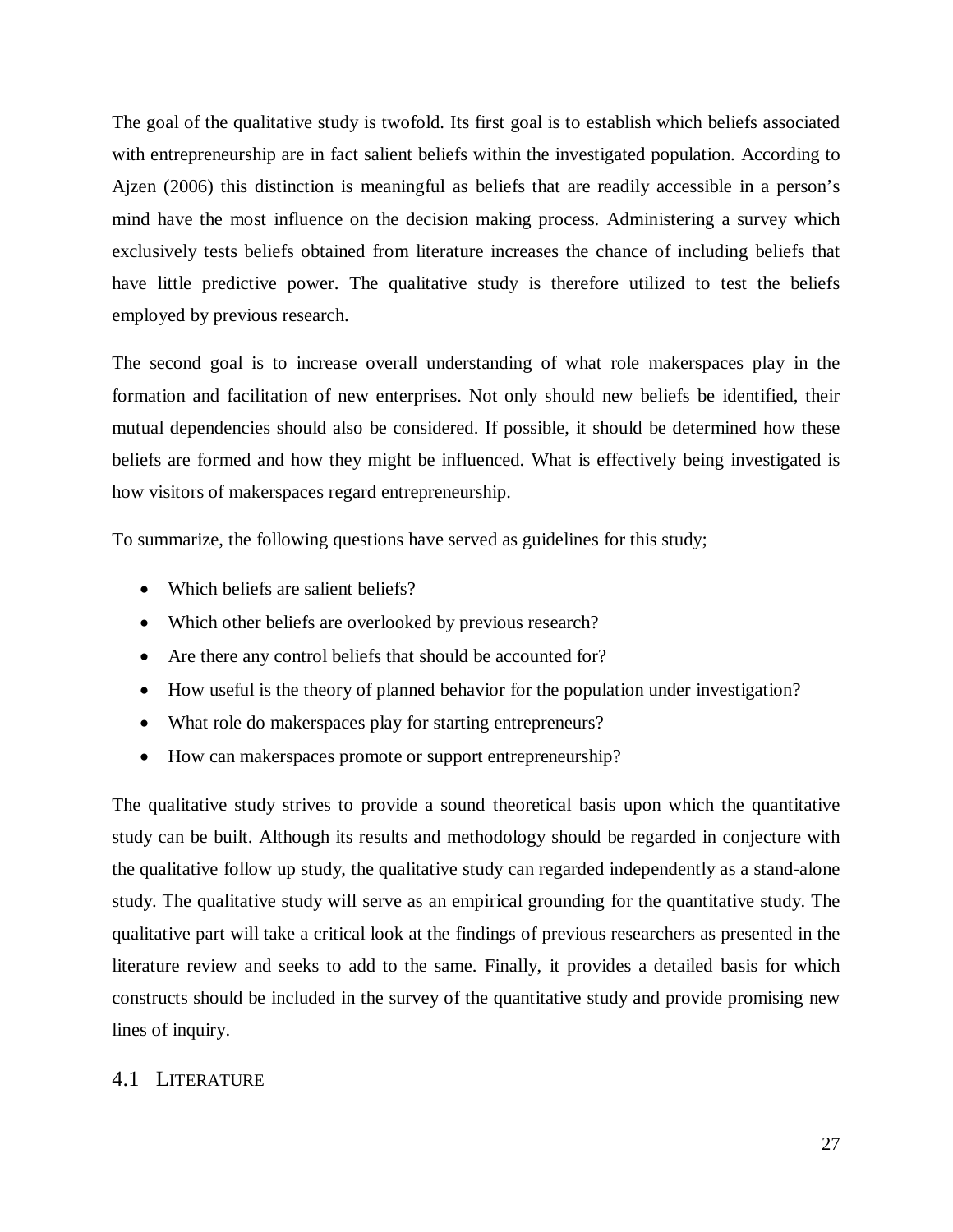Aside from the theoretical framework as discussed in the literature review section, several other, less general literatures should be reviewed for this study. Unfortunately, very limited scholarly research has been conducted regarding makerspaces, so the information presented below relies on (mostly) non-scholarly sources.

## <span id="page-29-0"></span>*4.1.1EXAMPLES OF ENTREPRENEURSHIP IN MAKERSPACES*

Before delving into the matter of entrepreneurship into makerspaces the question must first be asked if there even is entrepreneurship directly originating from or related with makerspaces. And if so, are these ventures and the associated entrepreneurs different from what is already known? In order to create a somewhat more vivid picture of these matters a short description of various companies that are heavily involved in makerspaces or have evolved from a makerspace are listed below. These examples will serve as a practical context and provide some insight into what kind of companies might evolve from makerspaces. The projects range from successful business to open source projects and even the development for military technology.

These examples also serve to demonstrate the potential of makerspaces as a driver of technological innovation and economic growth, deserving of further (academic) research. It's interesting to take note of the high level of support that some makerspaces enjoy from large industrial partners and government, especially because the effect of makerspaces on entrepreneurship has only been demonstrated by anecdotal evidence. Furthermore, a great deal of these enterprises received little to no backing from venture capitalists or other financial partners. Instead, they employed iterative designs and made to order production processes that eliminate the need of high upfront investments.

#### *4.1.1.1Ultimaker*

Ultimaker is a Dutch company that produces consumer grade 3d printers. The company was founded three years ago by three active members of the protospace, a FabLab located in Utrecht. Part of the development was performed in the protospace as was obtaining customer feedback and in some cases, technical support or idea generation. Currently the company is quickly growing and people and is one of the leading European companies in the consumer 3d printing market.

#### *4.1.1.2Doodle 3d*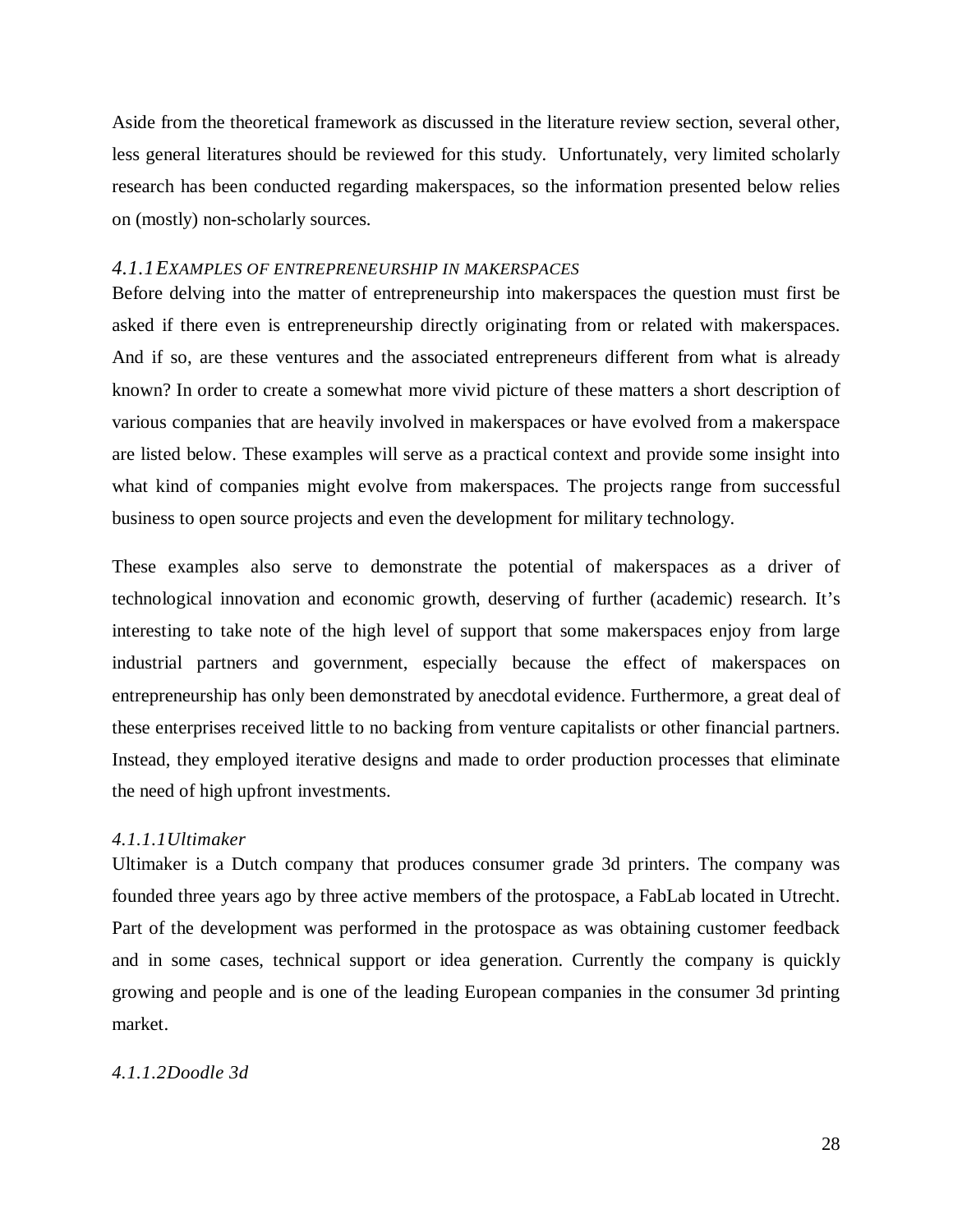Doodle 3d was developed by one of the founders of the FabLab Amersfoort where it was first built as a demonstration tool which allowed people to quickly generate simple 3d drawings suitable for 3d printing. After very positive reactions from the public a crowd sourcing campaign was started, collecting about 70.000 USD from the public for further development of the product. The FabLab Amersfoort served as both the inspiration and the environment where the product was developed.

# *4.1.1.3DARPA and Techshop*

Techshop is the largest commercial makerspace in the United States which has started a joint collaboration project with DARPA. The goal is to develop new production methods, emphasizing extreme flexibility both in required resources and time schedules. Although not directly related with entrepreneurship, DARPA is seeking to tap into the innovative potential of makerspaces and its customers.

# *4.1.1.4Start-up Winipeg*

A not for profit makerspace offering counseling, support and expertise to start ups in the Winipeg region in Canada. In addition to the regular services most makerspaces offer, this maker space also offers services specifically aimed at entrepreneurs such as financing, office space and networking events. This maker space is supported by local government and local businesses alike, both of which who are seeking to stimulate the formation of new businesses in the region.

# *4.1.1.5Open ROV*

Open ROV is an open source robot for under water exploration. It was developed to be as cost efficient as possible. Development, prototype creation and even parts of production are performed in Techshop, where the founders also learned various skills required to build the robot. Notable is the high number of prototypes (35) that were developed before the robot was launched.

# <span id="page-30-0"></span>4.2 SAMPLE

A sample of nine people was selected and each of them was interviewed using a semi structured interview approach. A theoretical sampling method was used, where participants were selected based on their expected contribution and insight on entrepreneurship. Theoretical sampling, as opposed to purposeful sampling was found to be most applicable to this research, as it was uncertain in which direction the study would lead, but it was clear where the phenomena under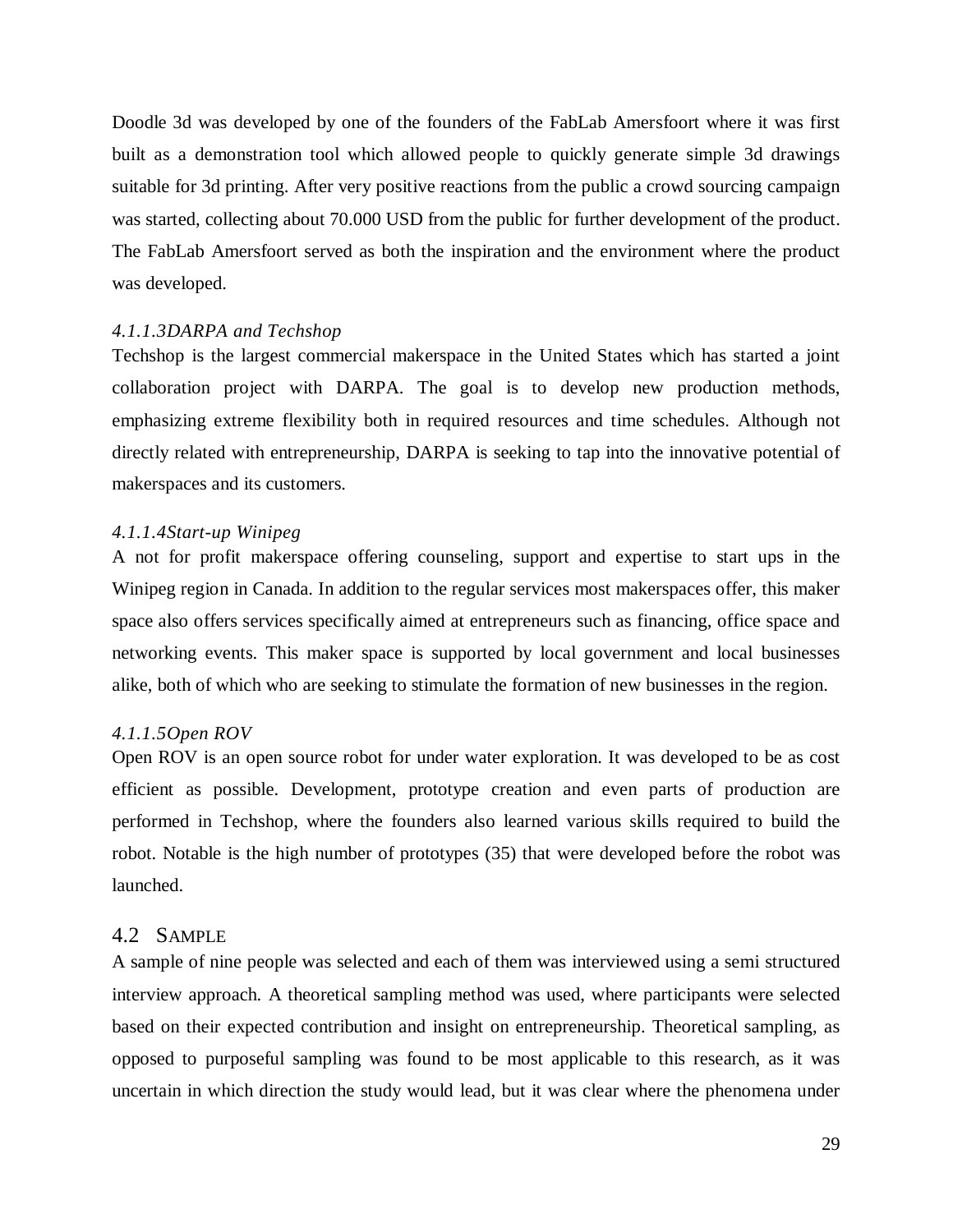investigation existed (Coyne, 2008). The participants were recruited in one commercial makerspace and two different FabLabs and each participant was; a member, a volunteer or an employee at the makerspace or FabLab in question. Additional participants were recruited until theoretical saturation was obtained and no further beliefs or relations between beliefs where revealed during the subsequent interview. In total, nine participants were interviewed.

#### <span id="page-31-0"></span>4.3 METHOD

A semi structured interview was selected as the main research instrument, as the main goal is to probe the underlying mechanisms of entrepreneurial behavior, for which interviews are better suited than surveys (Yeung, 1995). As has been noted by previous researchers, qualitative research is best employed to capture highly complex situations where context is of paramount importance (Conger, 1995). Since the goal of this study is to indentify suitable variables and their underlying structure, qualitative methods are the most suitable. A final argument can be found when looking at previous research done in regard to entrepreneurial intent; most, if not all, have relied heavily on survey based method, despite several authors' calls for investigating alternative methodologies (Aldrich, 1992). While this is most likely caused by the presence of strong theoretical frameworks like the TPB, diminishing the need for explorative research, the unique context and suspected influence of the community in this study requires a fresh look on the underlying structure.

# <span id="page-31-1"></span>*4.3.1DATA COLLECTION*

All participants were interviewed by the researcher using a semi structured interview, which took about 30-60 minutes to complete. All interviews were recorded with verbal permission of the participants. The interview questions were written in English but were conducted in either English or Dutch, depending on the preference of the participant in question. The recordings where later converted into detailed summaries and a list of salient and non-salient beliefs which can be found in the appendix. Both were made as quickly as possible after the interview took place, and the audio recording was used to confirm the list of beliefs. All participants were told that their responses would be reported anonymously. Furthermore, it was stressed that the goal of the research was not objective truth finding, and that opinions and visions where also relevant in order to ensure that the participants would feel at ease discussing their beliefs and opinions.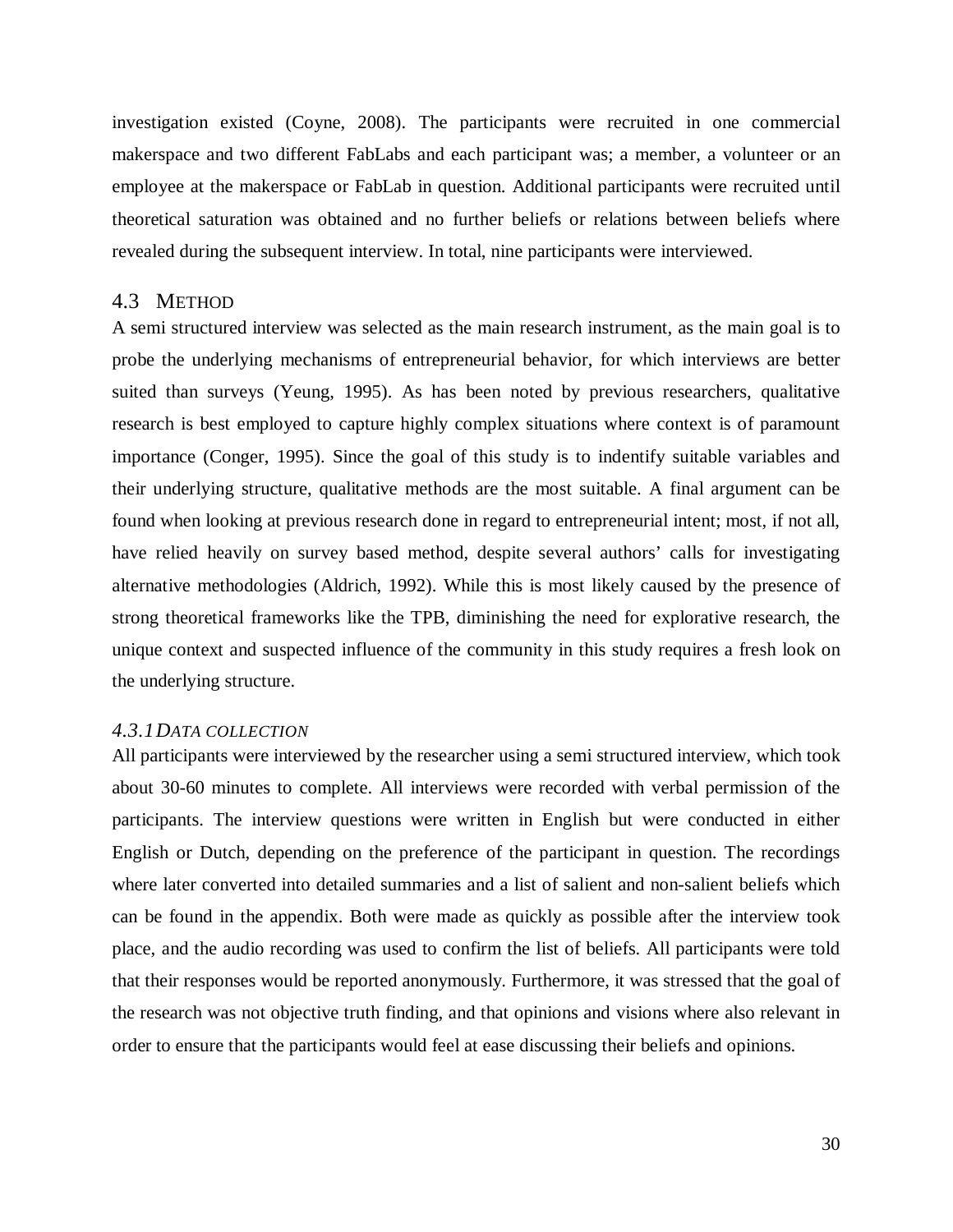The interview is comprised of five different parts; (1) introduction, (2) attitude towards behavior, (3) social norms, (4) perceived behavioral control and (5) control variables and general questions. The interview plan, together with a brief motivation for including each question and variable is presented below, listed per part. The various parts of the interview were conducted in the same order, unless a participant provided information relevant to an earlier or later part. The interview plan consists of main questions, which might open up a more detailed line of questioning. The additional questions listed in the interview plan are more in depth questions which were asked in case not enough information was obtained by the broader, less specific, parent question. Furthermore, a detailed reasoning for asking each question is also provided.

Each part has a strict order from which was not deviated. First an open ended question was asked in order to obtain the salient beliefs of participants. When participants could not think of any other additional answers, the participants were asked if they shared the beliefs found in literature if these had not already be named. The participants were not told that some of the beliefs tested thusly were in fact not obtained from previous research but were thought of by the researcher. This was done in order to ensure that each belief was considered to be equally likely to occur and to reduce confirmation bias of participants, as the participants might think of either the researcher or literature as a more credible source.

#### <span id="page-32-0"></span>*4.3.2INTRODUCTION SECTION OF THE INTERVIEW*

The introduction part of the interview serves three purposes. Its first purpose is to get the interview going and obtain some basic information that can be used to ask specific questions that allow for a much smoother flow of the interview. Secondly, information is obtained about the person's background which allows for determining if that person is an entrepreneur, previous experience in entrepreneurship and desire to become an entrepreneur. And finally, allowing the participant to tell about him or herself helps establish rapport and might open up new lines of questioning and increases the flow of the interview. The introduction part of the interview was not modified during the course of the study since it performed as expected and no problems were encountered.

**TABLE 4: STRUCTURE OF INTRODUCTION QUESTIONS**

| <b>Main question</b> | <b>Additional questions</b> | Goal |
|----------------------|-----------------------------|------|
|                      |                             |      |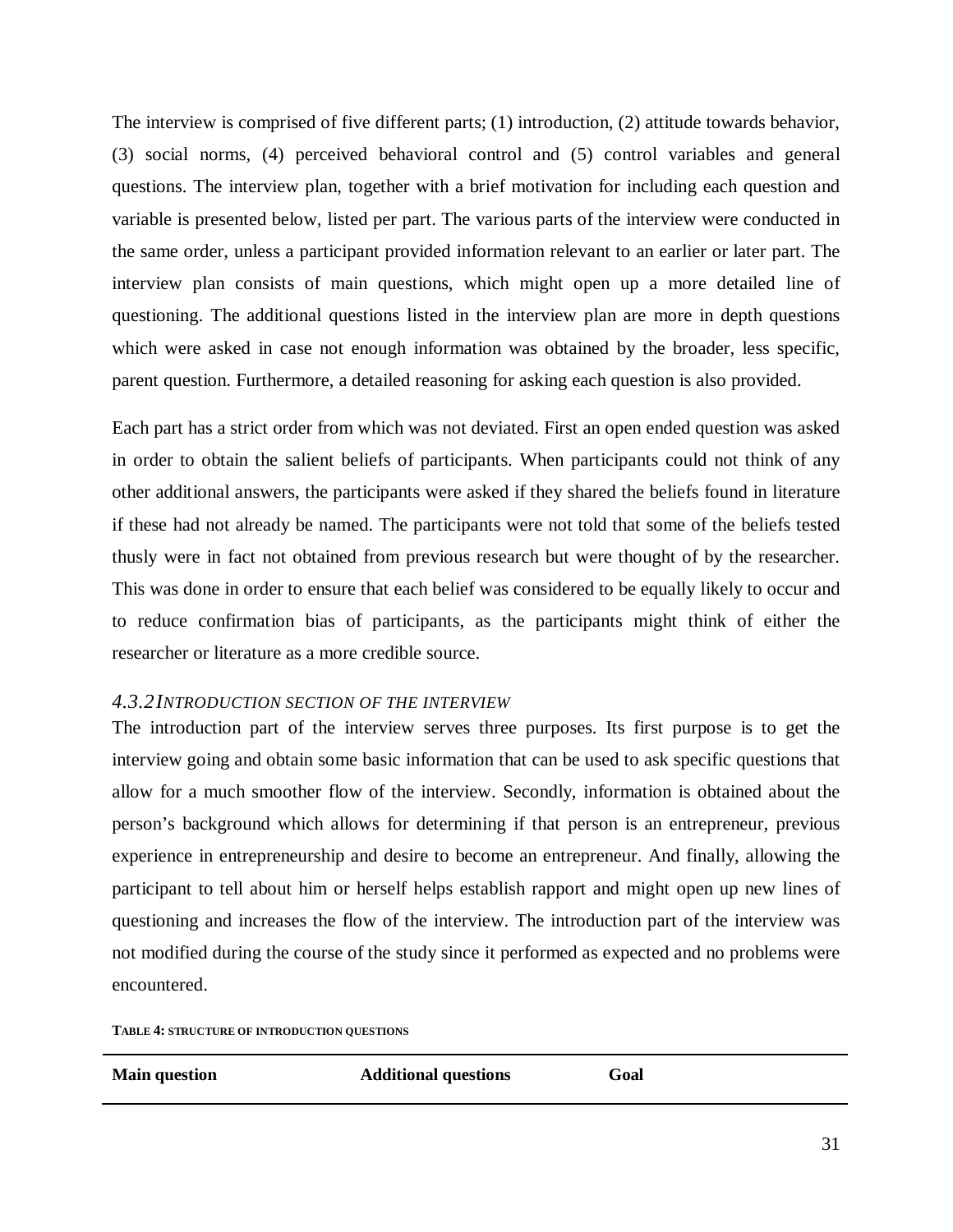| Can you give a short introduction about<br>yourself?                                                                                          | What do you do for a living?                                                                                                                                                        | Establish connection, good start of interview,<br>provides good openings for further lines of<br>questioning.<br>Also<br>provides<br>some<br>demographic and background information                        |
|-----------------------------------------------------------------------------------------------------------------------------------------------|-------------------------------------------------------------------------------------------------------------------------------------------------------------------------------------|------------------------------------------------------------------------------------------------------------------------------------------------------------------------------------------------------------|
| What are your motives for attending a<br>FabLab/makerspace                                                                                    | Has this changed during the time that<br>you have been a member?<br>Have you attended similar initiatives<br>٠<br>such as FabLabs / maker spaces?                                   | Determine motivation, investigate possible<br>change in reasons                                                                                                                                            |
| become<br>you want to<br>D <sub>0</sub><br>an<br>entrepreneur?<br><b>Or</b><br>Do you consider yourself to be an<br>$\bullet$<br>entrepreneur | What kind of business?<br>$\bullet$<br>For how long have you wanted to start a<br>$\bullet$<br>business<br><b>Or</b><br>For how long have you been an<br>$\bullet$<br>entrepreneur? | Required for classification of people into<br>opportunity entrepreneurs, non-entrepreneurs<br>and necessity entrepreneurs. Gives insight<br>into what kind of entrepreneurship is<br>considered / present. |

# <span id="page-33-0"></span>*4.3.3ATTITUDE TOWARDS BEHAVIOR*

As mentioned in the literature research part of this thesis, attitude towards behavior is the construct that represents how positively (or negatively) a person views the outcome of a certain behavior. In the case of entrepreneurship this means how attractive entrepreneurship is as a career choice. From previous literature several beliefs have been derived. Additional beliefs have been included in the interview based on field observations of the researcher. One such belief is the belief that entrepreneurship might require (too) much time and effort, which might also, in some way, be coupled to another belief that entrepreneurship is risky.

During the study it became clear that the risky nature of entrepreneurship was conceptually better located in the perceived behavioral control part, but participants tended to mention risk as a negative aspect of entrepreneurship on their own. As such, it has not been moved during the course of the study. Participants did have difficulties ordering beliefs relevant to each other, especially when comparing good and bad characteristics. Furthermore, participants tended to name one or two characteristics as most important and had trouble ranking the characteristics they felt to be of lesser importance. Instead, it was opted to ask participants; "which of the characteristics you named are most important", a change which greatly improved the flow of the interview.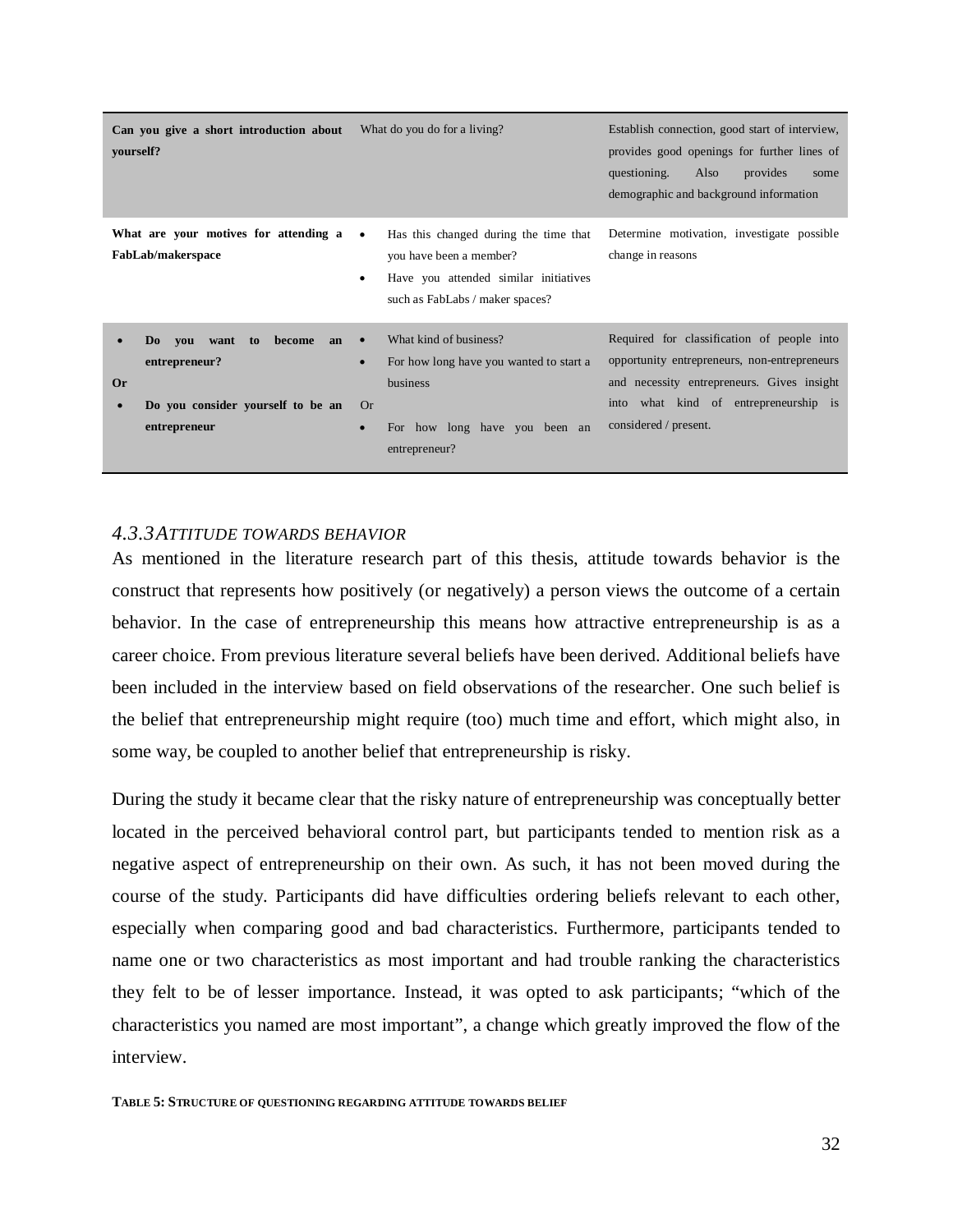| <b>Main question</b>                                                                                                                                                                                                                   | <b>Additional questions</b>                                                                                                  | Goal                                                                                                                                                            |  |
|----------------------------------------------------------------------------------------------------------------------------------------------------------------------------------------------------------------------------------------|------------------------------------------------------------------------------------------------------------------------------|-----------------------------------------------------------------------------------------------------------------------------------------------------------------|--|
| What<br>the<br>important<br>most<br>are<br>characteristics of entrepreneurship as a<br>job option for you?                                                                                                                             | What are the most important positive<br>$\bullet$<br>aspects<br>What are the most important negative<br>$\bullet$<br>aspects | Determine salient beliefs regarding the<br>attitude towards belief construct. Identify new<br>relevant beliefs                                                  |  |
| How important are the characteristics you<br>named relative to each other?                                                                                                                                                             | Can you order them by importance?                                                                                            | Establish the relative importance of each<br>characteristic.                                                                                                    |  |
| following<br><b>How</b><br>important<br>the<br>are<br>characteristics<br>Financial gain/risk (lit)<br><b>Chance for self-realization (lit)</b><br><b>Autonomy/freedom (lit)</b><br><b>Risky (proposed)</b><br>Time required (proposed) | How do these characteristics compare to the<br>ones you already mentioned? Are they of<br>equal importance or not?           | Create link with characteristics found in<br>literature. Useful investigate if pointing out a<br>potential characteristic increases its relative<br>importance. |  |

# <span id="page-34-0"></span>*4.3.4SOCIAL NORMS*

The construct *social norms* regards the social desirability of the behavior. Examples of beliefs that are associated with social norms are the opinions of significant others, friends or family. There seems to be some controversy on the significance of social norms however; some researchers report significant impact on entrepreneurial intent where others report non-significant impact. It might be that these differences are caused by cultural differences (Krueger, Reilly, & Carsud, Competing models of entrepreneurial intentions, 2000) or that a yet unexplained moderating value influences the relation between social norms and entrepreneurial intent. Due to the difference in the sample set as compared to previous research, social norms requires additional attention in the semi structured interview. For example, relatively little students have to support a family financially, which might influence the importance of the opinion of family.

A possible addition that was investigated during the semi structured interview is the possible influence of the government's opinion on entrepreneurship. It might be possible that not only people with close social ties to a person influence the decision making process, but also society as a whole in the form of policies, legislation or institutionalized action. During the interview a slight modification was made to the question regarding the opinion of role models and friends. A hybrid of these two questions was added, since a number of participants made a clear distinction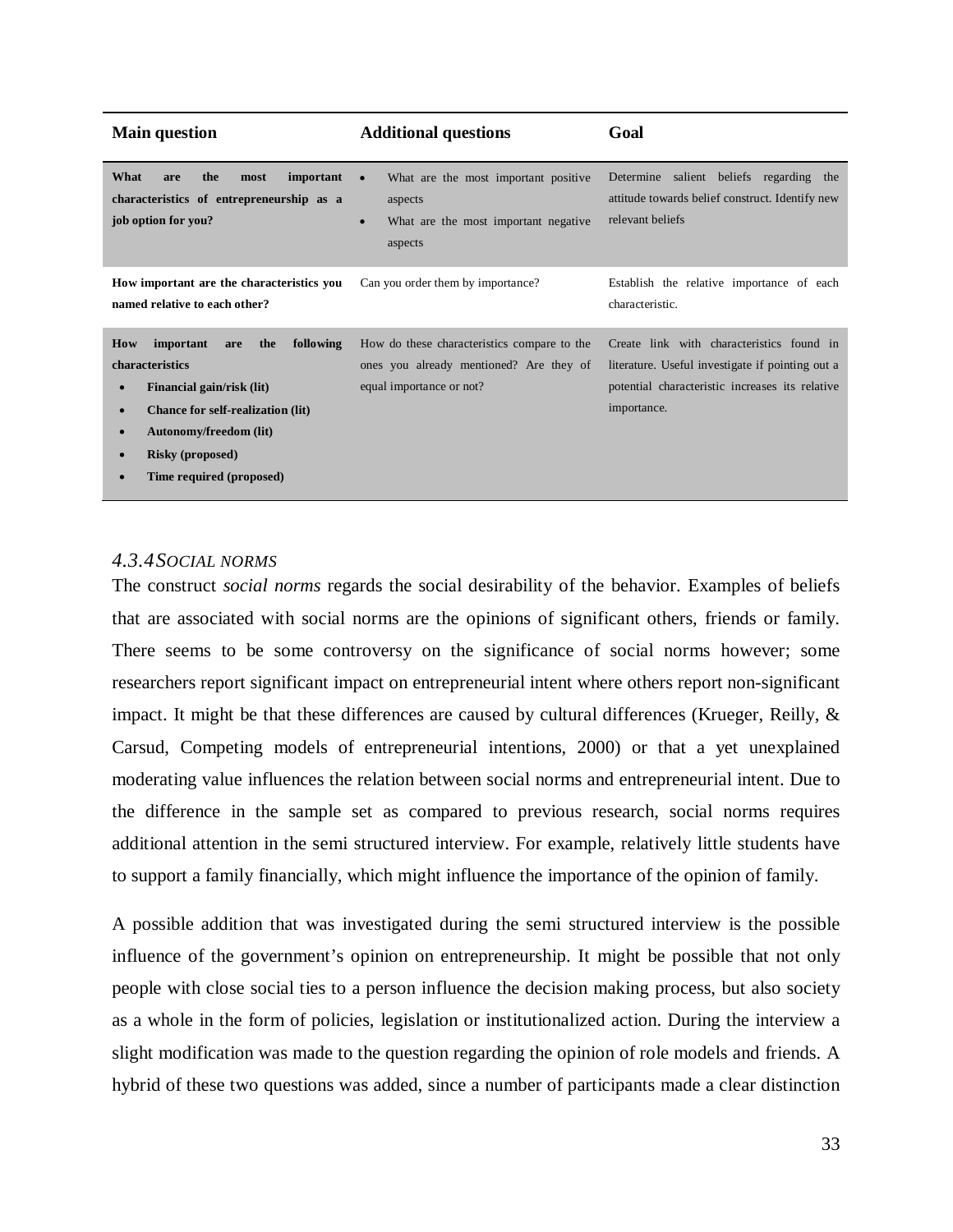between entrepreneurial and non-entrepreneurial friends. Since the importance of both role models and friends was not homogenous, it was opted to ask participants if in-group differences existed. For instance by asking; "is the opinion shared by all your friends" or "Is the opinion of all your friends equally important?"

| <b>Main question</b>                                                                                                                                                                                                                                            | <b>Additional questions</b>                                                                                                                                                                                                                                       | Goal                                                                                                                                                            |
|-----------------------------------------------------------------------------------------------------------------------------------------------------------------------------------------------------------------------------------------------------------------|-------------------------------------------------------------------------------------------------------------------------------------------------------------------------------------------------------------------------------------------------------------------|-----------------------------------------------------------------------------------------------------------------------------------------------------------------|
| Whose opinion is important to you when<br>making career choices                                                                                                                                                                                                 | Is this the same for the career of becoming an<br>entrepreneur?<br>Does this list also include certain<br>$\bullet$<br>groups whose opinion matters<br><b>Or</b><br>this<br>also<br>include<br>certain<br>Does<br>$\bullet$<br>individuals whose opinion matters? | Determine beliefs regarding social norms and<br>determining influential opinions.                                                                               |
| Whose opinion is most important of the<br>ones you just mentioned?                                                                                                                                                                                              | Could you rank them by importance?                                                                                                                                                                                                                                | Determine relative importance to each other                                                                                                                     |
| How is the opinion of the following groups<br>and/or persons important to you when<br>making career choices such as becoming an<br>entrepreneur?<br>Role models (lit)<br>$\bullet$<br>Government/institutes? (proposed)<br>Friends (lit)<br><b>Family (lit)</b> | How do these characteristics compare to the<br>ones you already mentioned? Are they of<br>equal importance or not?                                                                                                                                                | Create link with characteristics found in<br>literature. Useful investigate if pointing out a<br>potential characteristic increases its relative<br>importance. |

**TABLE 6: STRUCTURE OF QUESTIONS REGARDING SOCIAL NORMS**

## <span id="page-35-0"></span>*4.3.5PERCEIVED BEHAVIORAL CONTROL*

Certain skills and environmental factors can influence the chance of success of a new venture and as such influence the likelihood that a person will consider starting one. However, only entrepreneurial self-efficacy has been investigated in this context. It is expected that creativity and the presence of technical obstacles can have an influence on entrepreneurial success (and also that the target population believes these to be of importance). Furthermore, it is expected that other environmental factors exist that also have an impact on entrepreneurial intent.

As with the relative importance of beliefs associated with attitude towards behavior, participants had difficulties making an ordered list for the importance of each factor. Asking which factors or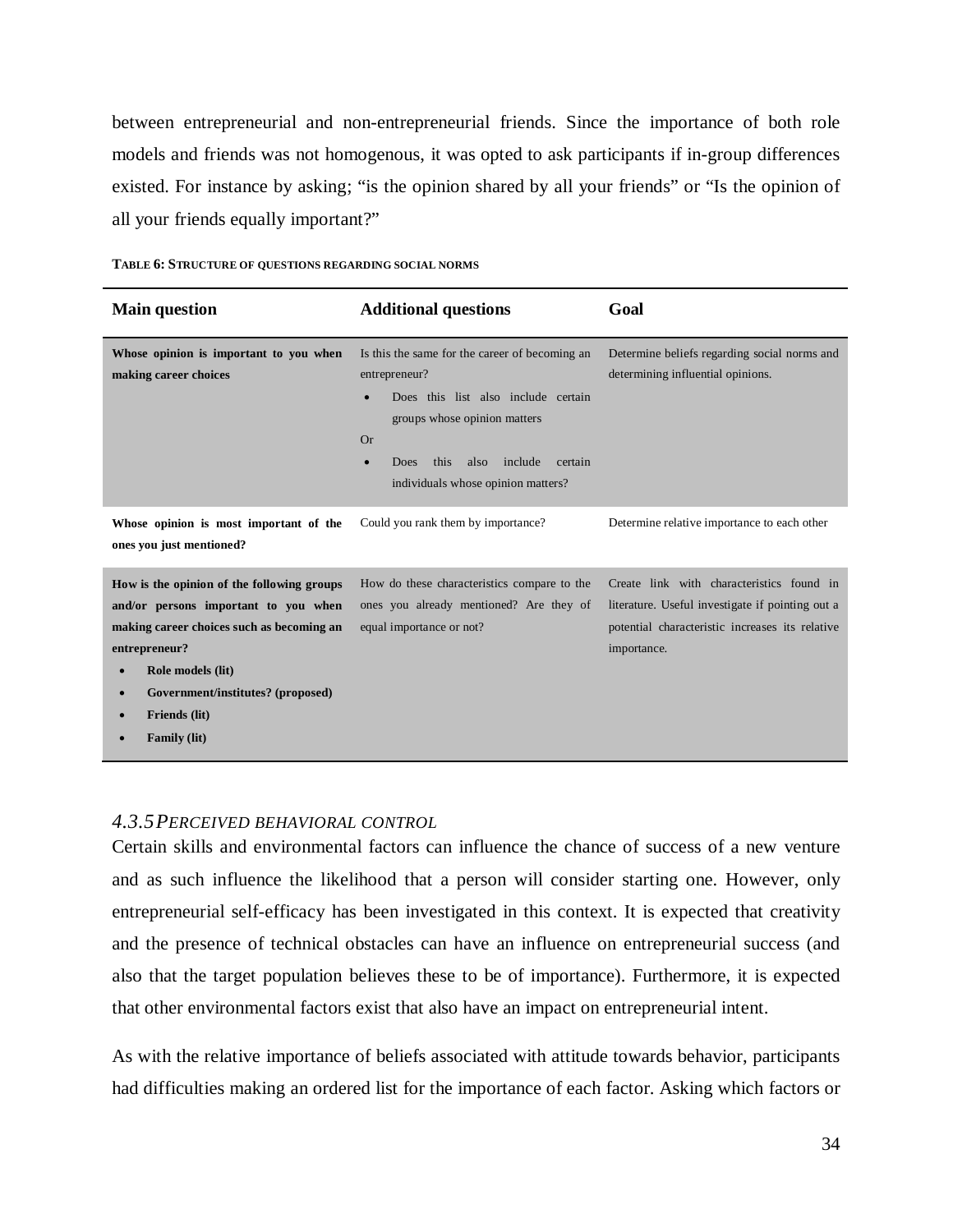skills where the most important proved much easier and greatly increased the flow of the interview. During the interview it became apparent that some participants had retroactive bias; they reported that certain elements were important for an entrepreneur, but they did note that this was information that was unavailable to them when they started as an entrepreneur. An additional question was added to each main question for experienced entrepreneurs to investigate if certain aspects were relevant for starting entrepreneurs as well. For instance, certain financial aspects of running a business were reported to be much more of a hassle than some entrepreneurs had originally expected.

| <b>Main question</b>                                                                                                                                                                                                                                | <b>Additional questions</b>                                                                                                                                                                                                       | Goal                                                                                                                                                            |  |
|-----------------------------------------------------------------------------------------------------------------------------------------------------------------------------------------------------------------------------------------------------|-----------------------------------------------------------------------------------------------------------------------------------------------------------------------------------------------------------------------------------|-----------------------------------------------------------------------------------------------------------------------------------------------------------------|--|
| What factors influence the success of a new<br>business?                                                                                                                                                                                            | Which environmental factors influence<br>$\bullet$<br>the chances of success?<br>Which skills do you think are required<br>$\bullet$<br>to be successful as an entrepreneur?<br>What other factors can you think of?<br>$\bullet$ | Determine salient beliefs regarding perceived<br>behavioral control. Identify new relevant<br>beliefs                                                           |  |
| How important are each of these factors?                                                                                                                                                                                                            | Can you order them by importance?                                                                                                                                                                                                 |                                                                                                                                                                 |  |
| following<br>think<br>that<br>the<br>D <sub>0</sub><br>vou<br>skills/characteristics<br>important for<br>are<br>entrepreneurs?<br><b>Creativity</b><br>Entrepreneurship specific<br>skills<br>(management,<br>finding<br>finance,<br>investors etc) | How important are these characteristics<br>compared to the other characteristics/skills<br>mentioned?                                                                                                                             | Create link with characteristics found in<br>literature. Useful investigate if pointing out a<br>potential characteristic increases its relative<br>importance. |  |
| Do you think that technical obstacles<br>influence the success rate of new ventures?                                                                                                                                                                | What kind of technical obstacles do you<br>think are the most critical?<br>How important are technical obstacles<br>compared to the other factors mentioned?                                                                      | Gain insight about technical obstacles and<br>their associated beliefs.                                                                                         |  |

## <span id="page-36-0"></span>*4.3.6DATA ANALYSIS*

The interviews were recorded, and transcribed after the interview took place. During the transcription process notes were made about potential relationships or thoughts about what had been said. These notes and thoughts were written down before any coding was performed in order to ensure an as open perspective as possible. This approach shares some similarities with the multi grounded theory approach but a much stronger emphasis was placed on theoretical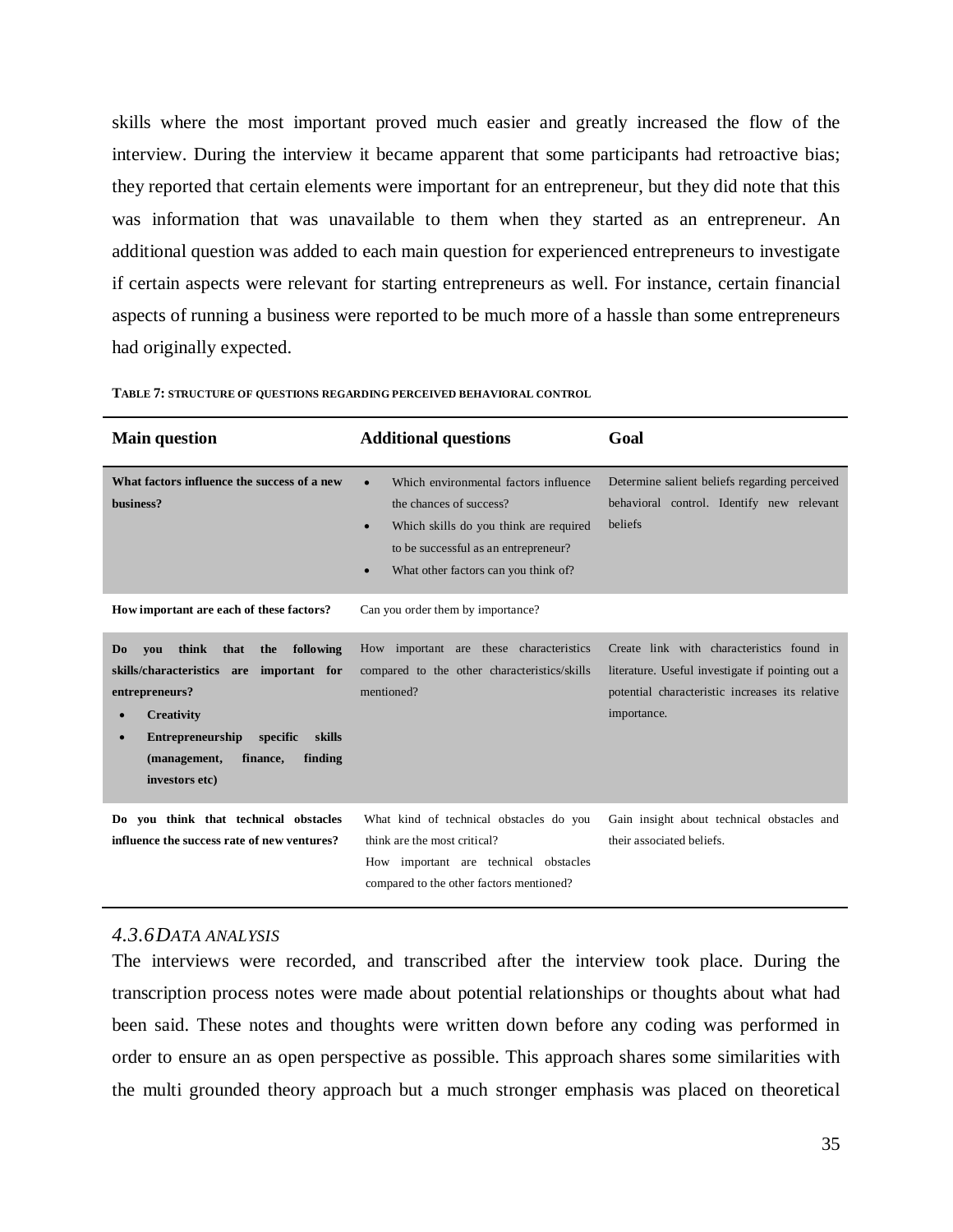grounding since a strong and well defined theoretical framework was employed as the foundation of this study. Both deductive and inductive analysis was employed. Deductive analysis was especially clear when reviewing the existing concepts in the theory of planned behavior. Inductive reasoning was also employed as it allowed for identifying new themes in the raw data (Thomas, 2006).

The study was performed within the theoretical context of the Theory of planned behavior. Therefore, the coding structure employed in this study closely follows the structure of the theory of planned behavior. Statements and answers to questions where coded based upon their similarity to the existing or proposed concepts and beliefs in the theory of planned behavior. Besides using coding to categorize responses of participants, relative strengths of certain beliefs were also noted. Originally the goal was to obtain a hierarchal list of each beliefs importance, but this turned out to be somewhat difficult to express for participants, so a distinction was made between major and minor beliefs.

The coding procedure was first conducted for each participant, following the order of the actual interview. This was done to maintain the narrative of the interview and find correlations between categories and beliefs for each individual. In order to ensure that the coding procedure was performed reliably, it was opted to do the coding a second time at a later date using a slightly modified tactic. The second time all responses of the participants were grouped per question and the coding procedure was done for each question. If the second coding yielded different results, the result of the last coding effort was used to determine if the difference disturbed the narrative of the first coding.

# <span id="page-37-0"></span>4.4 FINDINGS

The findings of the semi structured interview are presented below, grouped per construct of the TPB. For each belief associated with their respective constructs several characteristics are discussed. First is its salience; whether or not a participant mentioned the belief in question on their own accord. Second is the relative importance of each belief. Any remarks placed by the participants or conditional relationships are also discussed.

#### <span id="page-37-1"></span>*4.4.1ATTITUDE TOWARDS BEHAVIOR*

Financial gain appears to be worded incorrectly; most participants were not at all interested in financial gains although the financial aspects of entrepreneurship were considered. Financial gain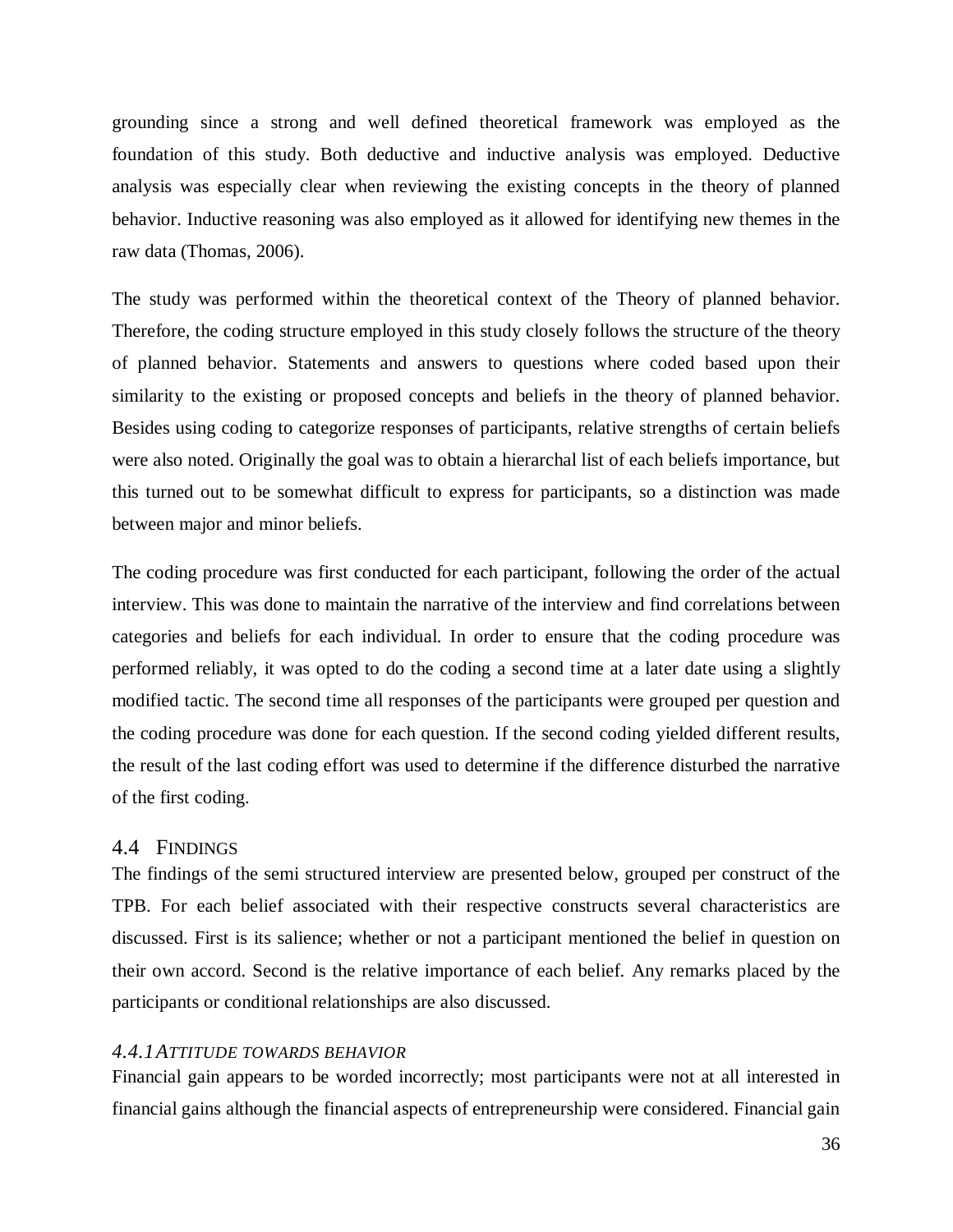was hardly considered as a driving factor but financial *stability* was. Only one participant had financial gain as a salient belief and even this participant partially considered the financial gain as a measurement of an enterprises success. Two participants had financial risk as salient beliefs and both worried about being able to provide a stable income as entrepreneurs. When asked about financial gain all but one of the participants responded that stability and being able to obtain a sufficient income were important. It appears that the participants are interested in obtaining a stable income above a certain income level and not so much in significantly improving their financial position.

Almost all participants shared the salient belief that entrepreneurs have higher chances for selfrealization. In most cases this belief was tightly linked to freedom; the participants believe that the high freedom of entrepreneurs provides much greater chances of self-realization. Participant 4 described that certain people flourish in an environment in which there is not too much freedom but that this is what sets entrepreneurs apart, supported by statements made by participant 7. Entrepreneurs have greater chances for self-realization when they are not placed in a too restrictive environment.

Freedom was agreed upon by all to be an important and very desirable characteristic of entrepreneurs. Some participants remarked upon the fact that freedom could sometimes be a double edged sword, since it requires discipline and determination to make use of that freedom. Participant 3 remarked that freedom was only useful if a person knows what to do with that freedom; a certain level or proficiency is required before the freedom could be benefited from.

The opinions regarding learning were somewhat mixed; some believed that entrepreneurs are in a better position to learn where others saw no difference between regular employment and entrepreneurs. Those whom saw no difference did remark that the direction of learning was less restricted for entrepreneurs. An entrepreneur decides for themselves what to learn, something which was seen as desirable. Only one participant saw more learning opportunities when working in regular employment.

Although being an entrepreneur requires much time, most participants agreed that this was not negative per se as long as the work was fun and as long as there was freedom in how and when the time was invested.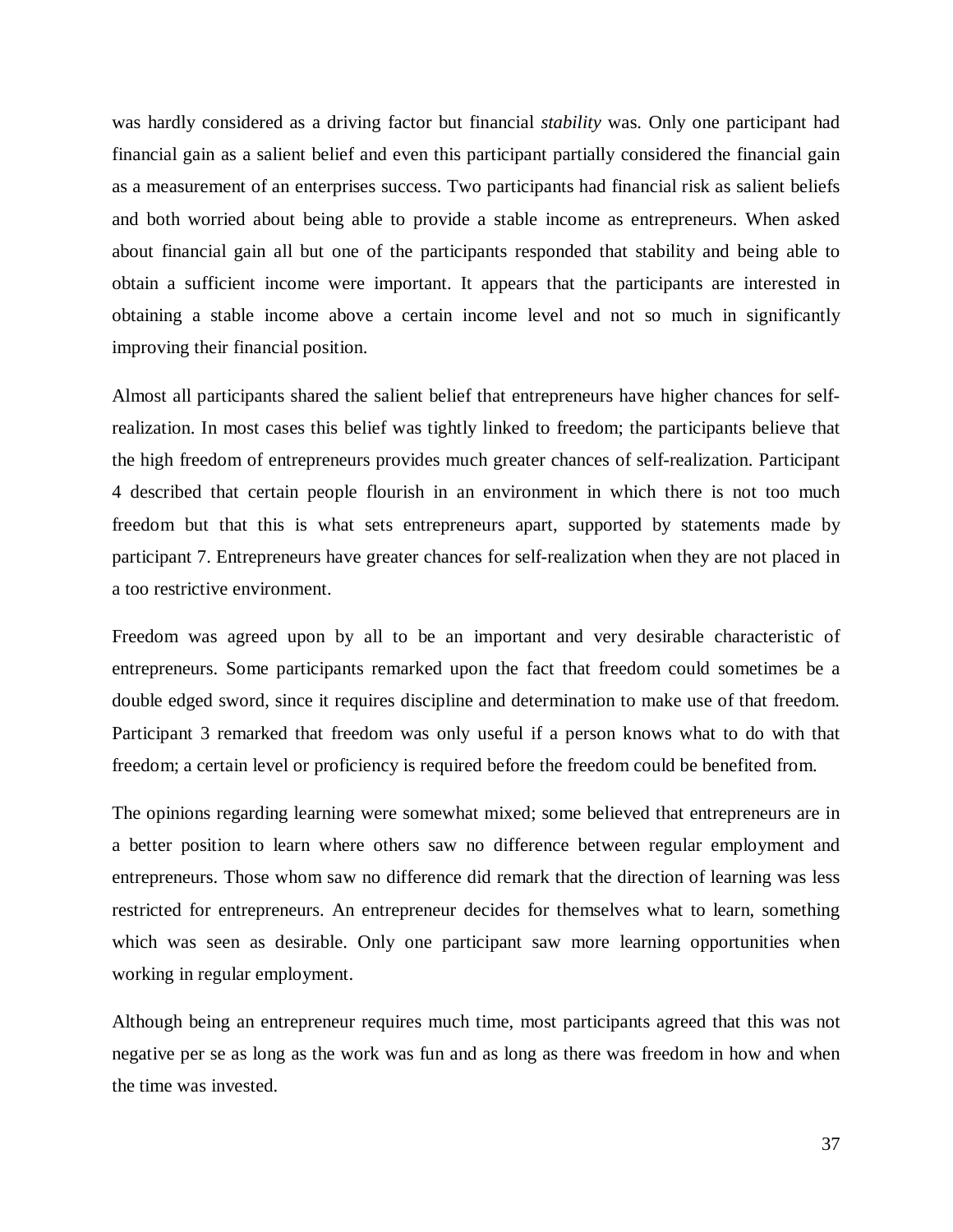*"If you like it, it's easy, then you just do it. From that point, you can spend twenty hours a day doing what you like."*

-Participant 7 (audio)

Although this is also a double edged sword as participant 6 and 9 mentioned that entrepreneurs tend to invest too much time in their business. Sometimes to the extent that their social environment has to remind them to take time off.

For three participants time required was a salient belief.

# <span id="page-39-0"></span>*4.4.2SOCIAL NORMS*

The importance of social norms as an antecedent of entrepreneurial intent varied greatly between participants. Some had the strong opinion that social norms were not at all important or should only be seen as informative and not binding or constrictive. Participants who did see social norms as important tended to place a high value on social norms. Little room was left in the middle of the spectrum, although for the participants where social norms are important, certain referent others opinions are considered to be more important. It is interesting to note that a large number of participants described a similar method when asked about the role of their social environment. They described that not only the opinion of referent others was important, their knowledge and advice was also considered. Participant 3 for example stated when asked about whose opinion was important;

*"The people who, in my opinion, have a good view on how things work and who know me as a person"*

#### -participant 3 (from audio interview)

Indicating that besides a personal relationship, certain knowledge about the matter improves the influence of an opinion. As such, during later interviews, more emphasis was placed on in group differences of referent others. Especially the distinction between entrepreneurs and non entrepreneurs was clear to most entrepreneurs. The opinion of other entrepreneurs was considered to be more valuable and more likely to influence behavior by entrepreneurs or people who wanted to become entrepreneurs. The participants who had little entrepreneurial intent did not make such a clear distinction between entrepreneurs and non-entrepreneurs.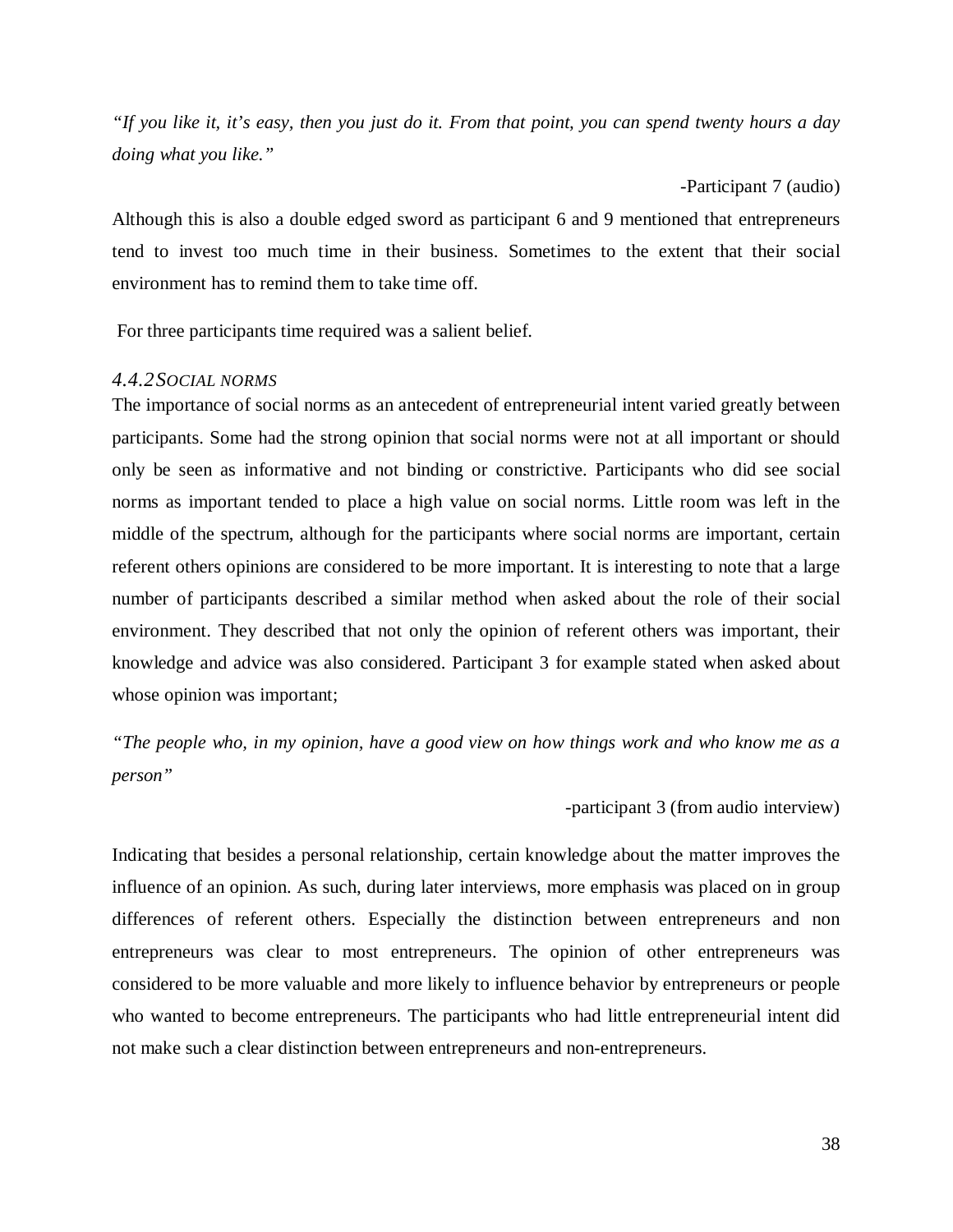Differed in salience and in importance, something which was expected as not everyone has an equally good relationship with their family. Two participants remarked that the greatest influence of family was in how a person was raised and in providing a background. An entrepreneurial family was considered to be positively influencing entrepreneurial intent according to these two participants.A clear example of the often longstanding influence that family can have can be found in the following quote;

*"People expected me to become an entrepreneur from a very early age, so it did not come as a surprise to them (the family) at all"*

-Participant 6 (from audio interview)

The influence of family can not only be seen in opinion but also in the values and culture being imparted. While the social norms construct only regards the influence of the actual opinion of family, the role that family plays in the formation of entrepreneurial intent is likely to be much more expansive than just perceived opinion and motivation to comply with that opinion.

During the interview it became apparent that a difference should be made between entrepreneurial and non-entrepreneurial friends. The opinion of entrepreneurial friends was considered to be more influential and valuable than those of non-entrepreneurial friends. This is in line with the aforementioned observation of a participant that knowledge of a referent other increases the value of their opinion. This is also supported by a statement of participant 9, who stated that *"These people (entrepreneurial friends) are in the same place as you are, they understand better what's going on"*

Role models are mostly seen as a source of inspiration and learning. Their example not only provides motivation but could also be used to see how things should or should not be done. None of the participants mentioned the importance of a role models opinion, although being able to consult experienced entrepreneurs was considered to be quite helpful and deemed likely to improve entrepreneurial intent. From this it would seem that perhaps the phrasing of this belief was somewhat wrong. It is not so much the opinion of the role model that is of importance, but their existence, visibility and advice. While definitely a part of the social environment, it's clearly distinctive from the other segments in the social norms construct in the sense that it's not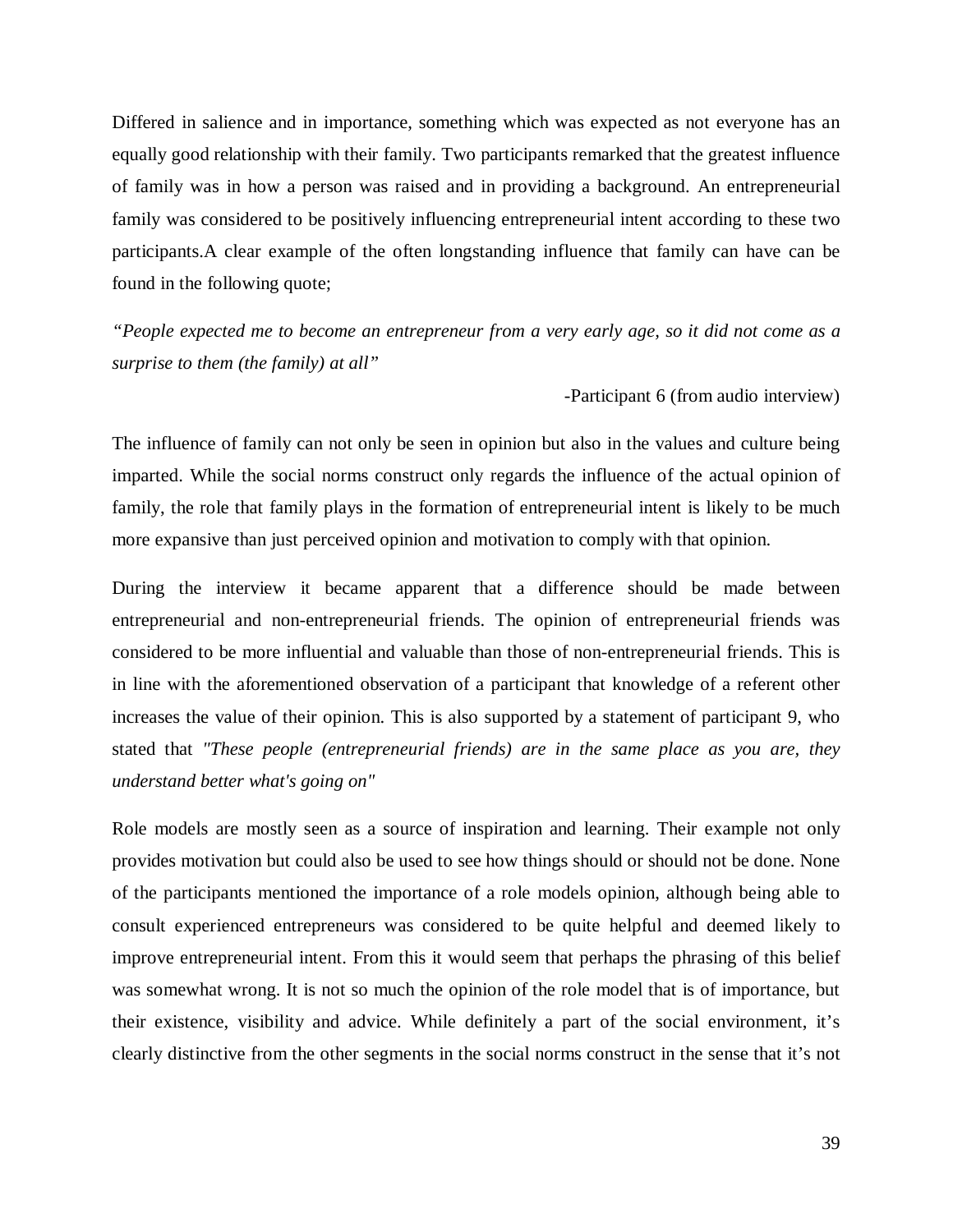opinion based. Role models serve more to lower the barrier by providing a clear example and providing practical information or caveats about entrepreneurship.

While the policy of a government can seriously improve or hamper the prospects of entrepreneurs, the opinion of the government isn't considered to be important. This might be caused because of the large distance of the government to entrepreneurs, or as one participant described it;

*"It's too abstract, too far away. I can understand the opinion of a person much better than that of the government. It's not one opinion; it's a mix of all sorts of things coming together"*

-Participant 9 (from audio interview)

The opinion or even the role of the government is never mentioned as a salient belief by any of the participants. When asked about the role that the government plays, most participants agree that it can have an effect, but it's simply not considered to be a huge influence. Participant four mentioned that this is especially important for companies trying to grow above the scale of SME and that a government can play a crucial role in such cases. It's interesting to note that some participants believe that the Dutch government is not very supportive of entrepreneurship while others think the exact opposite. Based on the narrative provided by the participants, their opinion seems to be based on a number (or the lack thereof) encounters with governmental institutions or officials. Again this supports the notion that government as a whole is too vague a concept; it's difficult to express the social impact of a government due to its size and complexity. As such it should probably be omitted from the follow up study as subdividing it into smaller clearer concepts distracts from its core research questions.

# <span id="page-41-0"></span>*4.4.3PERCEIVED BEHAVIORAL CONTROL*

A great number of characteristics of entrepreneurs are provided by participants when asked about the skills that an entrepreneur needs to have. While the personality traits of (would be) entrepreneurs is not the focus of this study, it's worthwhile to mention them as they serve to illustrate the notion that there seems to be a clear picture regarding what an entrepreneur looks like. It can be argued that confirming to this stereotype might influence perceived behavioral control. After all, when one has all the characteristics that are commonly associated with successful entrepreneurs, the mental step that one could be a successful entrepreneur is not so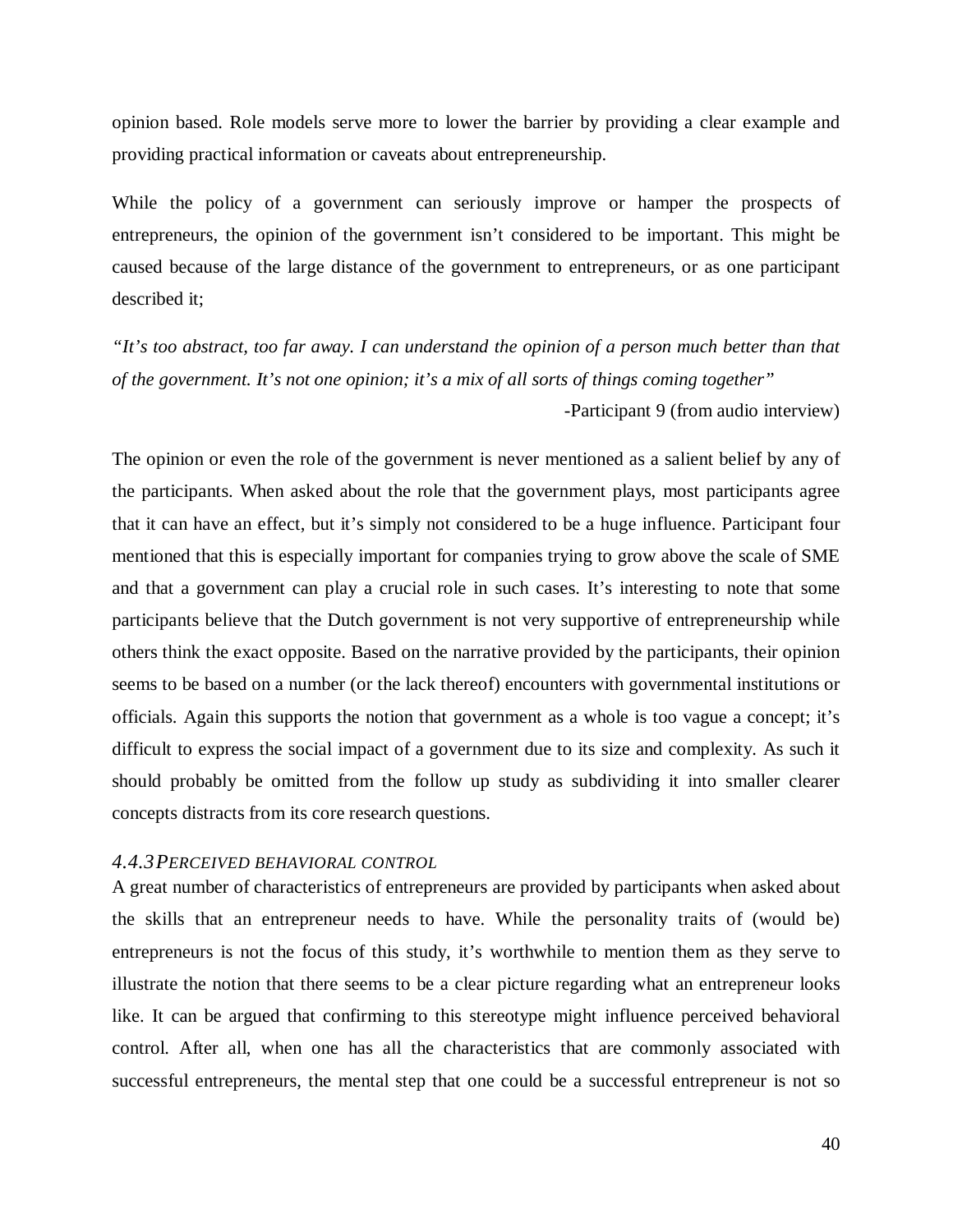great. Entrepreneurs are seen as courageous, visionary, independent, sociable, likable, adventurous, talkative and inspiring.

Initially this was seen as entrepreneurial self-efficacy, but it immediately became clear that this concept was too vague for participants. However, certain skills associated with entrepreneurship such as managerial and financial skills were much easier to understand. Interestingly enough, opinions on their importance vary quite a bit. Especially the small entrepreneurs seem to think that these skills are not that important and only a basic understanding or level of proficiency is required. For instance, participant 8 (jokingly) states several times that his financial skills are next to non-existent. For larger companies these skills would be more useful. Non entrepreneurs and entrepreneurs running companies with several employees agreed that these skills are valuable for all entrepreneurs. For the non-entrepreneurs and entrepreneurs running larger companies these beliefs are salient, whereas these are not salient for the small entrepreneurs. Due to the small sample set it's dangerous to derive any conclusions from this, but the distinction remains curious.

Domain specific skills are mentioned as being important several times, being a salient belief for six participants. While it's not always considered to be the most important skill for an entrepreneur, most participants agree that having certain practical skills related to the field in which one is active as an entrepreneur is useful. The reasons why this is considered useful do differ however. For some the domain specific skills are seen as mandatory as being an entrepreneur might mean that you work on your own for quite some time, where for others it is seen as a method of getting inspiration and being able to identify problems before they can occur. Especially for the self employed without personnel the domain specific skills are considered crucial, or as mentioned by one participant;

*"They are after all the basis of what you are trying to sell"*

-participant 5 (from audio interview)

Participant seven also agrees with this statement, reflecting that these skills tend to develop by themselves as one gets more experience.

While the removal technical obstacles was theorized to be one of the main reasons why makerspaces could influence entrepreneurial intent, none of the participants have salient beliefs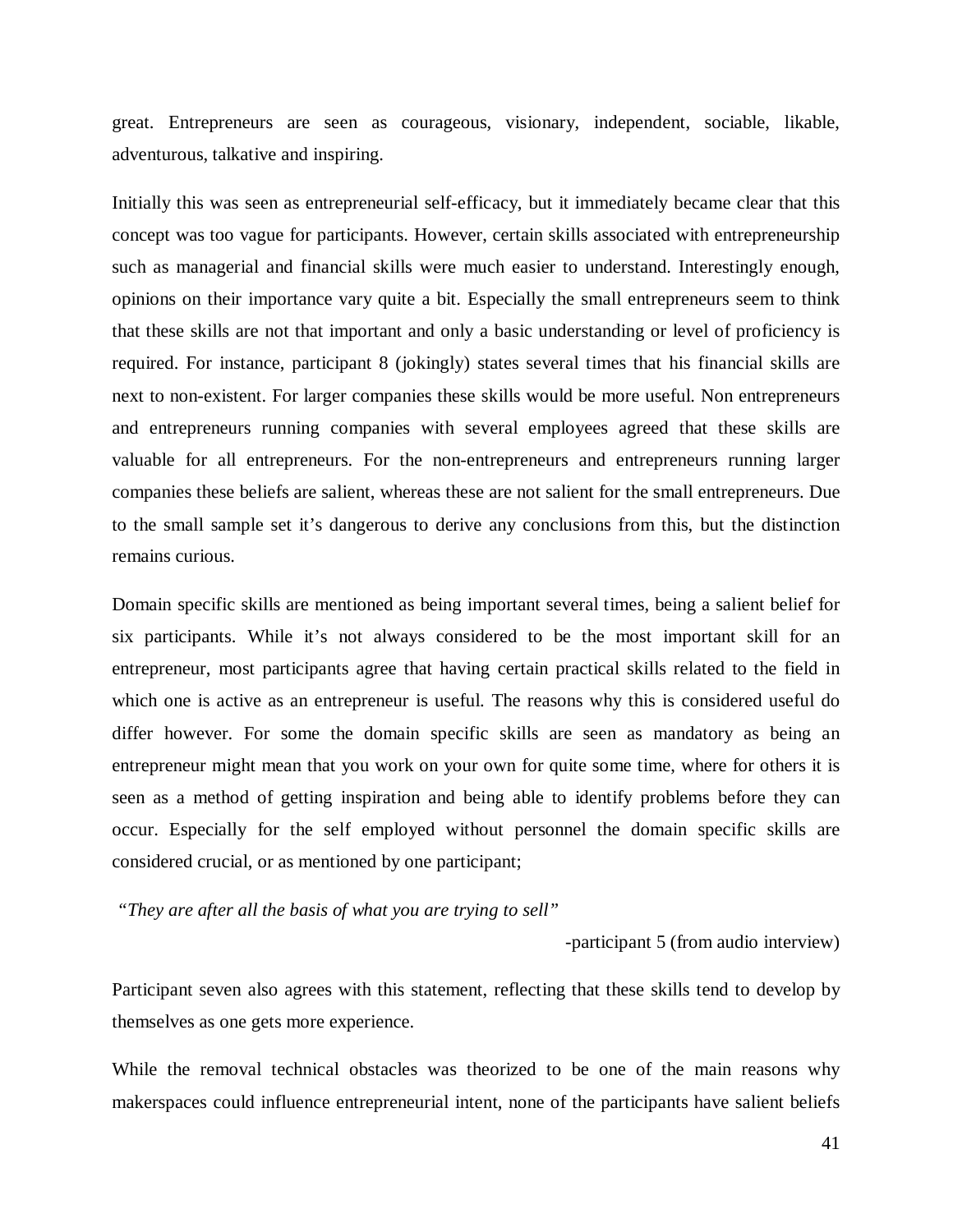concerning technical obstacles. When asked about the importance of technical obstacles the responses range from reluctant acknowledgement of their existence to responses indicating that technical obstacles are simply underestimated or ignored when starting a business. Looking back, participant 5 mentions *"In the beginning you are very naïve about these things".* While some participants do agree that technical obstacles can influence the success of enterprises they do state that technical obstacles can be bypassed or overcome by getting outside help or employing ones network. For instance, participant one stated that he recruited help for electronics as he lacked the technical knowledge. It seems that technical obstacles have little impact on perceived behavioral control while their impact on actual behavioral control stands without reason. Participant 6 even mentioned that he sometimes actively ignores the presence of technical obstacles *"otherwise you would never start".* 

The interesting thing here is that tactics to avoid the impact of such obstacles are being employed, but that the existence of the problems themselves is not acknowledged explicitly. All participants agree that entrepreneurship is quite risky and that, if one starts a business, certain tactics should be employed to increase the chances of success. However, what exactly causes the high rate of failure seems difficult to express. In practice, the entrepreneurial participants seem to diminish the number and magnitude of problems, but at the same time they do take precautions and employ tactics to deal with them. An interesting paradox; they underestimate problems but employing coping strategies and value problem solving skills.

Creativity has a curious place in the participant's belief structure. While only one participant mentioned creativity without being asked specifically about it, most agree that creativity is important, if not very important for the success of an entrepreneur when asked directly. Aside from communication skills this belief is the strongest of all beliefs. Only one participant stated that creativity can be useful for some businesses and not for others. Even though creativity ranks very poorly on salience, the strength of the belief is quite remarkable.

Participants indicated that creativity could help entrepreneurs in overcoming obstacles which are bound to be encountered. Other uses for creativity such as setting up creative communication plans and thinking of creative new market approaches were also given. The confronting question *"Do non-creative entrepreneurs also exist?"* elicited curious responses from some participants. All agreed that non-creative entrepreneurs did in fact exist, but that creativity still was crucial for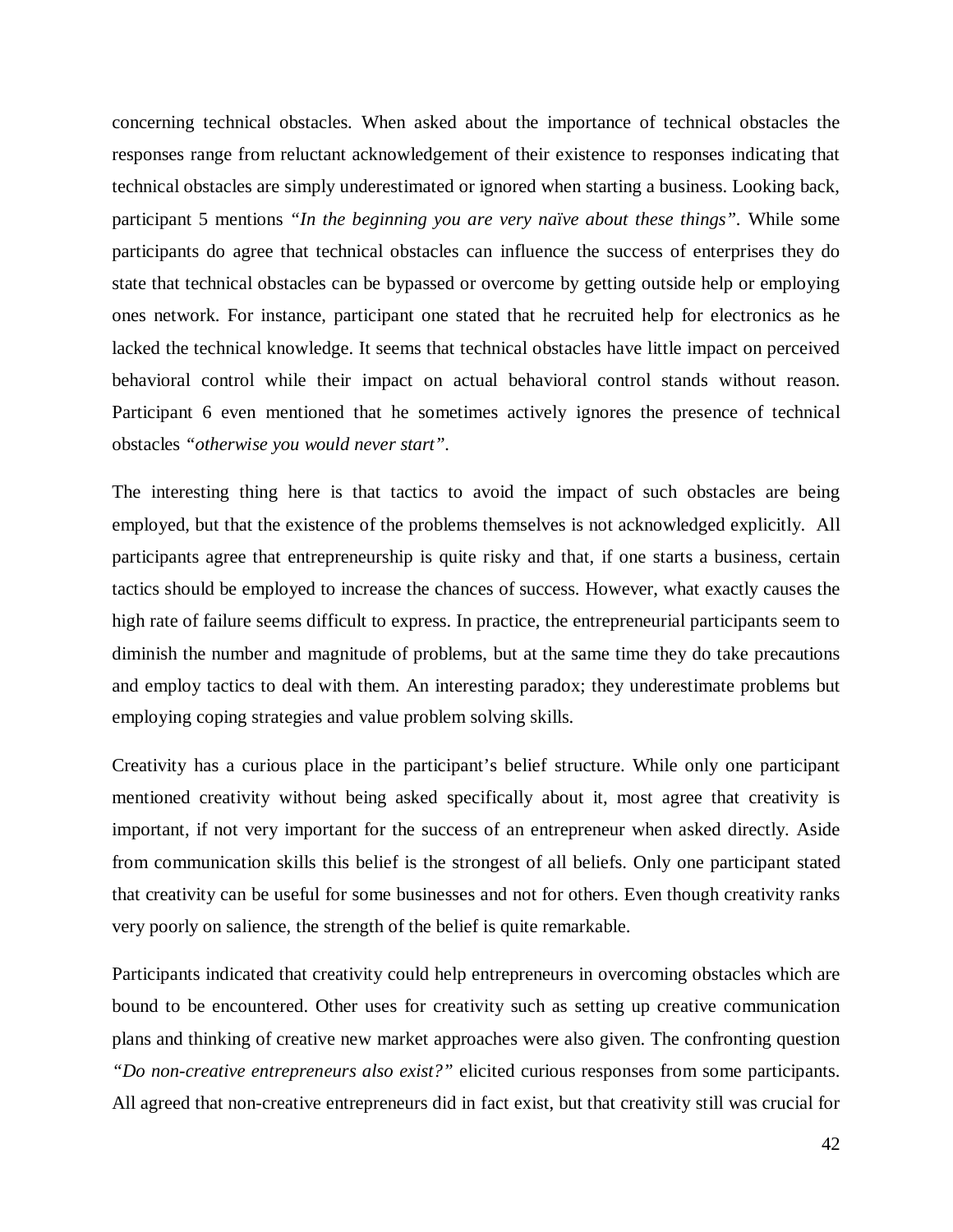being a successful entrepreneur. The mental image of an entrepreneur seems to be one of a creator or maker, finding creative new solutions. While un-creatively starting a franchise business is also seen as entrepreneurship, the salient image of an entrepreneur is of the much more adventurous and creative nature.

That entrepreneurs should have strong communication skills is a strong and salient belief for all participants. In many cases communication skills were ranked as the most important skill for an entrepreneur to have even before identifying a need or being able to create a product. As participant 4 reflected; *"If you can sell something, you'll quickly find something to sell".* Being able to connect with fellow entrepreneurs, customers, suppliers and other useful partners, groups or individuals was seen as crucial for the success of any entrepreneur. While some participants acknowledged that they were somewhat lacking in these skills, they did acknowledge that this shortcoming could or was already hampering their performance as an entrepreneur. Having a valuable network was seen as a direct extension of this skill, following the reasoning that good communicative skills will result in a high value network.

*"It's all those skills that you exactly don't learn in school. How to talk to people, how to get a network, how to sell your services, stuff like that you learn the hard way"*

-Participant 8 (from audio interview)

## <span id="page-44-0"></span>*4.4.4CONCLUSIONS*

A few interesting observations can be made based on the interviews. The mental image of an entrepreneur appears to be quite consistent and strongly developed. While slight variations of the perception of this stereotype can be seen, the core of the independent, sociable, headstrong and creative entrepreneur remains the same. In fact, this stereotype is so strong that some actual entrepreneurs don't consider themselves to be "real entrepreneurs" as their self-image doesn't correspond with the stereotype. Still, this hasn't stopped them from starting a business. The notion of what exactly moves a person to be become an entrepreneur appears to be a complex combination of personal traits, having useful skills and a supportive environment.

A good example of this complexity can be found in the perception of obstacles. Technical obstacles are difficult to predict and quite often underestimated by (nascent) entrepreneurs. They are aware of their existence; most agree that they do occur and that their potential for disrupting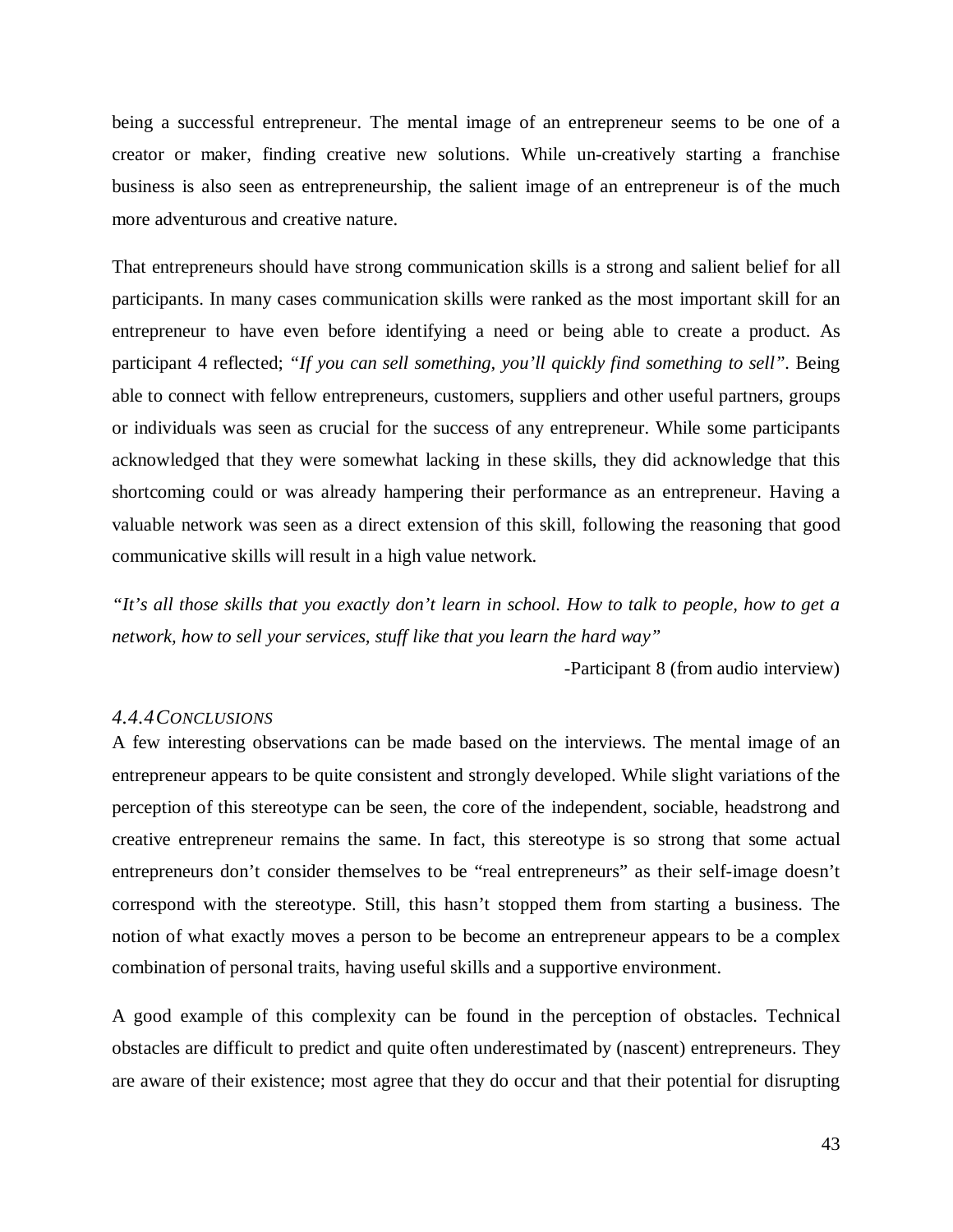their business is substantial. But even though these technical obstacles are difficult to predict and they are of a highly disruptive nature, their existence does not seem to impact entrepreneurial intent. Even experienced entrepreneurs whom have encountered such technical obstacles before admit that they do not consider technical obstacles, not even when considering starting a new business. Even experienced makers, whom undoubtedly have encountered numerous technical problems during their projects, seem to disregard the importance of these obstacles. In a sense this could be seen as an occurrence of cognitive dissonance; even though there is evidence to the contrary is available, technical obstacles considered important.

The occurrence of this paradox could partially be explained by the highly unpredictable nature of the technical obstacles and the planning fallacy. Even though entrepreneurs admit that they do not include technical obstacles in their decision making process they do suggest tactics to mitigate their impact. Creativity and problem solving capabilities are seen as a crucial ability of entrepreneurs. But if you don't perceive any problems, what use is a problem solver? The link between technical obstacles and creativity follows a simple reasoning; if technical obstacles occur and are highly unpredictable in nature then the person best suited to overcome them has to have a strong problem solving skill set and creative capabilities that allow for the creation of outof-the-box solutions. Are entrepreneurs like the great explorers of old then, who, looking at maps labeled with *"here be dragons",* simply shrugged and packed for the journey best they could? In the end it might boil down to an issue of perception. It is difficult to imagine unknownunknowns, but most people have little problem identifying creative people or indicating if they themselves are creative.

Another way of dealing with the uncertain nature is the active search for new information and the importance of finding a social network that could provide it. Again the underlying reasoning of this tactic is simple; to overcome the highly unpredictable and diverse problems that could occur, a broad and heterogeneous network can be a great asset in overcoming these obstacles. In a sense the two methods for overcoming these problems can be seen as interpersonal and intrapersonal. The intra personal approach requires a highly creative individual and strong problem solving skills where the interpersonal approach employs a network of diverse knowledgeable people in order to overcome obstacles.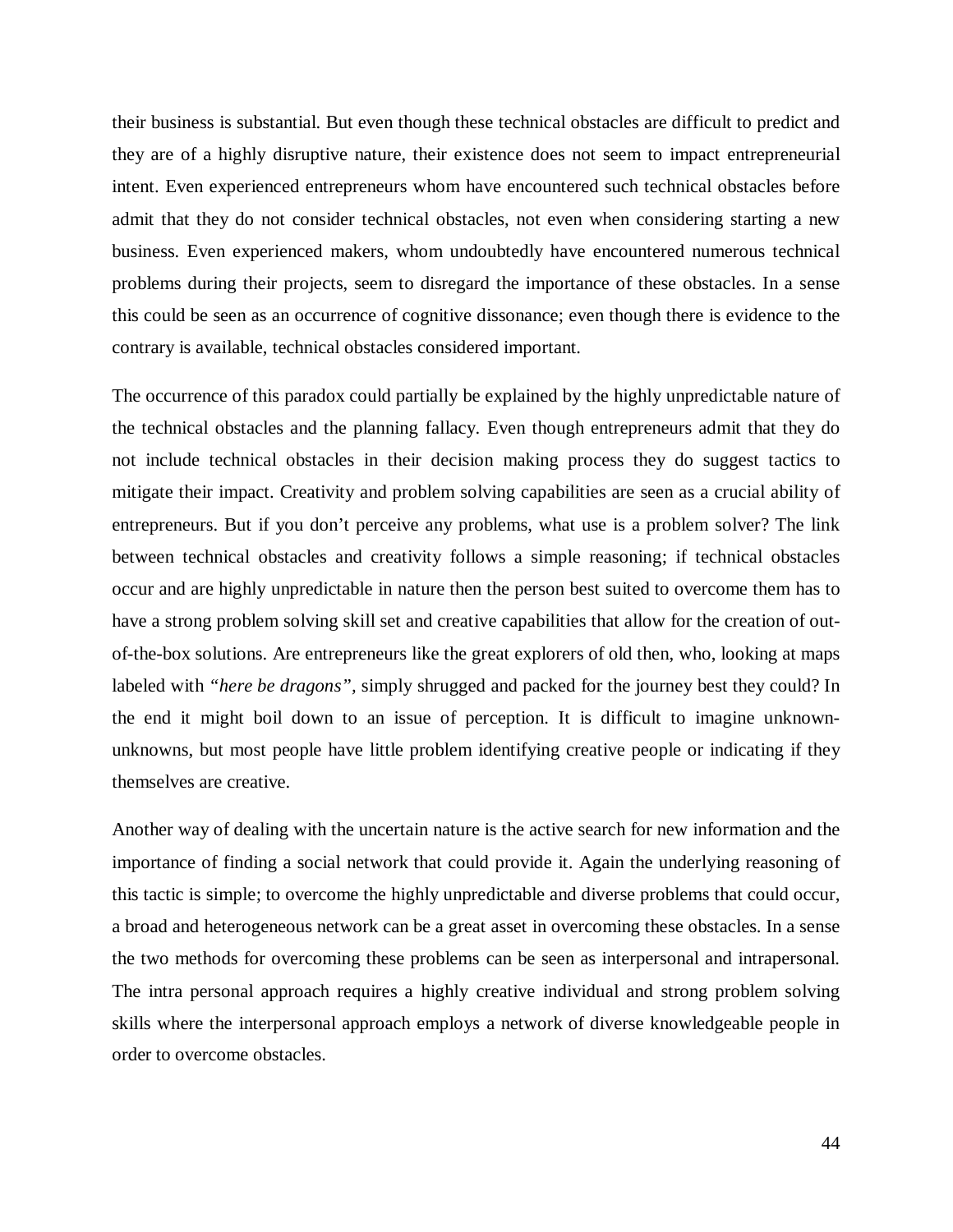This insight sheds new light on the perceived behavioral control variable used in the TPB. While environmental factors most certainly influence the belief that one has control over the behavior, some of these factors are simply not easily predicted, understood or even perceived. Such problems are of course not limited to the occurrence of technical obstacles, the same reasoning might be applied to other fields of entrepreneurship as well.

Last but not least is the insight in what role the social environment plays. The TPB includes a motivation to comply with an opinion of a referent other, but from the interviews a two reasons to comply can be deduced. The first is social; the closer the relationship with the referent other, the more influential the opinion. The second one is based on knowledge. The more knowledgeable a referent other is, the more influential the opinion. In case of entrepreneurship research it makes sense to include the opinions of those who score high on both fields such as the opinion of entrepreneurial friends or family members.

#### <span id="page-46-0"></span>*4.4.5IMPLICATIONS FOR SECOND STUDY*

In order to shed light on this conundrum, further research is required on the differences in problem solving strategies between entrepreneurs and non-entrepreneurs. Most visitors of makerspaces and FabLabs have experience with overcoming comparable obstacles in the process of making, yet some become entrepreneurs and others do not.

# <span id="page-46-1"></span>5 SECOND STUDY

Several questions are left unanswered by the first study. While there was a strong indication that the theory of planned behavior could indeed be employed to predict entrepreneurial intent, and the study was successful in indentifying the required (salient) beliefs in order to do so, another interesting avenue of inquiry was unveiled. Overcoming problems plays an important role in the uncertain existence of entrepreneurs, yet how these problems are then overcome, or why entrepreneurs believe they can succeed given the risky nature of starting a new business remains unknown.

The first study resulted in a few interesting narratives and insights, but in order to better position the obtained information into the existing academic knowledge a qualitative study can prove valuable; whilst providing new avenues of research in the form of constructs and possible links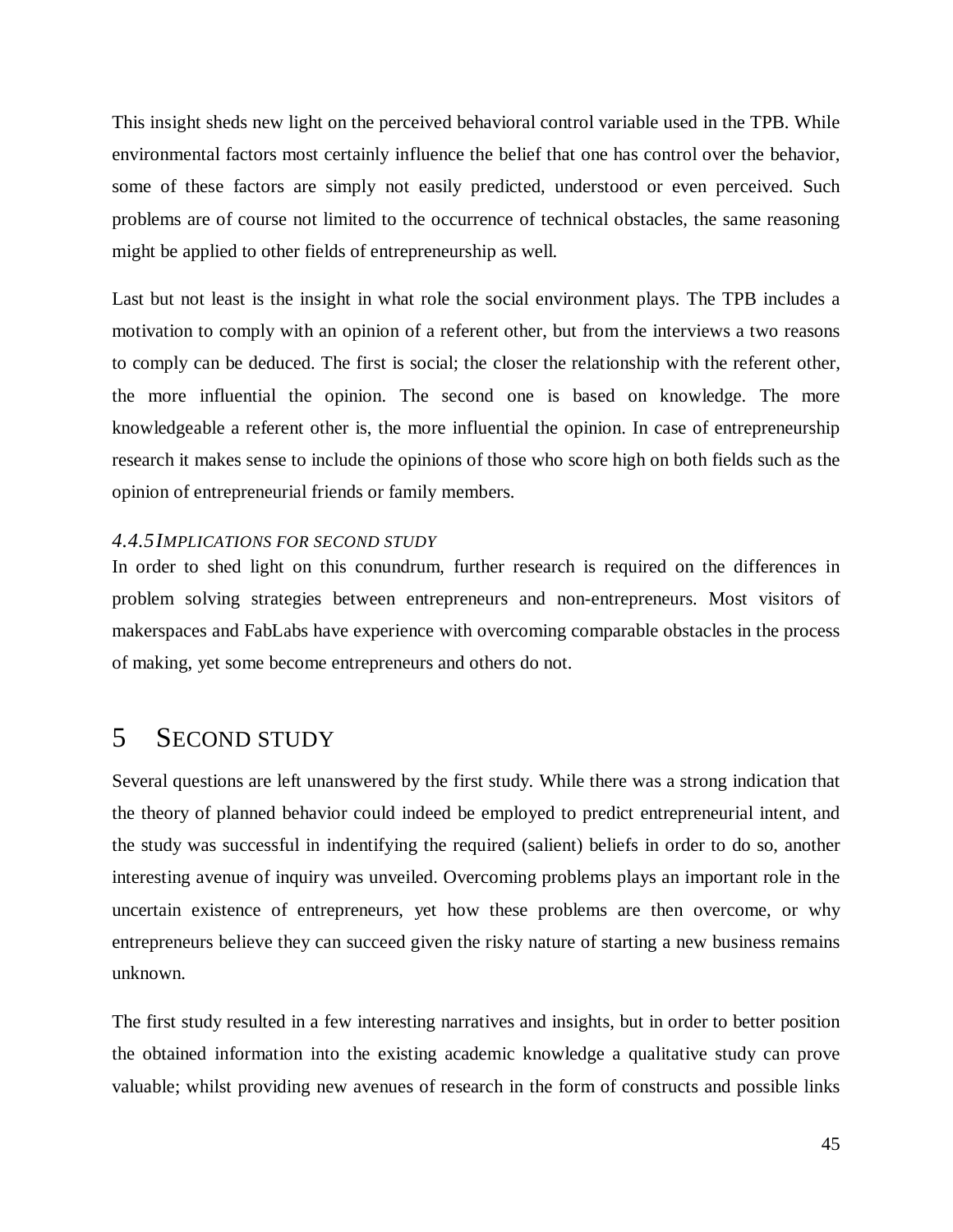can be useful, the actual validation of these findings is even more valuable. Based on exclusively a qualitative study it is also difficult to assess the magnitude of the influence that makerspaces have on entrepreneurship. While all participants perceive a positive influence of makerspaces on entrepreneurship and the first study has been able to indentify several reasons why this could be the case, it remains unclear what the relative importance is of each of these explanations.

Another reason to conduct the second study can be found in the practical contribution that this thesis seeks to make. In order to design a effective intervention to promote entrepreneurship using makerspaces, quantitative data is required. If preferable, the degree of affectivity of such an intervention should be predicted or at least predictable to some extent.

From the first study a slight preference of entrepreneurs for engaging problems instead of evading them was indentified, consistent with the findings of (Boyd  $\&$  Begley, 1986) who found that entrepreneurs tend to take riskier courses of action as opposed to managers, a notion further supported by meta research done by Stewart et al (2001). This tendency is a central part of the philosophy of makerspaces; to make something you are going to encounter problems. As such, this is one possible path by which makerspaces can promote an entrepreneurial mindset. It has also been observed that this distinction is more pronounced for nascent entrepreneurs coming from regular employment (Caliendo, Fossen, & Kritikos, 2009). Further evidence that a distinction between entrepreneurs and non entrepreneurs in regard to problem solving styles has been provided by (Buttner & Gryskiewicz, 1993), showing that entrepreneurs are more innovative than managers of large firms. Furthermore, there is a observable difference in how novice entrepreneurs deal with problems as compared with experienced entrepreneurs (Dew, Read, Sarasvathy, & Wiltbank, 2009). As such, the following hypothesis is derived;

## H1: Entrepreneurs tend to prefer approaching a problem as opposed to avoiding it

Not only is it likely that entrepreneurs prefer to engage problems, there has been considerable evidence suggesting that entrepreneurs perceive risks differently, estimating their chances of success to be much higher than in reality (Cooper, Dunkelberg, & Woo, 1988). Two possible explanations for this phenomenon are investigated; entrepreneurs simply don't see the myriad of problems associated with entrepreneurship, or they do, but believe that they can easily overcome these obstacles. This lead to the following hypothesis;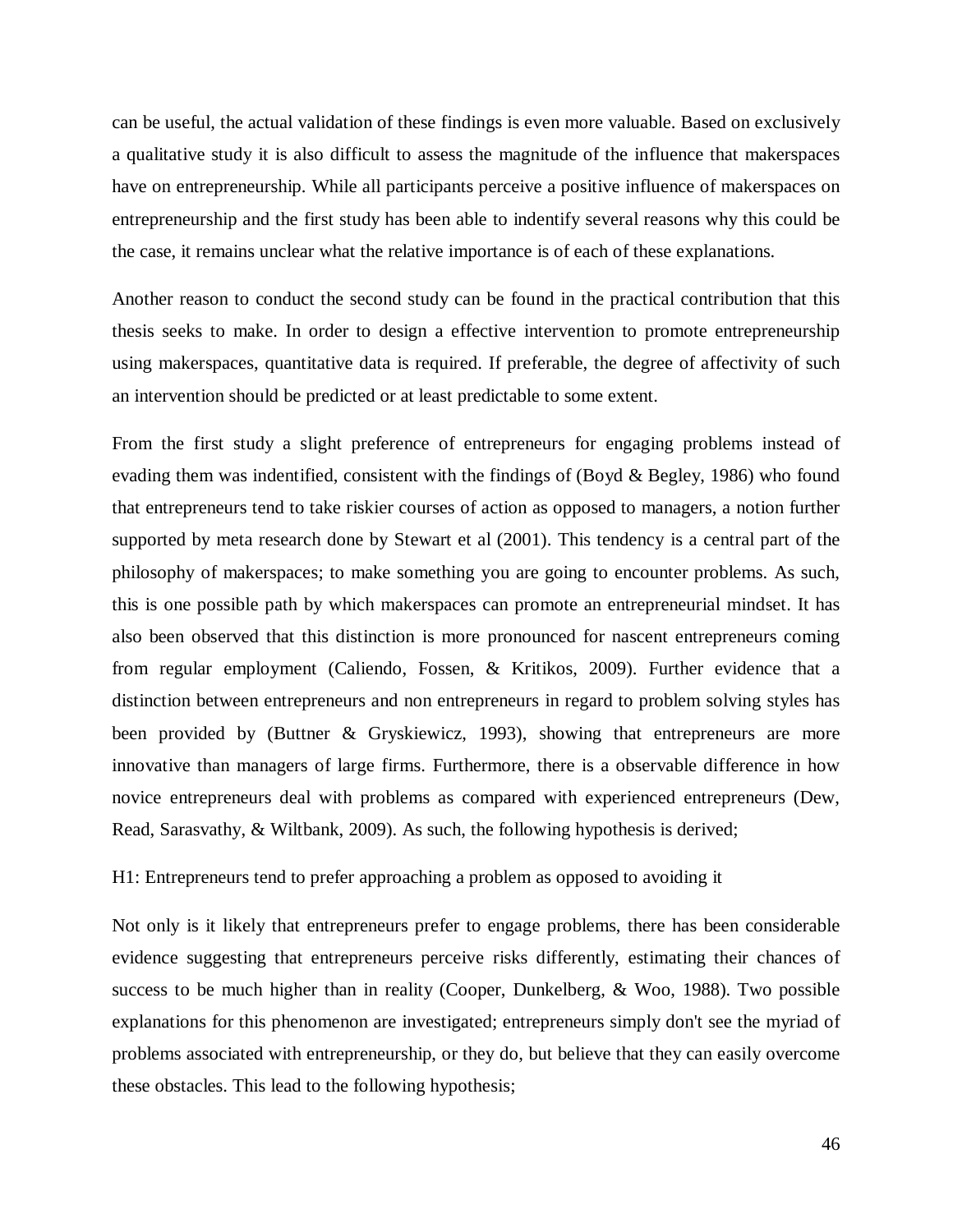H2a: Entrepreneurs perceive less problems associated with starting a new business as opposed to non entrepreneurs

H2b: Entrepreneurs have a higher confidence in their problem solving skills

The role that makerspaces play in all this is of interest as well. From the first study it could be derived that the community of likeminded individuals was one of the main benefits of visiting makerspaces. As such, the following hypothesis is postulated;

H3: Entrepreneurs visit makerspaces for the help that the community can offer in overcoming obstacles.

# <span id="page-48-0"></span>5.1 METHOD

# <span id="page-48-1"></span>*5.1.1SAMPLE*

590 subscribers to an online mailing list of a foundation doing research into the maker community were invited to participate in the online survey. 259 members and former members of a Dutch commercial makerspaces were also sent a digital invitation to the same online survey. In both cases, potential participants were explained that the goal of the research was to investigate the influence of makerspaces on entrepreneurship and that the research was part performed as part of the master thesis of the researcher. In total 849 people were invited to participate in the study and a total of 33 complete responses were obtained, a response rate of 3,4%. For both populations reminders were sent, but the response rate remained low.

# <span id="page-48-2"></span>*5.1.2SCALES*

Several scales were employed in this study, alongside several open ended questions. The complete survey structure can be found in appendix 1

## *5.1.2.1The personal problem solving inventory (PPSI)*

The personal problem solving inventory (PPSI) developed by (Heppner & Petersen, 1982) was selected as one of the scales. The scale measures three constructs; (1) the confidence in ones problem solving capabilities called *Problem solving confidence*, (2) the tendency to either engage or avoid a problem called *approach-avoidance style* and (3) *personal control* indicating the level of control a person feels he has. This inventory was felt to be particularly useful in this instance due to its high degree of similarity with constructs used in the theory of planned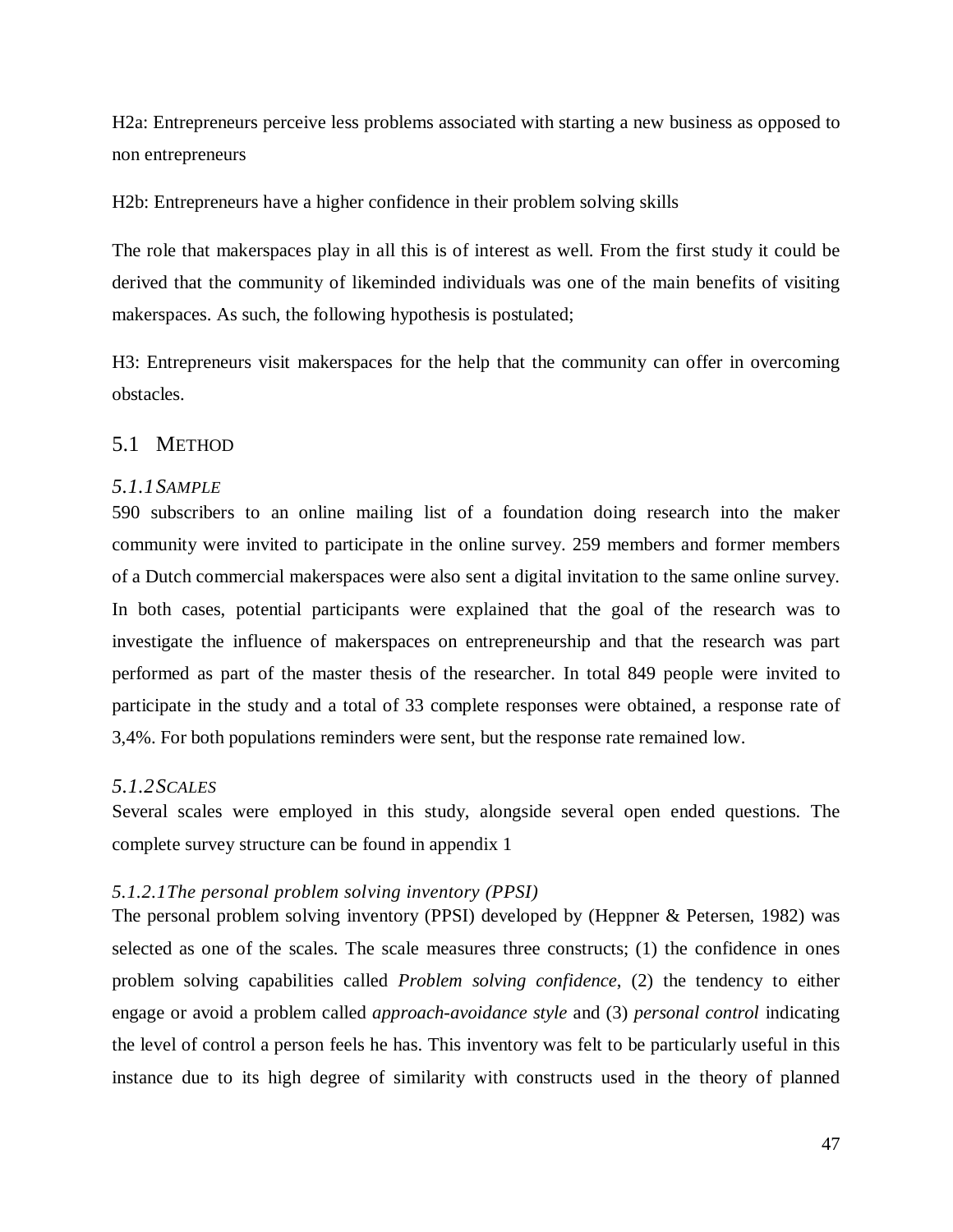behavior; both problem solving confidence and personal control can easily be linked to *perceived behavioral control* from the TPB. Furthermore, the results of the first study suggested that entrepreneurs have a strong "can do" mentality and like face problems head on, making a strong case for differences in approach avoidance style between entrepreneurs and non entrepreneurs.

# *5.1.2.2Individual entrepreneurial intent scale (IEIS)*

Both entrepreneurs and non entrepreneurs will participate in the survey. Entrepreneurial intent of the non entrepreneurs will be measured using the individual entrepreneurial intent scale (IEIS) as developed by (Thompson, 2009). This scale was selected as it directly measures the required construct of entrepreneurial intent and was specifically developed to be usable for international research.

## *5.1.2.3Independent interdependent problem-solving scale*

The third and last scale employed was developed by (Rubin, Watt, & Ramelli, 2012). While this particular scale has not been employed often, it does measure a difference in problem solving style which was observed in the first study. In essence this scale measures if a person prefers to solve a problem by oneself or would rather enlist the aid of others in order to overcome it. A notion that directly corresponds with the inter/intra personal problem solving approaches derived from the semi structured interviews in the first study.

#### <span id="page-49-0"></span>*5.1.3OPEN ENDED QUESTIONS*

Existing entrepreneurs were asked if they felt that access to a makerspace had influenced their decision to become an entrepreneur and how it influenced their decision. Furthermore, it was also asked if access to a makerspace had enabled them to be more successful as an entrepreneur.

All participants were asked to think of potential problems that a imaginative high tech start-up company would encounter, in order to investigate the problem perception of participants. Participants were asked to also classify the problems based on how disruptive they could be on the actual performance of a new venture.

# <span id="page-49-1"></span>5.2 RESULTS

A very low response rate was obtained to the survey invitations, despite several reminders. The small sample size hinders both statistical analysis and has a significant impact on both the power and generalizability of the results.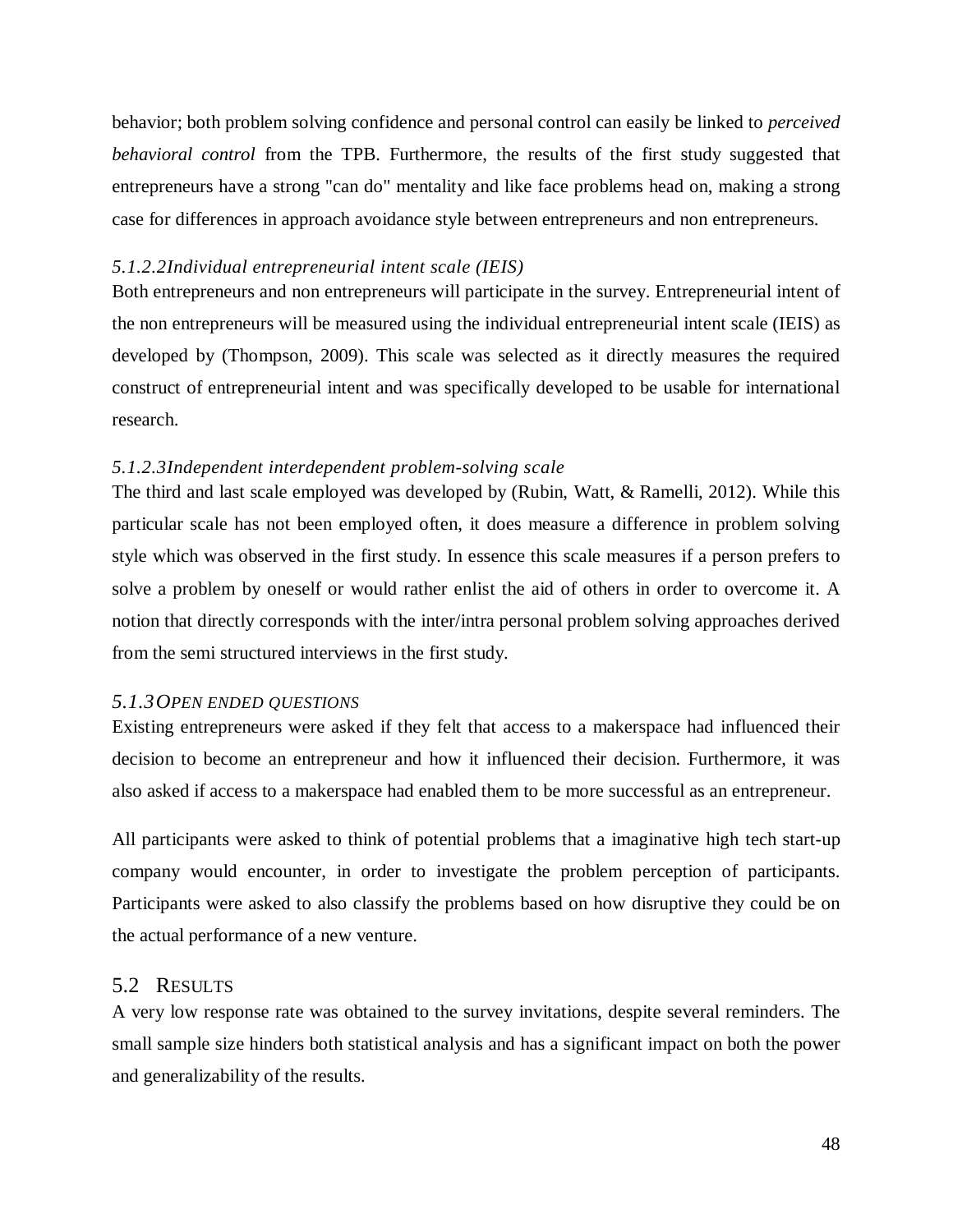#### <span id="page-50-0"></span>*5.2.1SCALE VALIDITY*

| <b>Construct</b>                 | Cronbach's alpha |
|----------------------------------|------------------|
| Problem solving confidence (PSC) | 0,744            |
| Approach avoidance style (AAS)   | 0.64             |
| <b>Personal control (PC)</b>     | 0.525            |
| Inter/intra personal (IP)        | 0.684            |

**Table 8: Cronbach's alpha**

The low values of the Cronbach's alpha are, in all likelihood, caused by the small sample size. The scales can still be used in this study since they are validated scales found in literature.

# <span id="page-50-1"></span>*5.2.2DESCRIPTIVE DATA*

In table 9 an overview of descriptive data of the scales can be found. Skewness and kurtosis fall within acceptable ranges, although the high kurtosis for the AAS construct gives rise to some concern. Based on the Shapiro-Wilk test, (p>0,01) we cannot reject the null hypothesis that the data has a non normal distribution.

|            | Mean   | Std.<br><b>Deviation</b> | <b>Skewness</b> | <b>Kurtosis</b> |
|------------|--------|--------------------------|-----------------|-----------------|
| <b>PSC</b> | 3,9274 | .44109                   | $-168$          | $-.017$         |
| AAS        | 3,2212 | .37621                   | $-315$          | 1,401           |
| IP         | 3,1136 | .52325                   | $-.395$         | ,248            |
| РC         | 3.2727 | .60066                   | $-.013$         | .550            |

**Table 9: descriptive data of measurement scales**

#### *5.2.3ANOVA*

Generally speaking, conducting multiple ANOVA instead of MANOVA should only be favored when the constructs being measured are highly independent in nature or when the constructs have not been combined before (Huberty & Morris, 1989). While this is not the case in the current study, one of the assumptions of MANOVA, the presence of sufficient correlations between the dependent variables is violated. The correlations between the dependent variables do not exceed 0,3 in all cases except for the correlation between personal control and problem solving confidence (correlation  $=0,467$ ). As such, the main advantage of MANOVA over ANOVA, the ability to examine multivariate differences between groups is negated.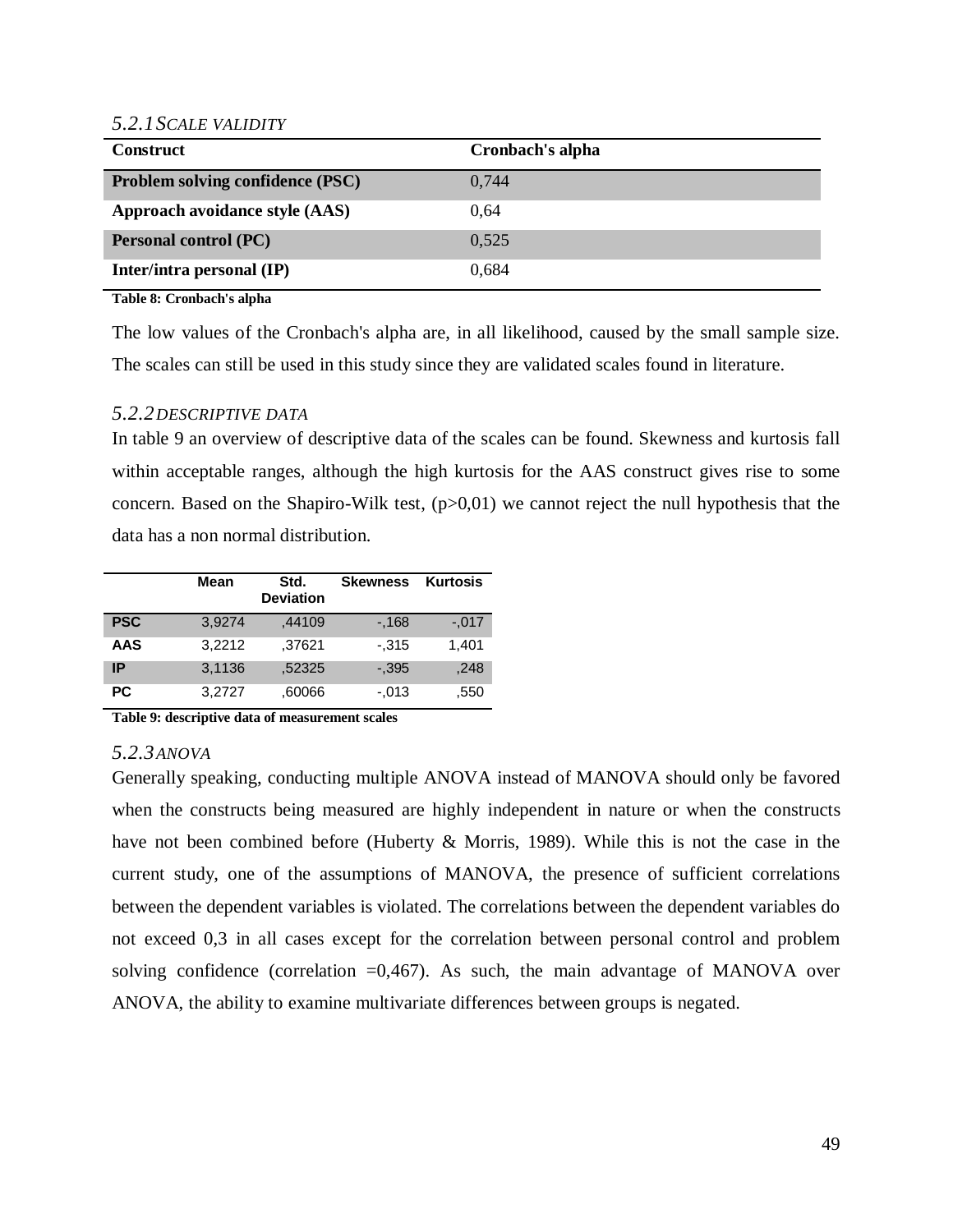No statistical significant results were found for any of the dependant variables using a one way ANOVA, with the groups being entrepreneurs, non entrepreneurs and participants who were uncertain if they considered themselves entrepreneurs.

PSC  $F(2,28) = 0.972$ , p=0.391

AAS  $F(2,29) = 0.147$ , p = 0.864

PC  $F(2,30) = 0.491$ , p = 0.617

IP  $F(2,30) = 0.544$ , p = 0.586

#### <span id="page-51-0"></span>*5.2.4OTHER MEASUREMENTS*

Existing entrepreneurs who visited makerspaces were asked to reflect on the impact that makerspaces had on their choice to become an entrepreneur and on their success as an entrepreneur. Entrepreneurs report a slight positive effect of makerspaces on their success as an entrepreneur ( $M=3.37$ ,  $SD = 0,890$ ). The influence on becoming an entrepreneur is less strong  $(M=3.04, SD=1,16)$ , although both the choice disagree (2) and agree(4) are chosen more often than the neutral option (2).

How makerspaces influenced the decision to become an entrepreneur was mainly reported as making it easier to create prototypes and products. Furthermore, inspiration and examples that other members provide were also reported as influencing the decision. The ease of making products and prototypes is also reported as one of the main effects on the perceived success of an enterprise. Together with self realization, learning opportunities and cost reduction (not having to buy expensive machinery).

Participants were also asked to reflect on what kind of problems a hypothetical startup company selling consumer 3d printers might encounter. The response rate for this question was even lower, netting only 15 responses after cleaning the data. For the critical problems (problems that are, if left unresolved, highly likely to kill the business) the three main issues described are (1) financial, (2) legal and (3) marketing. For financial issues, both cash flow issues and troubles with investors are given. The legal issues given by the participants focus exclusively on patent and intellectual property. The marketing problems are described as a potential mismatch between customer and product or not being able to reach the customer.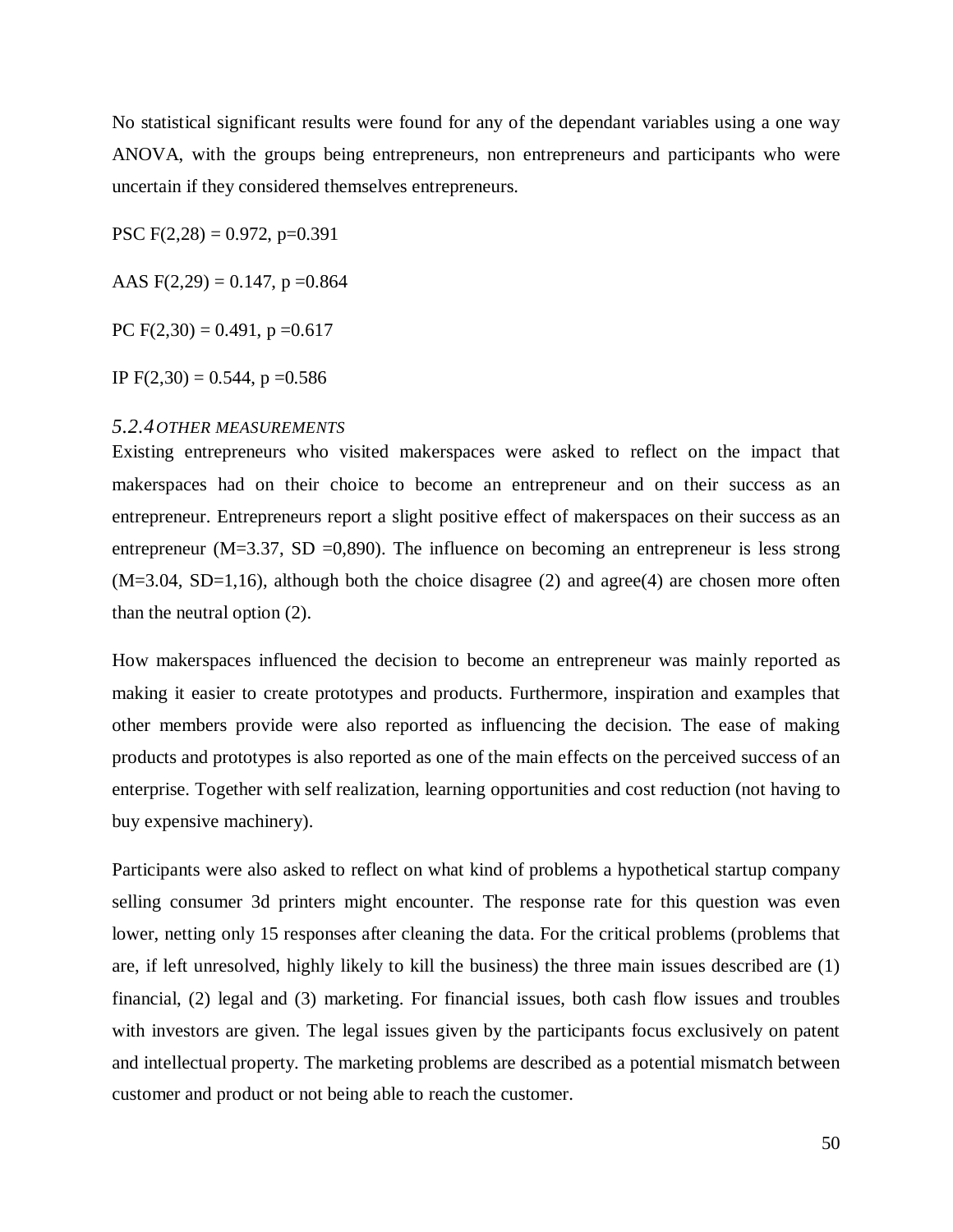The major problems (described as being a huge hit on profitability if left unresolved) given can be divided into two categories; marketing and production/logistics. Production and logistics issues are related with quality control, ensuring stock and getting production up and running. The marketing issues have to do with expectation management and reaching the customer.

The minor problems described focus on employee issues and internal cooperation. They range from not getting the right employees to keeping employees happy and ensuring good cooperation.

# <span id="page-52-0"></span>5.3 CONCLUSION

While it is difficult to draw meaningful conclusions from such a small sample, especially when regarding the non significant results, some insights may still be derived. First and foremost is the perceived value of makerspaces in supporting ventures. While not all entrepreneurs found makerspaces useful for their enterprise, not all entrepreneurs participating in the survey had a business where a makerspace *could* be useful. After all, an ICT professional probably has little use for rapid prototyping machinery to support his business. But, even with these entrepreneurs in the sample set the overall perception is that makerspaces do have a positive influence on entrepreneurship. Unfortunately, the mechanisms of why and how this influence exists remains unclear. The perceptions of the entrepreneurs themselves is that makerspaces lower barriers and provide inspiration. Based on this, a weak support for hypothesis 3 is found.

From the actual quantitative part of the survey little information can be gleaned. The barely adequate sample size prevents any meaningful conclusions to be drawn. As such, hypothesis 1 and 2 cannot be confirmed nor denied.

# 6 DISCUSSION

One of the main shortcomings of this research can be found in the limited quantitative evidence provided to support the findings of the qualitative research. A very low response rate was the direct cause; despite various reminders sent by mail to the participants and contact via phone with the fablabs, the response rate did not increase much. Various fablabs replied that they felt that a lot of accademic research was being done which required their participation, and that their inclination to participate was diminished. Surprisingly enough there seems to be little published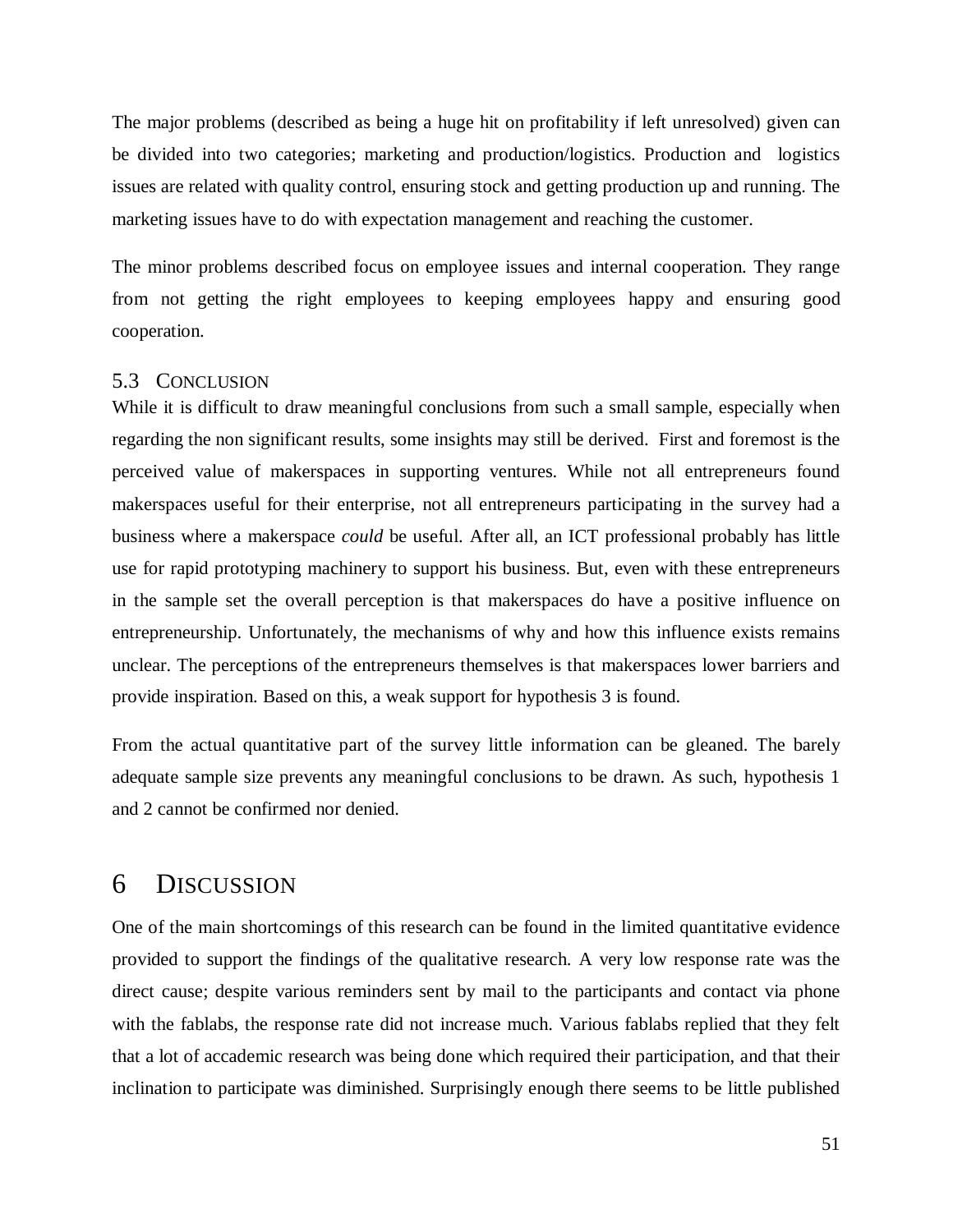research about fablabs, certainly not enough to warrant such a reserved pose regarding participating in research. Winning the trust of makerspaces should be the first step of future research in this direction, before further quantitative research can be conducted. Considering the main goal of fablabs; the spread of the open source ideology and free access to knowledge, the solution perhaps lies in making the research results freely available and making a stronger case that the knowledge gained from the research can benefit their organization.

Another interesting topic, left untouched by this study, is the nature of the firms that originate from makerspaces. During this research, several atypical yet successful companies were encountered, often employing radically different modes of production who were often without financial backing from formal investors. It is as of yet unclear if these companies are a result of the existence of makerspaces or that such deviant companies tend to gravitate to makerspaces.

Makerspaces can play a role in promoting entrepreneurship. But, the mechanisms by which this effect takes place are much more complex than originally predicted and suggested by existing theories such as the theory of planned behavior. The two proposed mechanisms for this positive effect are providing a creative community which is employed as a knowledge base by entrepreneurs and the access to high tech production machinery. In regard to the theory of planned behavior, which has served as the theoretical framework of this study, these insights add a new level to the theory. Where the theory of planned behavior only looks at certain beliefs, regardless of how they came into existence, our perspective should be broadened to include the origin of such beliefs as well. Especially seeing that entrepreneurs tend to underestimate certain problems. While underestimating such problems is likely to increase the attractiveness of entrepreneurship, it can also be argued that ignoring such problems can lead to serious problems for entrepreneurships. Furthermore, asking the question why certain beliefs are what they are offers new avenues to investigate how they relate to each other. Of course, this approach is not useful if one wishes to only measure intent, for which the original TPB is quite adequate indeed. However, this study has shown that the relationship and origin of beliefs can indeed play an important role in increasing understanding. Take for example the role of technical obstacles, as investigated in the first study. Employing only a belief-intent perspective the belief might very well have been marked as not important, as entrepreneurs underestimated its importance. This is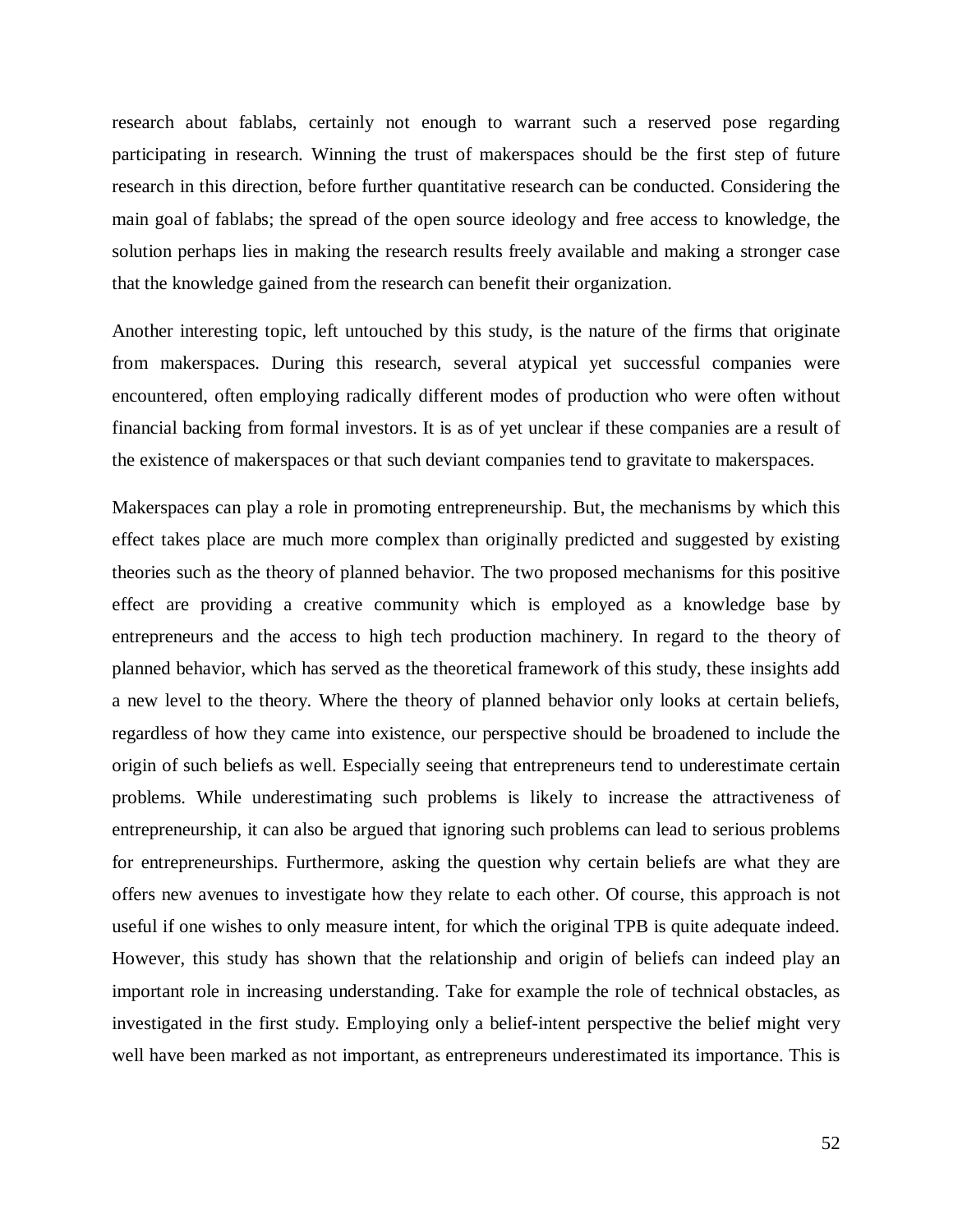no way due to a fault of the theory of planned behavior, these beliefs probably don't influence intent, but they can be relevant for the success of a business.

So while this study only provides marginal evidence that makerspaces can increase the number of people wanting to become entrepreneurs, their facilitating role should not be underestimated. At the end of the line it's not the number of nascent entrepreneurs that a community should be interested in, but the number of nascent entrepreneurs multiplied by their chances of success. Based solely on the beliefs-intent structure, making entrepreneurship look like a feasible choice seems like a successful intervention. But without also creating a supportive environment in which these highly motivated would be entrepreneurs can flourish, the net gain is only limited.

The implication for practice is that a holistic approach should be sought. What entrepreneurs think is going to happen isn't always what is going to happen. So an effective intervention not only seeks to positively change perceptions, it should also seek to mitigate problems that the entrepreneurs *haven't* thought about. It can be argued that changing the perceptions of entrepreneurs could also solve this, making them aware of the pitfalls would allow them to take adequate precautions. But there is the rub; the tendency of entrepreneurs to underestimate the difficulty is part of what makes them favor entrepreneurship as a career choice in the first place. It's here that the real use of facilities such as makerspaces become apparent; without scaring would be entrepreneurs away by listing numerous problems it still is possible to help them overcome them when they pop up.

# <span id="page-54-0"></span>7 BIBLIOGRAPHY

Ajzen, I. (2006). *Behavioral Interventions Based on the Theory of Planned Behavior.* Retrieved november 3, 2013, from Personal webpage of Icek Ajzen: http://people.umass.edu/aizen/pdf/tpb.intervention.pdf

Ajzen, I. (2006). *Constructing a TPB questionaire.* Retrieved febuary 2014, from Personal page of Icek Ajzen: http://people.umass.edu/aizen/tpb.html

Ajzen, I. (2002). Perceived Behavioral Control, Self-Efficacy, Locus of Control, and the Theory of Planned Behavior. *Journal ofApplied Social Psycholog* .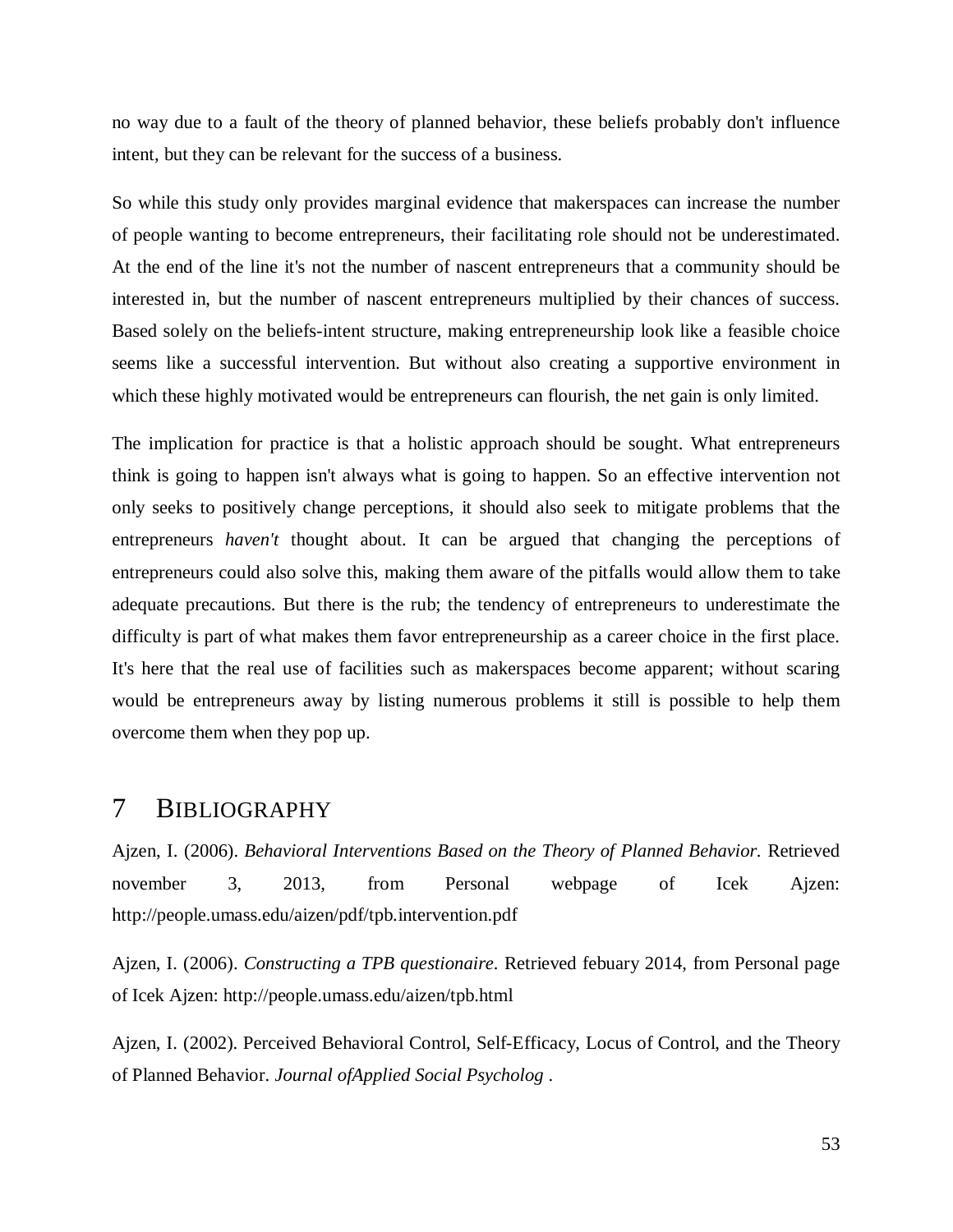Ajzen, I. (1991). The theory of planned behavior. *Orgizational behavior and human decision processes* , 179-211.

Ajzen, I., & Fishbein, M. (1977). Attitude-behavior relations: A theoretical analysis and review of empirical evidence . *Psychological buletin* , 888-917.

Aldrich, H. E. (1992). Methods in our madness? Trends in entrepreneurship research". *The state of the art of entrepreneurship* , 213.

Amabile, T. (1983). The social psychology of creativity. *Journal of Personality and Social Psychology* , 357-376.

Bagozzi, R. P., Baumgartner, J., & Yi, Y. (1989). An investigation into the role of intentions as mediators of the attitude-behavior relationship. *Journal of economic psychology* , 35-62.

Barbosa, S. D., Gerhardt, M. W., & Kickul, J. R. (2007). The Role of Cognitive Style and Risk Preference on Entrepreneurial Self-Efficacy and Entrepreneurial Intentions. *Journal of Leadership & Organizational Studies* , 86-104.

Barniskis, S. C. (2014). Makerspaces and teaching artists. *Teaching artists journal* , 6-14.

Benton, C., Lori, M., Shelley, K., & Dempsey, T. (2013). *Makerspaces, supporting an entrepreneurial system.* Michigan state: MSU EDA University Center for Regional Economic Innovation.

Boyd, D., & Begley, T. (1986). Psychological Characteristics Associated with Entrepreneurial Performance. *Frontiers of Entrepreneurship Research* , 146-166.

Buttner, H. E., & Gryskiewicz, N. (1993). Entrepreneurs' problem-solving styles: an Empirical study using the kirton adaption/inovation theory. *Journal of small business management* , 22.

Carr, J. C., & Sequira, M. J. (2006). Prior family business exposure as intergenerational influence and entrepreneurial intent: A Theory of Planned Behavior approach. *Journal of business research* , 1090-1098.

Cha, M.-S., & Bae, Z.-T. (2010). The entrepreneurial journey: From entrepreneurial intent to opportunity realization. *Exploring Technological Innovation* , 31-42.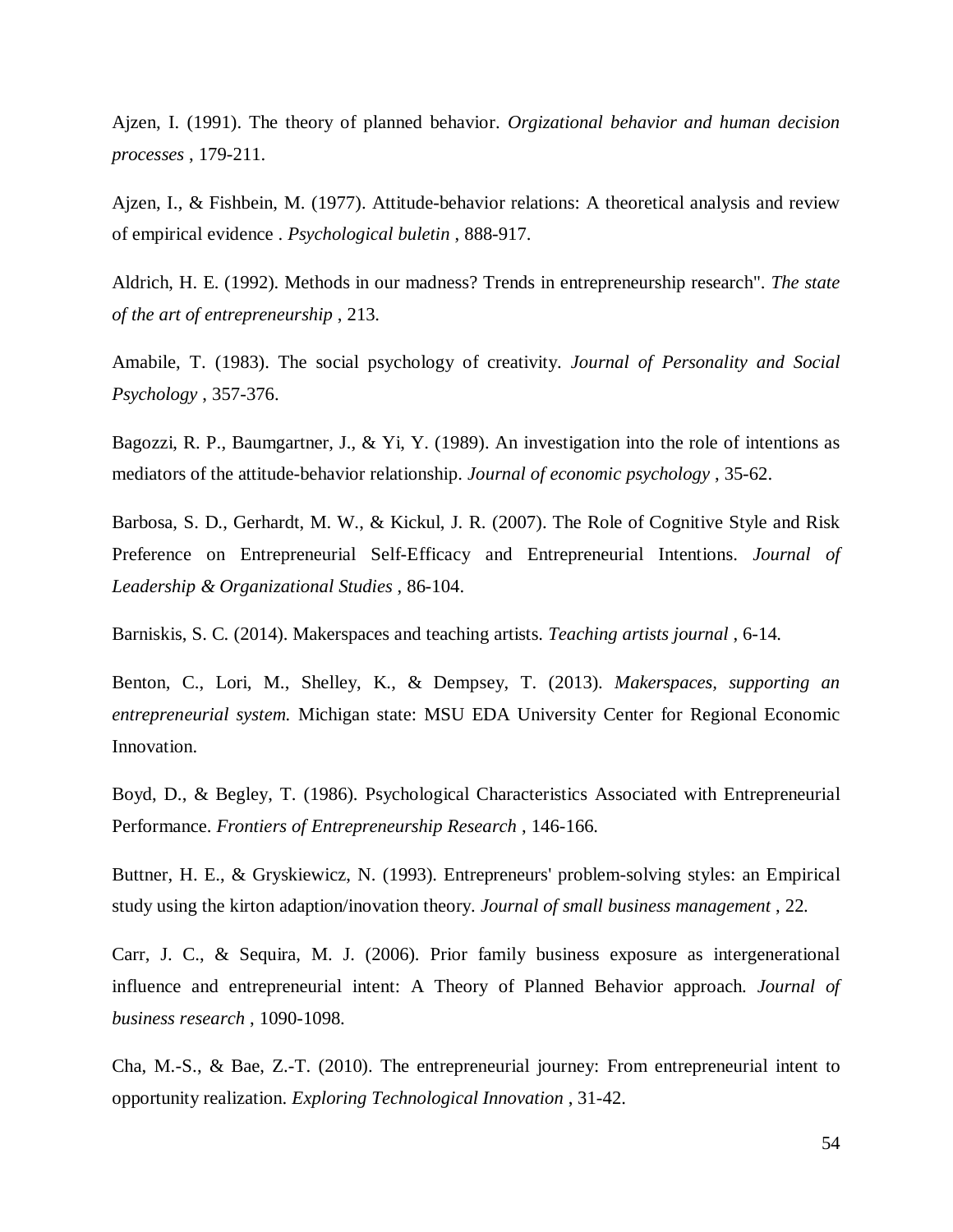Conger, J. A. (1995). QUALITATIVE RESEARCH AS THE CORNERSTONE OF UNDERSTANDING LEADERSHIP. *The leadership quarterly* , 107-121.

Cooper, A. C., Dunkelberg, W. C., & Woo, C. Y. (1988). Entrepreneurs' perceived chances for succes. *Journal of business venturing* , 97-108.

Coyne, I. T. (2008). Sampling in qualitative research. Purposeful and theoretical sampling; merging or clear boundaries? *Journal of advanced nursing* , 623-630.

Engle, R. L., Dimitriadi, N., Gavidia, J. V., Schlaegel, C., Delanoe, S., Alvarado, I., et al. (2010). A twelve country evaluation of Ajzen's model of planned behavior. *International Journal of Entrepreneurial Behaviour & Research* , 35-57.

Epstein, S. (1980). The stability of behavior: II. Implications for psychological research. *American Psychologist,* , 790-806.

Fayolle, A., & Gailly, B. (2004). Using the Theory of Planned Behaviour to Assess Entrepreneurship Teaching Programs : A First Experimentation. *Annual IntEnt Conference.*

Fishbein, M., & Ajzen, I. (1975). *Belief, Attitude, Intention, and Behavior: An Introduction to Theory and Research.* Addison-Wesley.

Forest, C. R., Moore, R. A., Jariwala, A. S., Fasse, B. B., Linsey, J., Newstetter, W., et al. (2014). The Invention Studio: A University Maker Space. *Advances in Engineering Education* .

Glück, J., Ernst, R., & Unger, F. (2002). How Creatives Define Creativity: Definitions Reflect Different Types of Creativity. *Creativity Research Journal* , 55-67.

Hamidi, D. Y., Wennberg, K., & Berglund, H. (2008). Creativity in entrepreneurship education. *Journal of Small Business and Enterprise Development* , pp. 304-320.

Hart, D. M. (2003). *The Emergence of Entrepreneurship Policy: Governance, Start-Ups, and Growth in the U.S. Knowledge Economy.* Cambridge University Press.

Heppner, P. P., & Petersen, C. H. (1982). The development and Implications of a Personal Problem-solving Inventory. *Journal of counceling Psychology* , 66-75.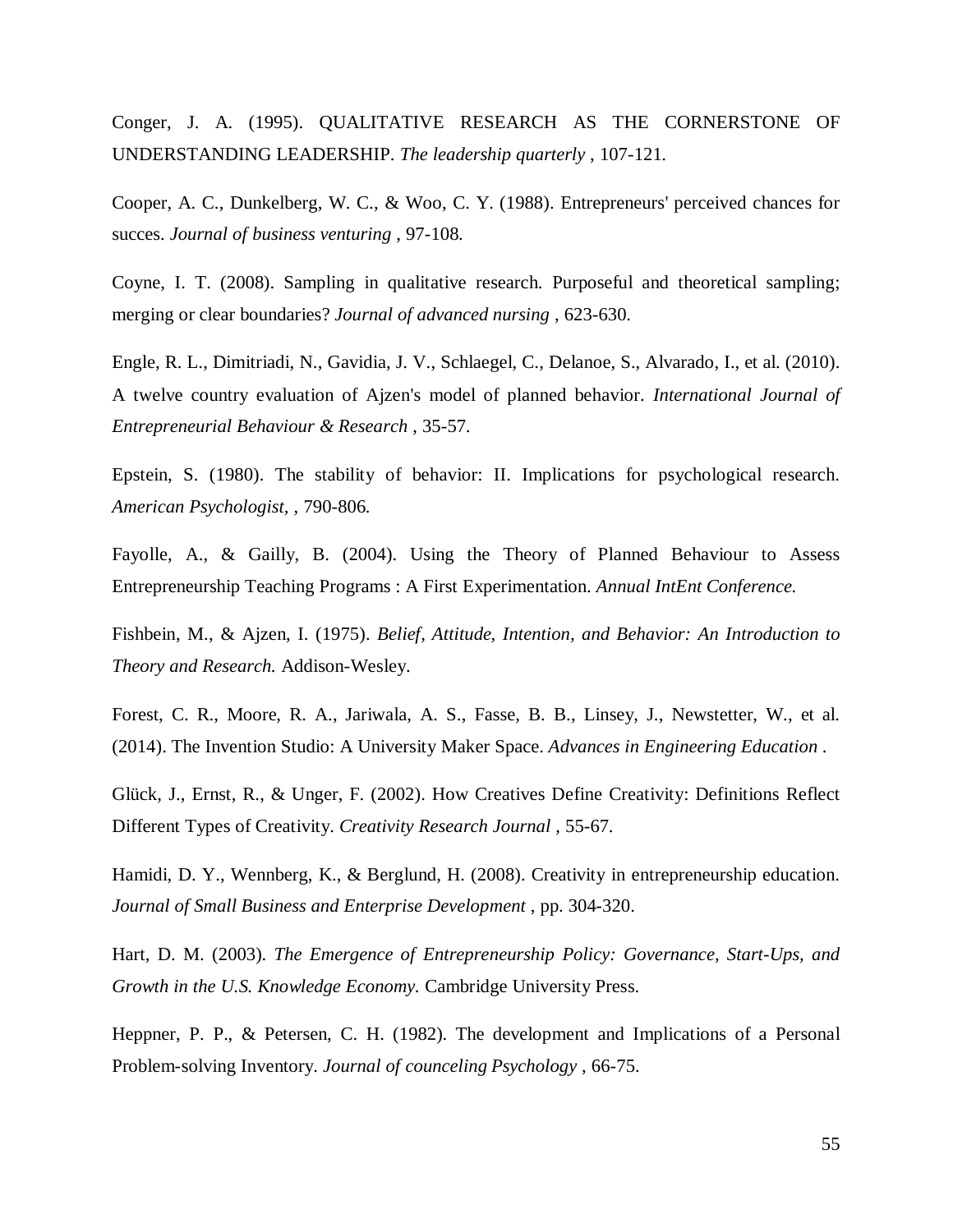Huberty, C. J., & Morris, J. D. (1989). Multivariate Analysis Versus Multiple Univariate Analyses. *Psychological Bulletin* , 302-308.

James, K., & Asmus, C. (2005). Personality, Cognitive Skills, and Creativity in Different Life Domains. *Journal of European Industrial Training* , 102 - 111.

Kim, M.-S., & Hunter, J. E. (1993). Relationship between attitudes, behavioral intentions and behavior. *Communication research* , 331-364.

Krueger, N. F. (1993). The Impact of Prior Entrepreneurial Exposure on Perceptions and New Venture. *Entrepreneurship Theory and Practice* , 5-21.

Krueger, N. F., Reilly, M. D., & Carsud, A. L. (2000). Competing models of entrepreneurial intentions. *Journal of Business Venturing , 15* (5-6), 411-432.

Luthje, C., & Franke, N. (2003). The 'making' of an entrepreneur: testing a model of entrepreneurial intent among engineering students at MIT. *R&D management* , 135-147.

Martin-Cruz, N., & Rodriguez-Escudero, A. (2013). New technologies and entrepreneurial intention. *International conference on industrial engineering and industrial management*, (pp. 221-232).

Mike, S., Patrick, M., Martin, W., Ferguson, R., FitzGerald, E., Hirst, T., et al. (2013). *Innovating Pedagogy: Exploring new forms of teaching, learning and assessment, to guide educators and policy makers.* The open university.

Oosterbeek, H., van Praag, M., & IJsselstein, A. (2010). The impact of entrepreneurship education on entrepreneurship skills and motivation. *European Economic Review* , 442-454.

Peterman, N. E., & Kennedy, J. (2003). Enterprise Education: Influencing Students' Perceptions of Entrepreneurship. *Entrepreneurship Theory and Practice* , 129–144.

Rubin, M., Watt, S. E., & Ramelli, M. (2012). Immigrants' social integration as a function of approach-avoidance orientation and problem-solving style. International Journal of Intercultural Relations. *International Journal of Intercultural Relations* , 498–505.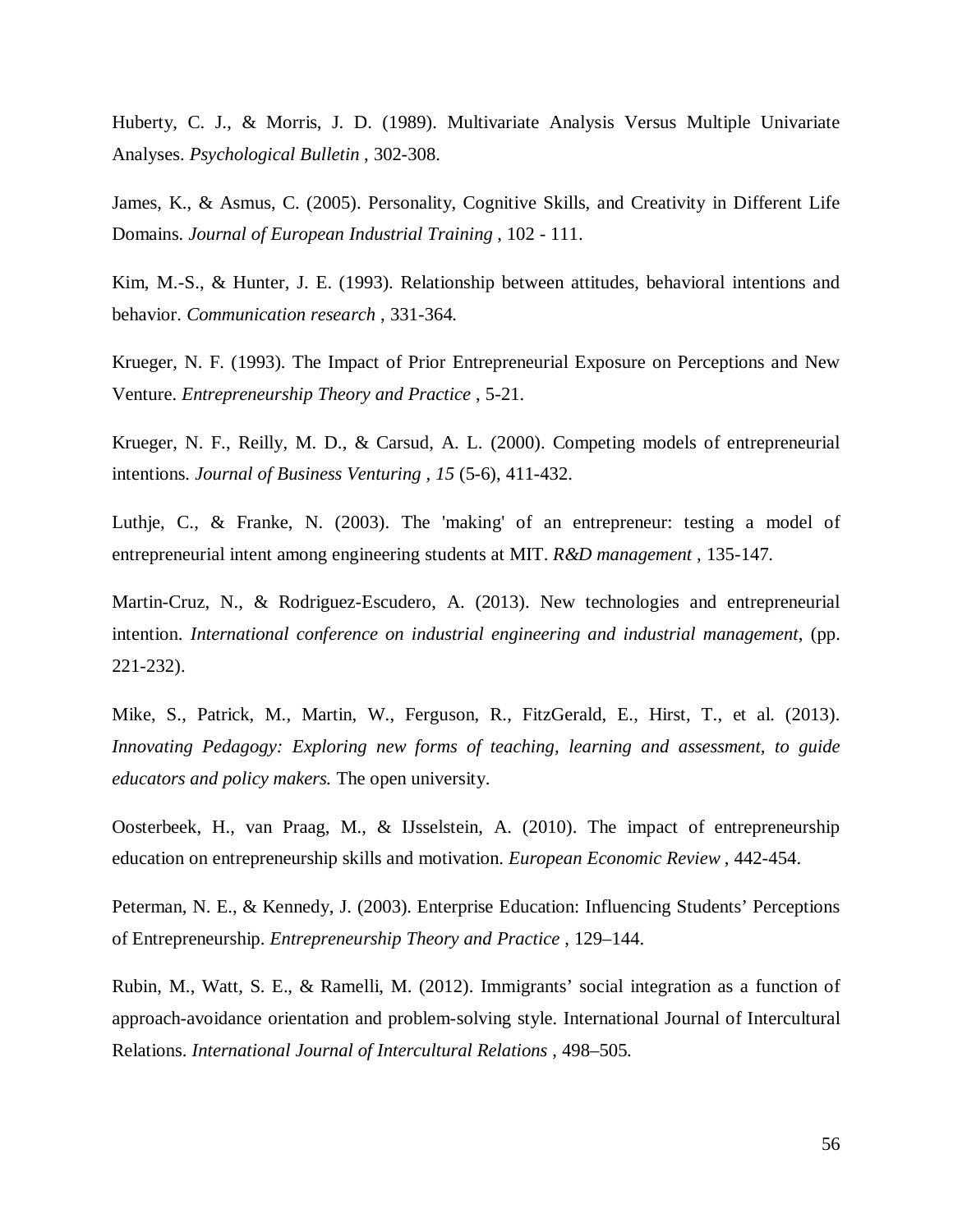Schwarz, E. J., Wdowiak, M. A., Almer-Jarz, D. A., & Breitenecker, R. J. (2009). The effects of attitudes and perceived environment conditions on students' entrepreneurial intent: An austrain perspective. *Education & training* , 272-291.

Shapero, A. (1975). The displaced, uncomfortable entrepreneur. *Psychology today* , 83-88.

Shook, C. L., & Bratianu, C. (2010). Entrepreneurial intent in a transitional economy: an application of the theory of planned behavior to Romanian students. *Int Entrep Manag J* , 231- 247.

Souitaris, V., Zerbinati, S., & Al-Laham, A. (2007). Do entrepreneurship programmes raise entrepreneurial intention of science and engineering students? The effect of learning, inspiration and resources. *Journal of Business Venturing , 22* (4), 566-591.

Sternberg, R. J., Grigorenko, E. J., & Singer, J. L. (2004). *Creativity: From Potential to Realization.* American Psychological Association.

Thomas, D. R. (2006). A General Inductive Approach for Analyzing. *American journal of evaluation* , 237-246.

Thompson, E. R. (2009). Individual Entrepreneurial intent: Construct clarification and development of an internationally reliable metric. *Entrepreneurship theory and practice* , 1042- 2587.

Troxler, P., & Schweikert, S. (2012). *Developing a Business Model for Concurrent Enterprising at the Fab Lab.* Retrieved march 2014, from AMI comunities: http://www.amicommunities.eu/pub/bscw.cgi/d573159/Developing%20a%20Business%20Model%20for%20%2 0Concurrent%20Enterprising%20at%20the%20Fab%20Lab.pdf

Ward, T. B. (2004). Cognition, Creativity and entrepreneurship. *Journal of business venturing* , 173-188.

Wennekers, S., & Thurik, R. (1999). Linking Entrepreneurship and Economic Growth. *Small Business Economics , 13* (1), 27-56.